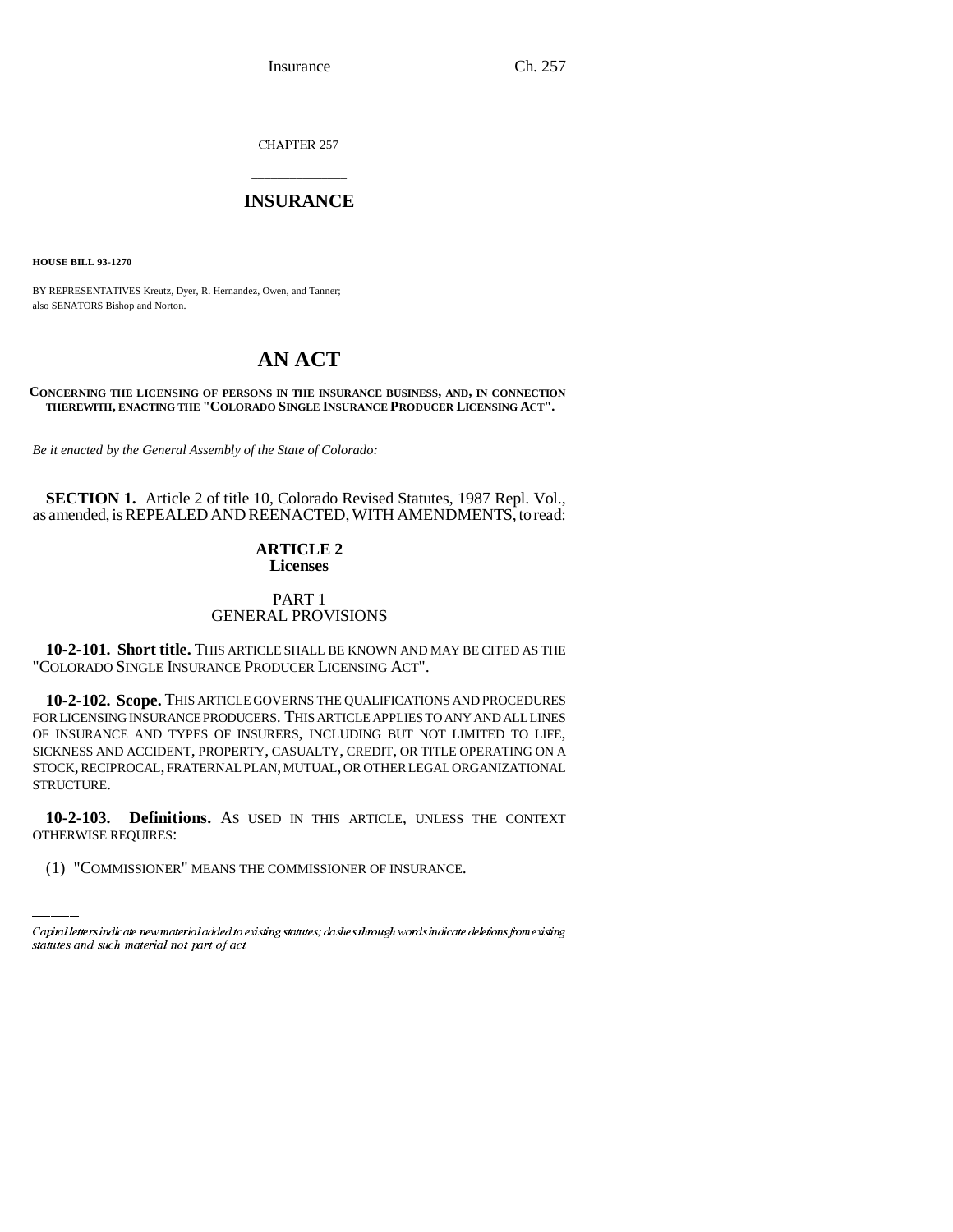(2) "HEALTH COVERAGE" MEANS ACCIDENT AND HEALTH OR SICKNESS AND ACCIDENT POLICIES OR CONTRACTS INCLUDING OTHER HEALTH COVERAGES PROVIDED BY INSURERS, HEALTH MAINTENANCE ORGANIZATIONS, OR NONPROFIT HOSPITAL AND SURGICAL PLANS.

(3) "INDIVIDUAL" MEANS ANY PRIVATE OR NATURAL PERSON AS DISTINGUISHED FROM A PARTNERSHIP, CORPORATION, OR ASSOCIATION.

(4) "INSURANCE" MEANS ANY OF THE LINES OF INSURANCE SET FORTH IN SECTION 10-2-407 (1).

(5) "INSURANCE AGENCY" MEANS A CORPORATION, PARTNERSHIP, ASSOCIATION, OR OTHER LEGAL ENTITY WHICH TRANSACTS THE BUSINESS OF INSURANCE.

(6) "INSURANCE PRODUCER" OR "PRODUCER", EXCEPT AS OTHERWISE PROVIDED IN SECTION 10-2-105, MEANS A PERSON WHO SOLICITS, NEGOTIATES, EFFECTS, PROCURES, DELIVERS, RENEWS, CONTINUES, OR BINDS:

(a) POLICIES OF INSURANCE FOR RISKS RESIDING, LOCATED, OR TO BE PERFORMED IN THIS STATE;

(b) MEMBERSHIP IN A PREPAYMENT PLAN AS DEFINED IN PARTS 2 AND 3 OF ARTICLE 16 OF THIS TITLE; OR

(c) MEMBERSHIP ENROLLMENT IN A HEALTH CARE PLAN AS DEFINED IN PART 4 OF ARTICLE 16 OF THIS TITLE.

(7) "LICENSE" MEANS A DOCUMENT ISSUED BY THE COMMISSIONER WHICH AUTHORIZES A PERSON TO ACT AS AN INSURANCE PRODUCER FOR THE LINES OF INSURANCE SPECIFIED IN SUCH DOCUMENT. THE LICENSE ITSELF DOES NOT CREATE ANY AUTHORITY, ACTUAL, APPARENT, OR INHERENT, IN THE HOLDER TO REPRESENT OR COMMIT AN INSURANCE CARRIER TO A BINDING AGREEMENT.

(8) "PERSON" INCLUDES ANY NATURAL PERSON, CORPORATION, ASSOCIATION, PARTNERSHIP, OR OTHER LEGAL ENTITY.

(9) "STATE" MEANS ANY STATE, DISTRICT, TERRITORY, OR PROVINCE OF THE UNITED STATES OR CANADA.

**10-2-104. Authority of commissioner - rules.** PURSUANT TO THE PROVISIONS OF ARTICLE 4 OF TITLE 24, C.R.S., THE COMMISSIONER MAY ADOPT REASONABLE RULES FOR THE IMPLEMENTATION AND ADMINISTRATION OF THE PROVISIONS OF THIS ARTICLE. THE COMMISSIONER MAY CONTRACT WITH ANY PARTY FOR THE PURPOSE OF PERFORMING ANY MINISTERIAL DUTY REQUIRED OF THE COMMISSIONER UNDER THIS ARTICLE. ALL REASONABLE CHARGES AND EXPENSES OF SUCH CONTRACTORS SHALL BE PAID DIRECTLY TO THE CONTRACTORS BY LICENSEES.

**10-2-105. Insurance producer - exemption from definition.** (1) NOTWITHSTANDING SECTION 10-2-103 (6), "INSURANCE PRODUCER" DOES NOT INCLUDE THE FOLLOWING: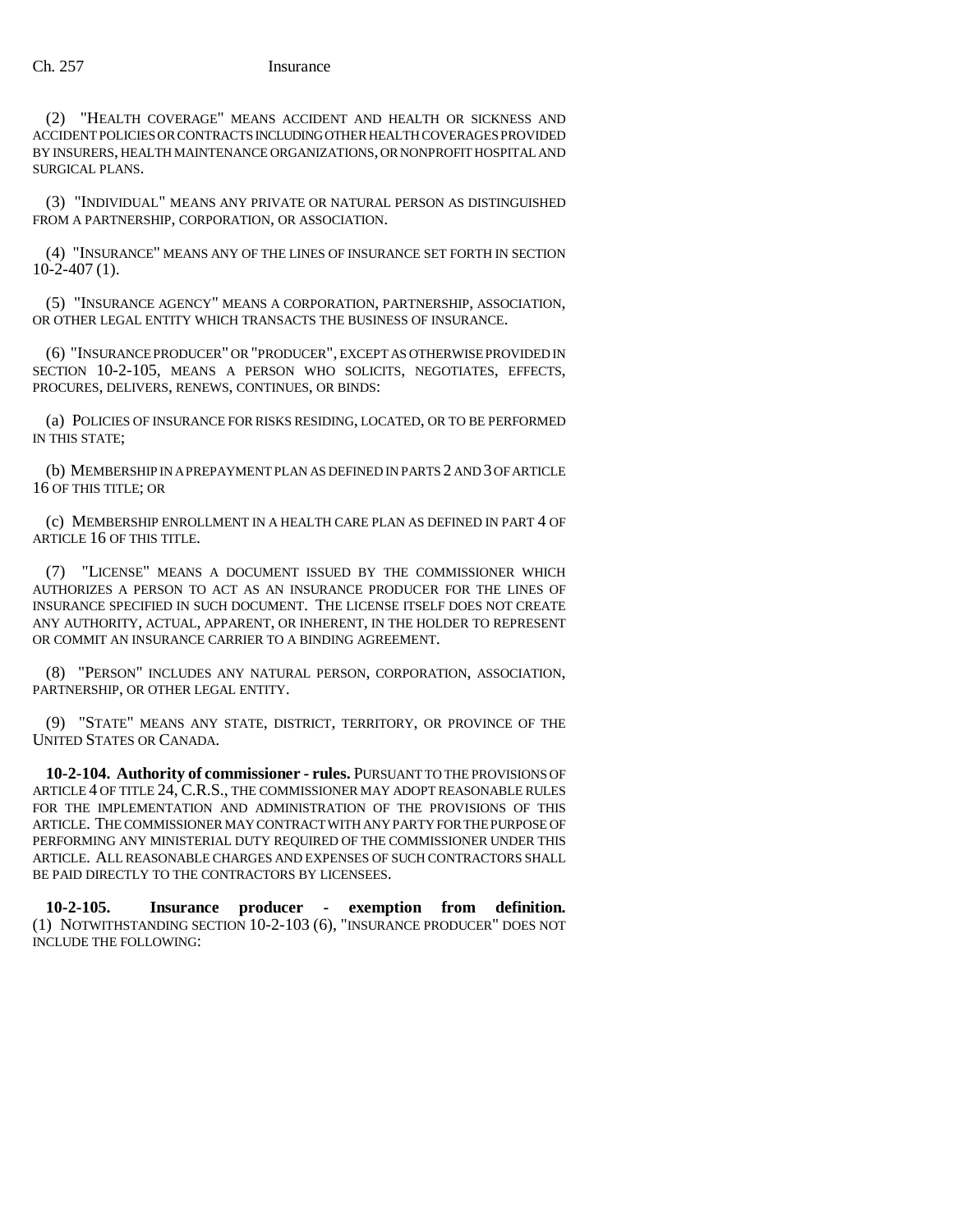#### Insurance Ch. 257

(a) ANY PERSON WHO IS A REGULARLY SALARIED OFFICER OR EMPLOYEE OF AN INSURANCE COMPANY AND WHO IS ENGAGED IN THE PERFORMANCE OF USUAL OR CUSTOMARY EXECUTIVE, ADMINISTRATIVE, OR CLERICAL DUTIES WHICH DO NOT INCLUDE THE NEGOTIATION OR SOLICITATION OF INSURANCE;

(b) ANY PERSON WHO IS A SALARIED EMPLOYEE IN THE OFFICE OF AN INSURANCE PRODUCER AND WHO DEVOTES FULL TIME TO CLERICAL AND ADMINISTRATIVE SERVICES, INCLUDING THE INCIDENTAL TAKING OF INSURANCE APPLICATIONS AND RECEIPT OF PREMIUMS IN THE OFFICE OF SUCH PERSON'S EMPLOYER, SO LONG AS THE PERSON DOES NOT RECEIVE ANY COMMISSION ON SUCH APPLICATIONS AND THE PERSON'S COMPENSATION IS NOT VARIED BY THE VOLUME OF APPLICATIONS OR PREMIUMS TAKEN OR RECEIVED;

(c) ANY PERSON WHO, WITHOUT EARNING A COMMISSION FOR SUCH SERVICES, SECURES AND FURNISHES INFORMATION FOR THE PURPOSE OF:

(I) GROUP LIFE INSURANCE, ANNUITIES, OR GROUP OR BLANKET HEALTH COVERAGE, OR FOR THE PURPOSE OF ENROLLING INDIVIDUALS UNDER SUCH PLANS; OR

(II) ISSUING CERTIFICATES UNDER GROUP LIFE INSURANCE, ANNUITIES, OR GROUP OR BLANKET HEALTH COVERAGE, OR OTHERWISE ASSISTING IN ADMINISTERING SUCH PLANS;

(d) EMPLOYERS OR THEIR OFFICERS OR EMPLOYEES, OR THE TRUSTEES OF ANY EMPLOYEE TRUST PLAN, TO THE EXTENT THAT SUCH EMPLOYERS, OFFICERS, EMPLOYEES, OR TRUSTEES ARE ENGAGED IN THE ADMINISTRATION OR OPERATION OF ANY PROGRAM OF EMPLOYEE BENEFITS FOR THEIR OWN EMPLOYEES OR THE EMPLOYEES OF THEIR SUBSIDIARIES OR AFFILIATES, WHICH PROGRAM INVOLVES THE USE OF INSURANCE ISSUED BY AN INSURANCE COMPANY; EXCEPT THAT SUCH EMPLOYERS, OFFICERS, EMPLOYEES, OR TRUSTEES SHALL NOT IN ANY MANNER BE COMPENSATED, DIRECTLY OR INDIRECTLY, BY THE COMPANY ISSUING THE CONTRACTS;

(e) EMPLOYEES OF INSURANCE COMPANIES OR ORGANIZATIONS EMPLOYED BY INSURANCE COMPANIES WHO ARE ENGAGING IN THE INSPECTION, RATING, OR CLASSIFICATION OF RISKS OR IN THE SUPERVISION OF THE TRAINING OF INSURANCE PRODUCERS AND WHO ARE NOT INDIVIDUALLY ENGAGED IN THE SOLICITATION OR NEGOTIATION OF POLICIES OR CONTRACTS FOR INSURANCE; OR

(f) MANAGEMENT ASSOCIATIONS, PARTNERSHIPS, OR CORPORATIONS WHOSE OPERATIONS DO NOT ENTAIL SOLICITATION OF INSURANCE FROM THE PUBLIC.

# PART 2 PRELICENSURE EDUCATION

**10-2-201. Prelicensure education - when required.** (1) (a) EXCEPT AS OTHERWISE PROVIDED IN SECTION 10-2-202, IN ADDITION TO OTHER REQUIREMENTS FOR LICENSURE AS SPECIFIED UNDER THIS ARTICLE AND AS A CONDITION OF INITIAL LICENSURE, AN INDIVIDUAL APPLICANT FOR QUALIFICATION IN LIFE, SICKNESS AND ACCIDENT, OR PROPERTY AND CASUALTY LINES SHALL BE REQUIRED TO PROVIDE EVIDENCE TO THE COMMISSIONER THAT THE INDIVIDUAL APPLICANT HAS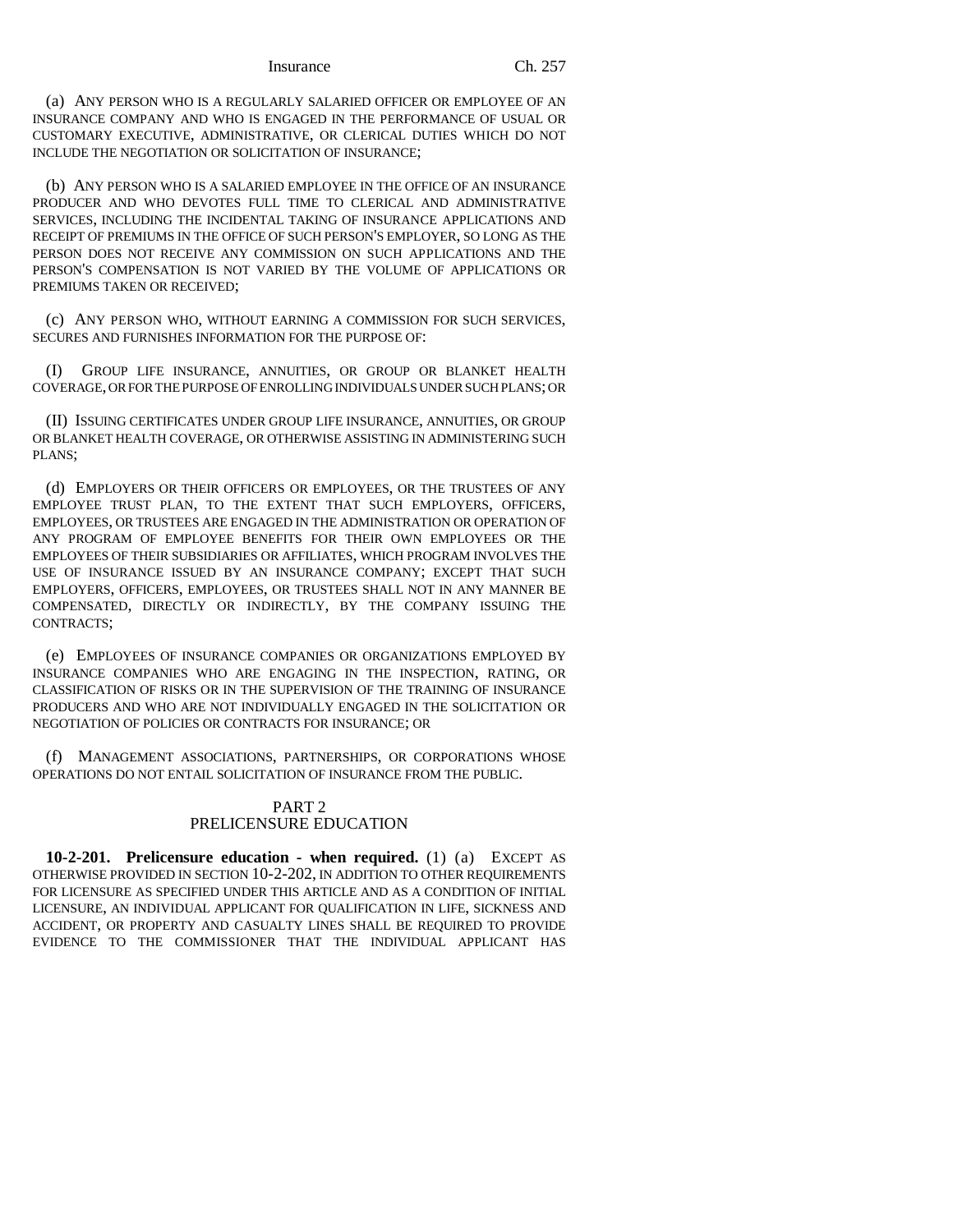SATISFACTORILY COMPLETED AN APPROVED PRELICENSURE EDUCATION OR TRAINING COURSE OR PROGRAM AS FOLLOWS:

(I) AN INDIVIDUAL SEEKING INSURANCE PRODUCER LICENSURE AUTHORITY FOR LIFE INSURANCE SHALL COMPLETE AT LEAST FIFTY HOURS OF AN APPROVED COURSE OR PROGRAM FOR CERTIFICATION IN LIFE INSURANCE; AND, OF THE SAID FIFTY HOURS, AT LEAST THREE HOURS SHALL PERTAIN SPECIFICALLY TO INSURANCE INDUSTRY **ETHICS** 

(II) AN INDIVIDUAL SEEKING INSURANCE PRODUCER LICENSURE AUTHORITY FOR HEALTH COVERAGE SHALL COMPLETE AT LEAST FIFTY HOURS OF AN APPROVED COURSE OR PROGRAM FOR CERTIFICATION IN SICKNESS AND ACCIDENT INSURANCE; AND, OF THE SAID FIFTY HOURS, AT LEAST THREE HOURS SHALL PERTAIN SPECIFICALLY TO INSURANCE INDUSTRY ETHICS.

(III) AN INDIVIDUAL SEEKING INSURANCE PRODUCER LICENSURE AUTHORITY FOR PROPERTY OR CASUALTY INSURANCE OR BOTH SHALL COMPLETE AT LEAST FIFTY HOURS OF AN APPROVED COURSE OR PROGRAM FOR CERTIFICATION IN PROPERTY OR CASUALTY INSURANCE OR BOTH; AND, OF THE SAID FIFTY HOURS, AT LEAST THREE HOURS SHALL PERTAIN SPECIFICALLY TO INSURANCE INDUSTRY ETHICS.

(b) AN INDIVIDUAL SEEKING AN INSURANCE PRODUCER LICENSE TO INCLUDE LIFE, SICKNESS AND ACCIDENT, PROPERTY, OR CASUALTY LINES OR ANY COMBINATION THEREOF SHALL NOT BE ELIGIBLE TO TAKE THE WRITTEN EXAMINATION PROVIDED FOR IN SECTION 10-2-402 UNTIL THE PRELICENSURE EDUCATION REQUIREMENTS SPECIFIED IN THIS SUBSECTION (1) PERTAINING TO THE LINE OR LINES OF INSURANCE APPLIED FOR HAVE BEEN SATISFIED.

(2) THE COMMISSIONER SHALL ADOPT ALL RULES NECESSARY TO CARRY OUT THE PRELICENSING EDUCATION PROVISIONS OF THIS SECTION. SUCH RULES SHALL SET FORTH STANDARDS FOR COURSES AND PROGRAMS TO QUALIFY FOR APPROVAL BY THE COMMISSIONER AND SHALL ALSO PRESCRIBE A SYSTEM OF CONTROL AND REPORTING.

(3) AN INDIVIDUAL SEEKING AN INSURANCE PRODUCER LICENSE SHALL PAY TO THE COMMISSIONER, IN ADDITION TO ANY OTHER APPLICABLE FEES OR CHARGES, A FEE ESTABLISHED BY THE COMMISSIONER IN ACCORDANCE WITH SECTION 10-2-413 FOR OPERATION OF THE PRELICENSING EDUCATION PROGRAM.

**10-2-202. Exemption from prelicensure education requirements.** (1) PRELICENSURE EDUCATION AS SET FORTH IN SECTION 10-2-201 SHALL NOT BE REQUIRED OF AN INDIVIDUAL WHO IS:

(a) APPLYING TO REINSTATE A CANCELLED OR EXPIRED RESIDENT INSURANCE PRODUCER LICENSE IN THIS STATE WHEN SUCH LICENSE HAS BEEN INACTIVE FOR ONE YEAR OR LESS;

(b) APPLYING FOR TEMPORARY LICENSE AUTHORITY UNDER SECTION 10-2-410;

(c) APPLYING FOR A RESIDENT INSURANCE PRODUCER LICENSE IN THIS STATE, WAS PREVIOUSLY LICENSED IN HIS OR HER FORMER RESIDENT STATE, AND HAS COMPLETED OR SATISFIED PRELICENSURE EDUCATION AS REQUIRED BY THAT STATE PERTINENT TO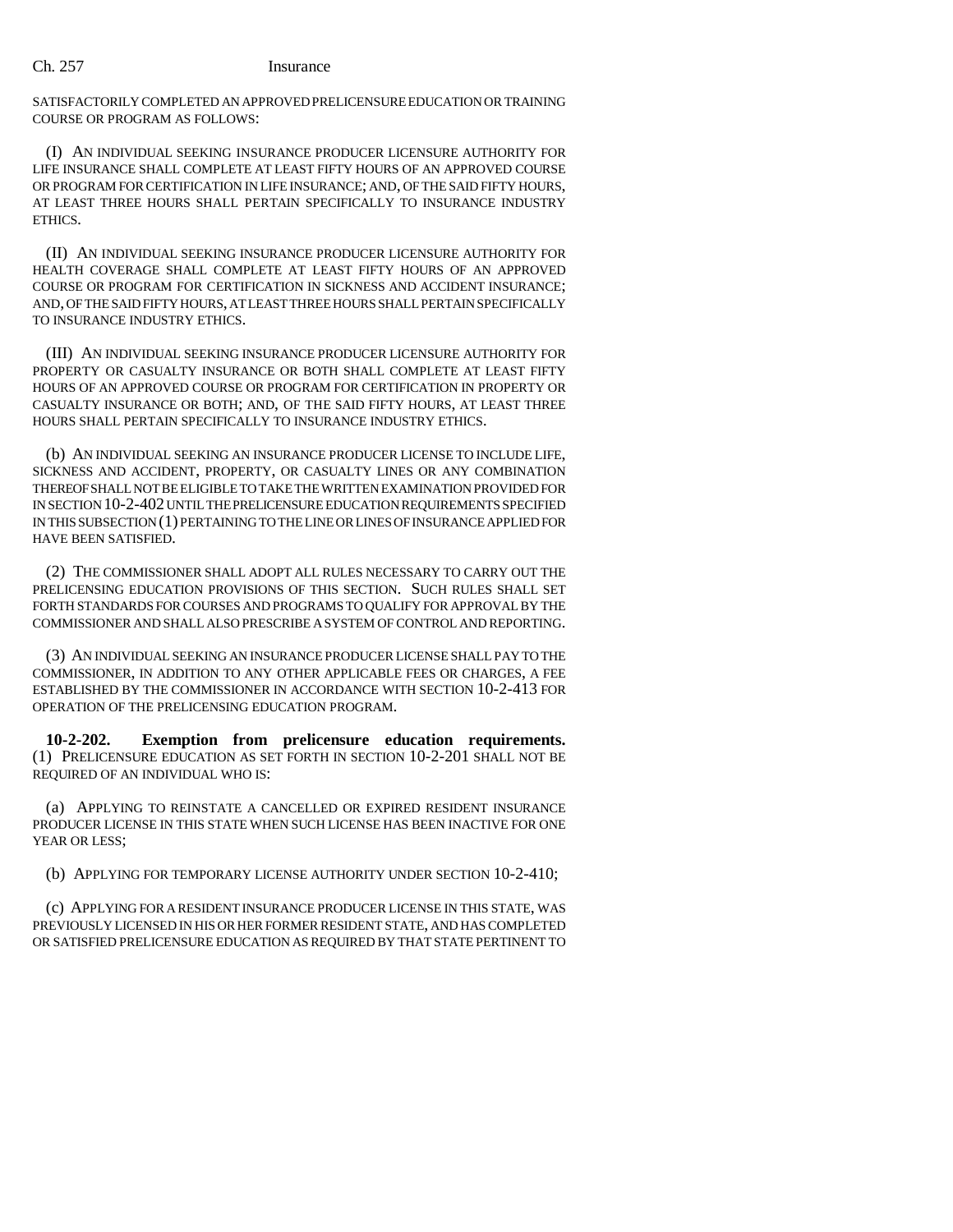THE LINE OR LINES OF INSURANCE APPLIED FOR IN COLORADO;

(d) APPLYING FOR A NONRESIDENT LICENSE IN THIS STATE AND HAS BEEN LICENSED IN HIS OR HER RESIDENT STATE FOR AT LEAST ONE YEAR OR HAS COMPLETED OR SATISFIED PRELICENSURE EDUCATION REQUIREMENTS IN HIS OR HER HOME STATE PERTINENT TO THE LINE OR LINES OF INSURANCE APPLIED FOR IN THIS STATE.

**10-2-203. Course certification, registration, and review by commissioner.** (1) PRELICENSURE EDUCATION COURSES OR PROGRAMS THAT WILL BE PROVIDED AND OFFERED TO PERSONS APPLYING FOR LIFE, SICKNESS AND ACCIDENT, PROPERTY, OR CASUALTY LICENSING ARE SUBJECT TO REVIEW AND CERTIFICATION BY THE COMMISSIONER, EXCEPT THAT:

(a) ANY FULL-TIME PROGRAM OF PRELICENSURE EDUCATION OPERATED BY A QUALIFIED DOMESTIC COMPANY OR A COMPANY WITH A QUALIFIED HOME OFFICE LOCATED IN COLORADO SHALL NOT BE SUBJECT TO REVIEW AND CERTIFICATION BY THE COMMISSIONER; AND

(b) ANY APPLICANT OR LICENSEE WHO HAS ATTENDED SUCH A COURSE OR PROGRAM SHALL BE DEEMED IN COMPLIANCE WITH THE PROVISIONS OF SECTION 10-2-201 UPON CERTIFICATION BY THE APPLICANT THAT HE OR SHE HAS COMPLETED ALL REQUIRED HOURS OF INSTRUCTION THROUGH SUCH A COURSE OR PROGRAM.

(2) COURSE INSTRUCTION, CONTENT, OUTLINE, AND COURSE INSTRUCTORS ARE SUBJECT TO INITIAL APPROVAL BY THE COMMISSIONER AND, AT THE DISCRETION OF THE COMMISSIONER, ARE ALSO SUBJECT TO PERIODIC REVIEW FOR CONTINUATION. THE COURSE PROVIDER SHALL REMIT THE FEE AS PRESCRIBED IN ACCORDANCE WITH SECTION 10-2-413 TO CONTINUE OR RENEW SUCH APPROVED COURSE OR PROGRAM.

(3) IF, UPON REVIEW, THE COMMISSIONER FINDS THAT A PRELICENSURE EDUCATION COURSE OR PROGRAM IS NOT IN COMPLIANCE WITH ALL APPLICABLE STANDARDS, AS SET FORTH BY RULE, THE COMMISSIONER MAY ORDER THE COURSE OR PROGRAM TO BE DISCONTINUED OR REVOKE THE APPROVAL OF THE COURSE PROVIDER OR BOTH.

# PART 3 CONTINUING EDUCATION

**10-2-301. Continuing education requirement - advisory committee.** (1) PRODUCERS NOT EXEMPT FROM THE REQUIREMENTS OF THIS SECTION SHALL SATISFACTORILY COMPLETE UP TO TWENTY-FOUR HOURS OF INSTRUCTION BY ATTENDING SUCH COURSES OR PROGRAMS OF INSTRUCTION AS MAY BE APPROVED BY THE COMMISSIONER. THE INSURANCE COMMISSIONER MAY ADOPT RULES AND REGULATIONS CONCERNING TESTING REQUIREMENTS AS A PART OF THE CERTIFIED CONTINUING EDUCATION COURSEWORK. THE REQUIRED HOURS OF INSTRUCTION SHALL BE COMPLETED WITHIN TWENTY-FOUR MONTHS AFTER THE DATE THE PRODUCER'S LICENSE IS REQUIRED TO BE RENEWED, BEGINNING WITH RENEWAL DATES ON OR AFTER JANUARY 1, 1993, BUT APPLYING TO ALL SUBSEQUENT YEARS. IF A PRODUCER HAS MORE THAN ONE LICENSE TO SELL INSURANCE IN THIS STATE, THE REQUIRED HOURS OF INSTRUCTION SHALL BE COMPLETED WITHIN TWENTY-FOUR MONTHS AFTER THE DATE THE FIRST SUCH LICENSE IS REQUIRED TO BE RENEWED. FOR GOOD CAUSE SHOWN, THE COMMISSIONER MAY GRANT AN EXTENSION OF TIME WITHIN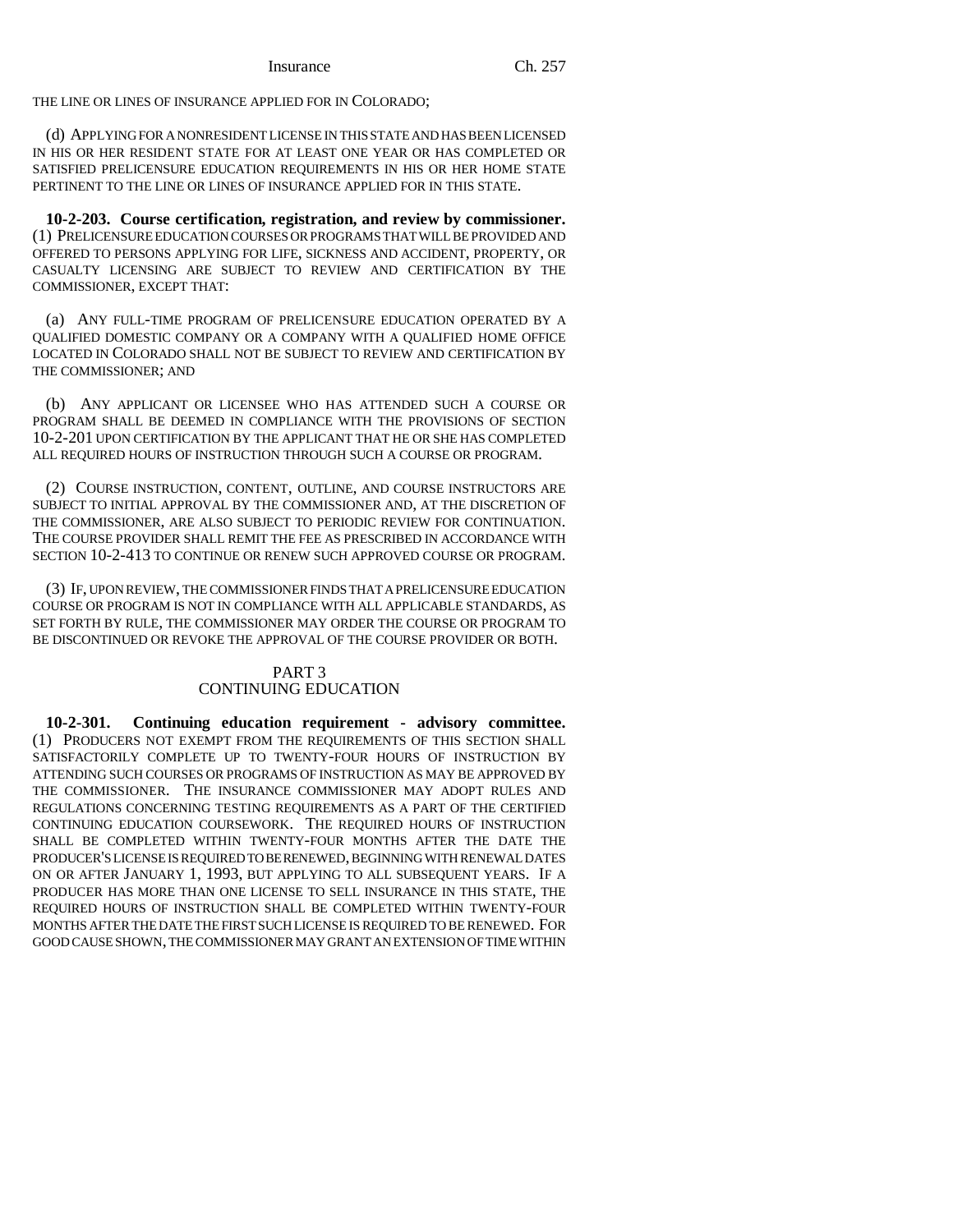WHICH TO COMPLY WITH THE REQUIREMENTS OF THIS SECTION, SUCH EXTENSION NOT TO EXCEED AN ADDITIONAL ONE YEAR. AN INSTRUCTOR OF AN APPROVED COURSE OF INSTRUCTION SHALL QUALIFY FOR THE SAME NUMBER OF HOURS OF CONTINUING EDUCATION AS A PERSON ATTENDING AND SUCCESSFULLY COMPLETING THE COURSE OR PROGRAM, BUT NO INSTRUCTOR SHALL RECEIVE CREDIT MORE THAN ONCE FOR A COURSE OR PROGRAM GIVEN MORE THAN ONCE DURING THE TWENTY-FOUR-MONTH PERIOD DESCRIBED IN THIS SUBSECTION (1).

(2) ANY PRODUCER WHO IS SUBJECT TO THE REQUIREMENTS OF THIS SECTION SHALL FURNISH IN A FORM SATISFACTORY TO THE COMMISSIONER WRITTEN PROOF OF COMPLIANCE WITH THE REQUIREMENTS OF THIS SECTION. THE REQUIREMENTS OF THIS SECTION ARE MANDATORY FOR ANY PERSON SPECIFIED IN SUBSECTION (3)(A) OF THIS SECTION, AND IF ANY SUCH PERSON HOLDS MORE THAN ONE LICENSE WHICH IS DESCRIBED IN SUBSECTION (3) OF THIS SECTION, SUCH PERSON SHALL BE REQUIRED TO COMPLETE THE HOURS OF INSTRUCTION REQUIRED UNDER THIS SECTION ONLY ONCE. FOR PURPOSES OF THIS SECTION, THE TERM "PERSON" SHALL INCLUDE ANY HOLDER OF A LICENSE TO SELL INSURANCE UNDER THE LAWS OF THIS STATE.

(3) (a) THE REQUIREMENTS OF THIS SECTION SHALL APPLY TO ANY RESIDENT OR NONRESIDENT PERSON LICENSED TO SOLICIT AND SELL THE FOLLOWING TYPES OF INSURANCE IN THIS STATE: LIFE INSURANCE AND ANNUITY CONTRACTS, INCLUDING VARIABLE LIFE AND ANNUITY CONTRACTS; SICKNESS, ACCIDENT AND HEALTH INSURANCE; PROPERTY AND CASUALTY INSURANCE; AND ANY OTHER TYPE OF INSURANCE FOR WHICH THE STATE REQUIRES AN EXAMINATION FOR LICENSURE.

(b) THIS SECTION SHALL NOT APPLY TO ANY PERSON HOLDING A LIMITED OR RESTRICTED LICENSE WHICH THE COMMISSIONER DETERMINES TO BE EXEMPT FROM THE REQUIREMENTS OF THIS SECTION, NOR SHALL IT APPLY TO A NONRESIDENT WHO COMPLIES WITH THE CONTINUING EDUCATION REQUIREMENTS OF HIS OR HER STATE OF RESIDENCE, IF THE INSURANCE COMMISSION OF SUCH STATE AND THE INSURANCE COMMISSION OF THIS STATE HAVE IN EFFECT A RECIPROCITY AGREEMENT CONCERNING CONTINUING EDUCATION REQUIREMENTS.

(4) WRITTEN CERTIFICATION OF ANY COURSE OF INSTRUCTION COMPLETED SHALL BE EXECUTED BY OR ON BEHALF OF THE SPONSORING ORGANIZATION, IN A FORM SATISFACTORY TO THE COMMISSIONER.

(5) ANY PERSON WHO FAILS TO COMPLY WITH THE REQUIREMENTS OF THIS SECTION, OR IS FOUND AFTER A HEARING BEFORE THE COMMISSION TO HAVE SUBMITTED A FALSE OR FRAUDULENT CERTIFICATE OF COMPLIANCE TO THE COMMISSIONER, SHALL HAVE HIS OR HER LICENSE SUSPENDED UNTIL SUCH PERSON SATISFACTORILY DEMONSTRATES TO THE COMMISSIONER THAT ALL OF THE REQUIREMENTS OF THIS SECTION, AND ANY OTHER APPLICABLE LICENSING REQUIREMENT OR OTHER STATUTE, HAS BEEN MET.

(6) (a) THE COMMISSIONER SHALL BE RESPONSIBLE FOR ADMINISTERING THE CONTINUING INSURANCE EDUCATION REQUIREMENTS AND APPROVING COURSES OF INSTRUCTION WHICH QUALIFY FOR SUCH PURPOSES. THE COMMISSIONER SHALL PROMULGATE SUCH RULES AND REGULATIONS AS IT DEEMS NECESSARY TO ADMINISTER THE CONTINUING INSURANCE EDUCATION REQUIREMENTS, INCLUDING THE PROVISIONS AND REQUIREMENTS OF THIS SECTION. THE COMMISSIONER SHALL ALSO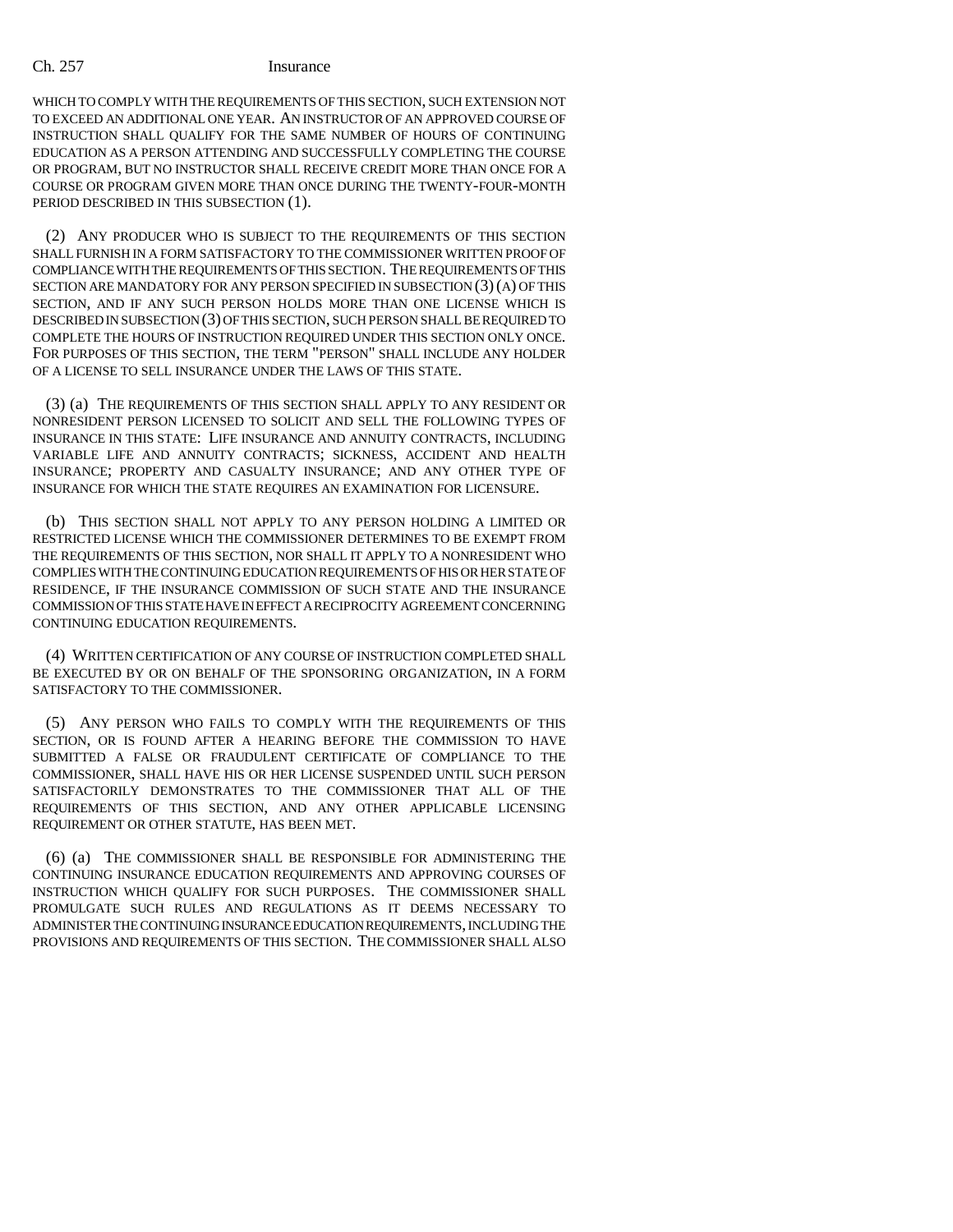#### Insurance Ch. 257

PROMULGATE REGULATIONS REQUIRING THAT PRODUCERS BE REQUIRED TO PROVIDE TO A CONTINUING EDUCATION ADMINISTRATOR PROOF OF COMPLIANCE WITH THE CONTINUING EDUCATION REQUIREMENTS AS A CONDITION OF LICENSE RENEWAL. FOR PERSONS LICENSED PURSUANT TO SECTION 10-11-116 (1) (C), C.R.S., COMPLIANCE WITH THE CONTINUING LEGAL EDUCATION CREDITS REQUIREMENTS OF THE COLORADO SUPREME COURT SHALL BE DEEMED TO MEET THE REQUIREMENTS OF THIS SECTION.

(b) THE POSITION OF CONTINUING EDUCATION ADMINISTRATOR SHALL BE ESTABLISHED BY THE COMMISSIONER EITHER WITHIN THE DEPARTMENT OF INSURANCE OR THROUGH A CONTRACTUAL ARRANGEMENT WITH AN OUTSIDE SERVICE PROVIDER. ALL COSTS OF SUCH ADMINISTRATOR SHALL BE PAID FROM CONTINUING INSURANCE EDUCATION FEES PAID BY PRODUCERS IN THE MANNER PROVIDED BY THIS SECTION. IN NO EVENT MAY THE COMMISSIONER DELEGATE COURSE APPROVAL RESPONSIBILITIES TO THE CONTINUING EDUCATION ADMINISTRATOR.

(c) EACH PRODUCER SHALL BE RESPONSIBLE FOR PAYING TO THE CONTINUING EDUCATION ADMINISTRATOR A REASONABLE BIENNIAL FEE FOR THE OPERATION OF THE CONTINUING INSURANCE EDUCATION PROGRAM, WHICH FEE SHALL BE USED TO ADMINISTER THE PROVISIONS OF THIS SECTION.

(7) (a) THERE IS HEREBY ESTABLISHED AN ADVISORY COMMITTEE TO THE COMMISSIONER FOR THE PURPOSE OF MAKING RECOMMENDATIONS TO THE COMMISSIONER CONCERNING THE BASIC REQUIREMENTS FOR CONTINUING EDUCATION AND THE STANDARDS FOR QUALIFYING COURSES AND PROGRAMS FOR CERTIFICATION IN THE AREAS OF PROPERTY AND CASUALTY, LIFE, AND ACCIDENT AND HEALTH INSURANCE AS REQUIRED PURSUANT TO THE PROVISIONS OF THIS SECTION. THE ADVISORY COMMITTEE SHALL CONSIST OF NOT LESS THAN SEVEN MEMBERS TO BE APPOINTED BY THE COMMISSIONER. THREE MEMBERS SHALL BE REPRESENTATIVES FROM THE PROPERTY AND CASUALTY INSURANCE INDUSTRY. TWO MEMBERS SHALL BE REPRESENTATIVES FROM THE LIFE AND ACCIDENT AND HEALTH INSURANCE INDUSTRY. TWO MEMBERS SHALL BE CONSUMERS. MEMBERS OF THE ADVISORY COMMITTEE SHALL SERVE ON A VOLUNTARY BASIS AND SHALL SERVE WITHOUT COMPENSATION.

(b) (I) THIS SUBSECTION (7) IS REPEALED, EFFECTIVE JULY 1, 1999.

(II) PRIOR TO SUCH REPEAL, THE ADVISORY COMMITTEE SHALL BE REVIEWED AS PROVIDED IN SECTION 2-3-1203, C.R.S.

# PART 4 LICENSING AND APPOINTMENT OF INSURANCE PRODUCERS

**10-2-401. License required.** (1) NO PERSON SHALL ACT AS OR HOLD ONESELF OUT TO BE AN INSURANCE PRODUCER UNLESS DULY LICENSED AS AN INSURANCE PRODUCER IN ACCORDANCE WITH THIS ARTICLE. EVERY INSURANCE PRODUCER WHO SOLICITS OR NEGOTIATES AN APPLICATION FOR INSURANCE OF ANY KIND ON BEHALF OF AN INSURER SHALL BE REGARDED AS REPRESENTING THE INSURER AND NOT THE INSURED OR ANY BENEFICIARY OF THE INSURED IN ANY CONTROVERSY BETWEEN THE INSURER AND SUCH INSURED OR BENEFICIARY.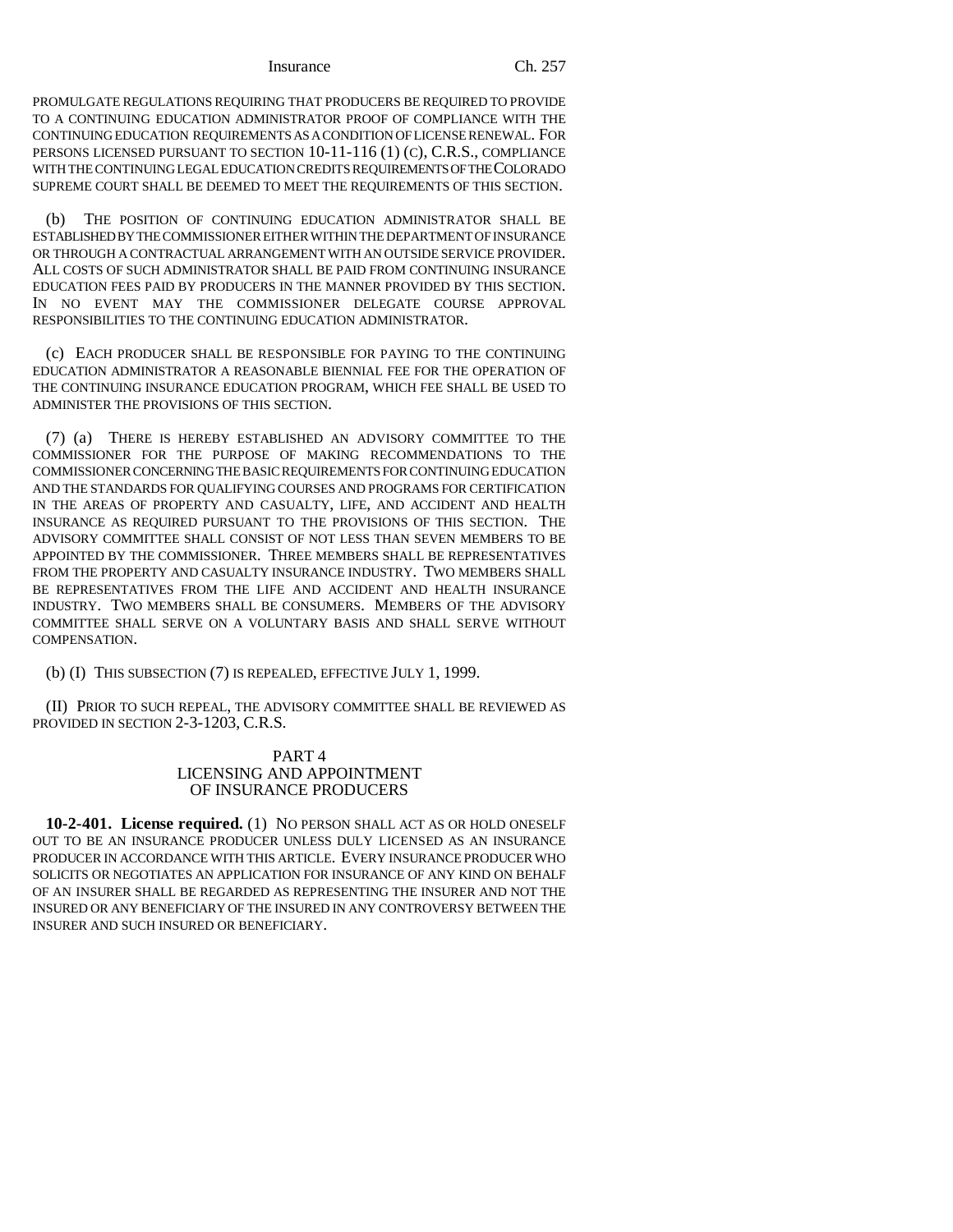(2) NO INSURANCE PRODUCER SHALL MAKE APPLICATION FOR, PROCURE, NEGOTIATE FOR, OR PLACE FOR OTHERS ANY POLICIES FOR ANY LINE OR LINES OF INSURANCE FOR WHICH HE OR SHE IS NOT THEN QUALIFIED AND LICENSED.

(3) ANY REPRESENTATIVE OF A FRATERNAL BENEFIT SOCIETY WHO SOLICITS AND NEGOTIATES INSURANCE CONTRACTS IS AN INSURANCE PRODUCER AND IS SUBJECT TO THE SAME LICENSING REQUIREMENTS AS THOSE FOR AN INSURANCE PRODUCER; EXCEPT THAT A LICENSE IS NOT REQUIRED OF ANY OFFICER, EMPLOYEE, OR SECRETARY OF A FRATERNAL BENEFIT SOCIETY OR OF A SUBORDINATE LODGE OR BRANCH THEREOF WHO DEVOTES SUBSTANTIALLY ALL OF HIS OR HER TIME TO ACTIVITIES OTHER THAN THE SOLICITATION OR NEGOTIATION OF INSURANCE CONTRACTS AND WHO RECEIVES NO COMMISSION OR OTHER COMPENSATION DIRECTLY DEPENDENT UPON THE NUMBER OR AMOUNT OF INSURANCE CONTRACTS SOLICITED OR NEGOTIATED.

(4) NO INSURANCE PRODUCER LICENSE SHALL BE GRANTED OR EXTENDED TO ANY PERSON IF THE LICENSE IS BEING OR WILL BE USED FOR THE PURPOSE OF WRITING CONTROLLED BUSINESS. AS USED IN THIS SECTION, "CONTROLLED BUSINESS" MEANS INSURANCE PROCURED OR TO BE PROCURED BY OR THROUGH SUCH PERSON UPON:

(a) THE PERSON'S OWN LIFE, PERSON, PROPERTY, OR RISKS, OR THOSE OF HIS OR HER SPOUSE; OR

(b) THE LIFE, PERSON, PROPERTY, OR RISKS OF THE PERSON'S EMPLOYER OR THE PERSON'S OWN BUSINESS.

(5) SUCH A LICENSE SHALL BE DEEMED TO HAVE BEEN, OR INTENDED TO BE, USED FOR THE PURPOSE OF WRITING CONTROLLED BUSINESS, IF DURING ANY TWELVE-MONTH PERIOD THE AGGREGATE AMOUNT OF PREMIUMS ON CONTROLLED BUSINESS WOULD EXCEED THE AGGREGATE AMOUNT OF PREMIUMS ON ALL OTHER INSURANCE BUSINESS OF THE APPLICANT OR LICENSEE.

**10-2-402. License examination requirement.** (1) UNLESS EXEMPT PURSUANT TO SECTION 10-2-403, AN INDIVIDUAL APPLYING FOR AN INSURANCE PRODUCER LICENSE SHALL PASS A WRITTEN EXAMINATION. THE EXAMINATION SHALL REASONABLY TEST THE INDIVIDUAL APPLICANT'S MINIMUM ACCEPTABLE LEVEL OF COMPETENCE AS TO THE PARTICULAR LINE OR LINES OF INSURANCE FOR WHICH THE INDIVIDUAL APPLICANT SEEKS QUALIFICATION; EXCEPT THAT AN INDIVIDUAL APPLICANT WHO HAS BEEN LICENSED AS AN INSURANCE PRODUCER FOR THE SAME LINE OR LINES OF INSURANCE IN ANOTHER STATE WITHIN THE TWELVE MONTHS IMMEDIATELY PRECEDING THE DATE OF RECEIPT OF APPLICATION AND WHO FILES WITH THE COMMISSIONER A LETTER OF CLEARANCE, ISSUED BY THE PUBLIC OFFICIAL HAVING SUPERVISION OF INSURANCE IN THE APPLICANT'S FORMER STATE OF RESIDENCE, STATING THE INDIVIDUAL HELD A LICENSE FOR THE SAME LINE OR LINES OF INSURANCE DURING SUCH TWELVE-MONTH PERIOD AND THAT THE LICENSE WAS IN GOOD STANDING, SHALL BE REQUIRED TO TAKE ONLY THAT PORTION OF THE EXAMINATION PERTAINING TO COLORADO LAWS AND RULES PERTINENT TO THE LINE OR LINES OF INSURANCE PREVIOUSLY HELD AND FOR WHICH APPLICATION IS MADE.

(2) EXAMINATION FOR LICENSING SHALL BE HELD AT SUCH REASONABLE TIMES AND PLACES AS ARE DESIGNATED BY THE COMMISSIONER, AND SUCH TIMES AND PLACES SHALL BE MADE PUBLIC.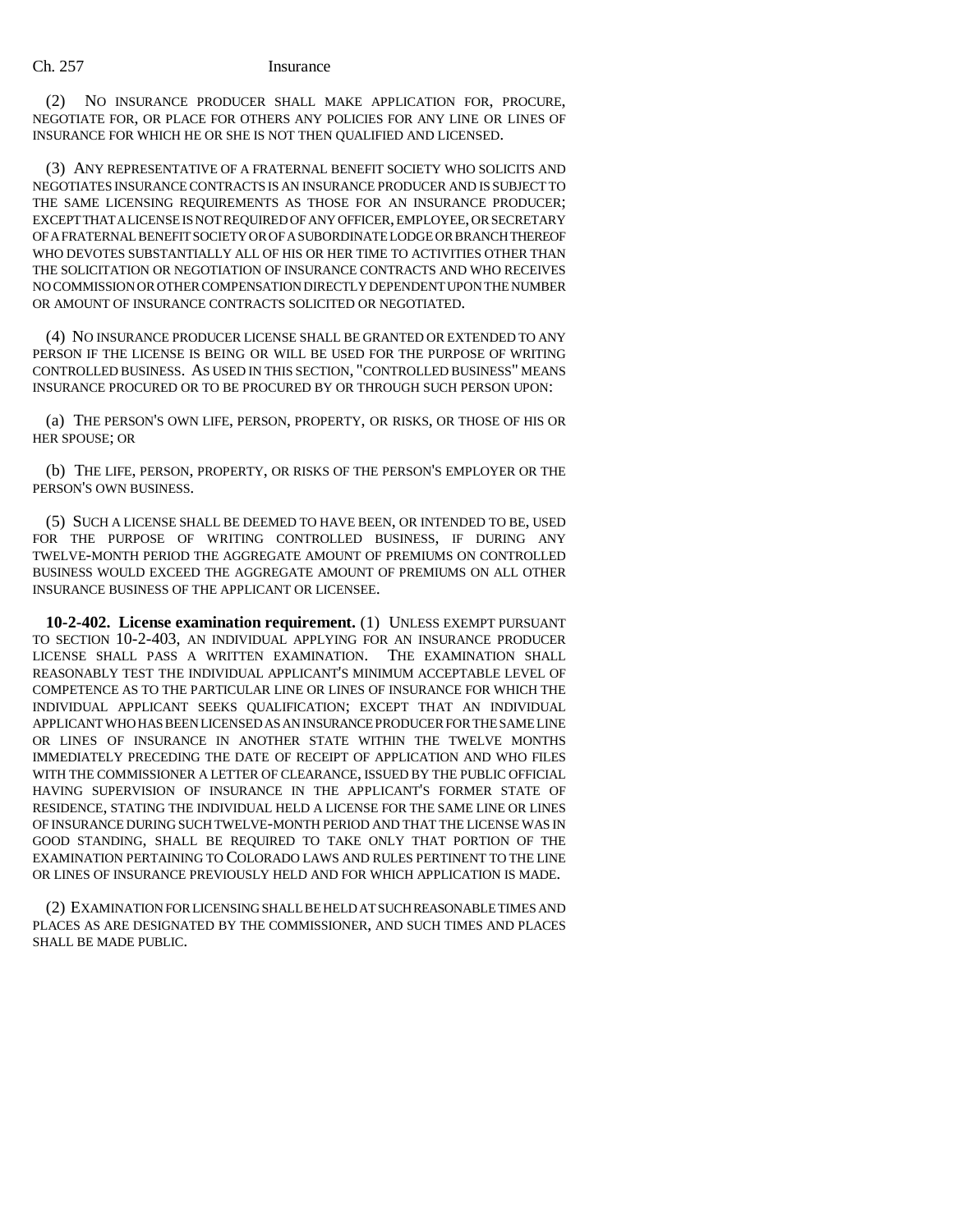(3) EACH INDIVIDUAL APPLYING FOR AN EXAMINATION SHALL REMIT A NONREFUNDABLE FEE AS PRESCRIBED BY THE COMMISSIONER IN ACCORDANCE WITH SECTION 10-2-413.

(4) AT THE DISCRETION OF THE COMMISSIONER, FILING OF THE APPLICATION FOR LICENSE MAY BE REQUIRED EITHER BEFORE OR AFTER PASSING THE EXAMINATION.

(5) THE COMMISSIONER SHALL GIVE, CONDUCT, AND GRADE ALL EXAMINATIONS, OR THE COMMISSIONER MAY ARRANGE TO HAVE EXAMINATIONS ADMINISTERED AND GRADED BY AN INDEPENDENT TESTING SERVICE, AS SPECIFIED BY CONTRACT, IN A FAIR AND IMPARTIAL MANNER AND WITHOUT DISCRIMINATION AS TO INDIVIDUALS EXAMINED. THE COMMISSIONER MAY ARRANGE FOR SUCH TESTING SERVICE TO COLLECT THE EXCISE TAX ON THE EXAMINATION FEE AS PRESCRIBED UNDER SECTION 24-34-104.4, C.R.S., AND TO RECOVER THE COST OF THE EXAMINATION FROM THE APPLICANT.

(6) THERE SHALL BE A SEPARATE PORTION OF THE EXAMINATION REQUIRED FOR EACH LINE OF INSURANCE WHICH THE APPLICANT PROPOSES TO TRANSACT UNDER THE LICENSE.

(7) THE INDIVIDUAL SHALL PASS THE EXAMINATION WITH A GRADE DETERMINED BY THE COMMISSIONER TO INDICATE THE MINIMUM ACCEPTABLE LEVEL OF COMPETENCE AS TO KNOWLEDGE AND UNDERSTANDING OF THE LINES OF INSURANCE FOR WHICH THE APPLICANT SEEKS QUALIFICATION. WITHIN TEN DAYS AFTER THE EXAMINATION, THE COMMISSIONER SHALL INFORM THE INDIVIDUAL AS TO WHETHER THE INDIVIDUAL PASSED OR FAILED THE EXAMINATION. FORMAL EVIDENCE OF LICENSING SHALL BE ISSUED BY THE COMMISSIONER TO ALL LICENSEES WITHIN A REASONABLE TIME.

(8) AN INDIVIDUAL WHO FAILS TO PASS AN EXAMINATION SHALL REMIT THE REQUIRED FEE AND ANY FORMS REQUIRED TO RETAKE THE FAILED EXAMINATION.

(9) AN INDIVIDUAL WHO FAILS TO APPEAR FOR A SCHEDULED EXAMINATION SHALL REMIT THE REQUIRED FEE AND ANY FORMS REQUIRED TO REAPPLY TO TAKE THE EXAMINATION.

(10) APPLICANTS FOR LIFE, HEALTH COVERAGES, PROPERTY, OR CASUALTY EXAMINATIONS SHALL COMPLY WITH PRELICENSURE EDUCATION REQUIREMENTS AS PRESCRIBED IN SECTION 10-2-201 PRIOR TO TAKING THE WRITTEN EXAMINATION.

**10-2-403. Exemption from license examination.** (1) THE FOLLOWING APPLICANTS SHALL BE EXEMPT FROM THE WRITTEN EXAMINATION REQUIREMENTS SET FORTH IN SECTION 10-4-402:

(a) AN INDIVIDUAL APPLICANT FOR A LICENSE COVERING THE SAME LINE OR LINES OF INSURANCE FOR WHICH THE INDIVIDUAL WAS LICENSED IN THIS STATE WITHIN THE TWELVE MONTHS IMMEDIATELY PRECEDING THE DATE OF RECEIPT OF APPLICATION, UNLESS THE PREVIOUS LICENSE WAS REVOKED, SUSPENDED, OR CONTINUATION WAS REFUSED BY THE COMMISSIONER;

(b) AN INDIVIDUAL APPLICANT FOR A HEALTH MAINTENANCE ORGANIZATION OR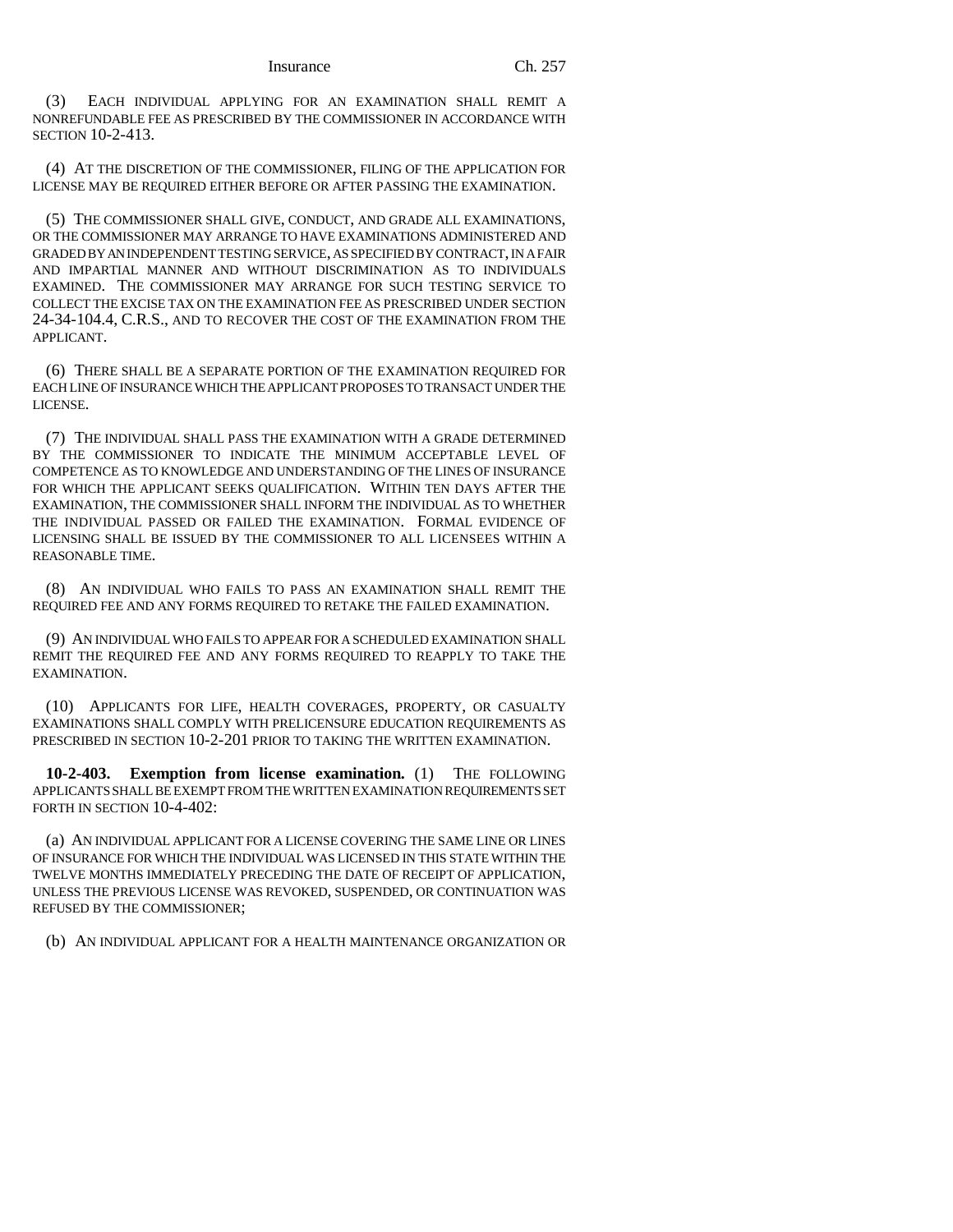NONPROFIT HOSPITAL REPRESENTATIVE PRODUCER LICENSE OR A TRAVEL-TICKET-SELLING INSURANCE PRODUCER LICENSE TO SOLICIT, PROCURE, AND DELIVER ACCIDENT AND HEALTH OR TRAVEL BAGGAGE INSURANCE POLICIES OFFERED BY A LIFE, CASUALTY, OR MULTIPLE-LINE INSURER LICENSED IN THIS STATE;

(c) AN INDIVIDUAL APPLICANT WHO HOLDS THE DESIGNATION OF CHARTERED LIFE UNDERWRITER ("CLU"); EXCEPT THAT SUCH INDIVIDUAL IS EXEMPT ONLY FROM THAT PORTION OF THE EXAMINATION PERTAINING TO COLORADO LAWS AND RULES PERTINENT TO LIFE INSURANCE AND HEALTH COVERAGE INSURANCE;

(d) AN INDIVIDUAL APPLICANT WHO HAS ATTAINED THE DESIGNATION OF CHARTERED PROPERTY AND CASUALTY UNDERWRITER ("CPCU"); EXCEPT THAT SUCH INDIVIDUAL IS NOT EXEMPT FROM TAKING THAT PORTION OF THE EXAMINATION PERTAINING TO COLORADO LAWS AND RULES PERTAINING TO PROPERTY, CASUALTY, OR HEALTH COVERAGE;

(e) A NONRESIDENT INDIVIDUAL APPLICANT WHO IS IN COMPLIANCE WITH SECTION  $10-2-501(1)$  (a);

(f) A LICENSED LIFE INSURANCE PRODUCER APPLICANT FOR A VARIABLE CONTRACTS LICENSE WHO IS IN COMPLIANCE WITH THE QUALIFICATION REQUIREMENT IN SECTION 10-2-407 (2).

**10-2-404. Application for license.** (1) AN APPLICANT FOR AN INSURANCE PRODUCER LICENSE SHALL MAKE APPLICATION ON A FORM SPECIFIED BY THE COMMISSIONER AND SHALL DECLARE UNDER PENALTY OF REFUSAL, SUSPENSION, OR REVOCATION OF THE LICENSE THAT THE STATEMENTS MADE IN THE APPLICATION ARE TRUE, CORRECT, AND COMPLETE TO THE BEST OF THE INDIVIDUAL'S KNOWLEDGE AND BELIEF. BEFORE APPROVING THE APPLICATION, THE COMMISSIONER SHALL VERIFY THAT:

(a) THE INDIVIDUAL IS AT LEAST EIGHTEEN YEARS OF AGE;

(b) THE INDIVIDUAL HAS NOT COMMITTED ANY ACT WHICH IS A GROUND FOR DENIAL, SUSPENSION, OR REVOCATION AS SET FORTH IN SECTION 10-2-801;

(c) THE INDIVIDUAL IS A RESIDENT OF THIS STATE OR IS A RESIDENT OF ANOTHER STATE WITH WHICH A RECIPROCAL AGREEMENT OR WRITTEN AGREEMENT OR ARRANGEMENT HAS BEEN ENTERED INTO BY THE COMMISSIONER;

(d) IF THE INDIVIDUAL APPLICANT IS A NONRESIDENT, SUCH APPLICANT HAS FURNISHED THE COMMISSIONER WITH A CURRENT CERTIFICATION OF LICENSE STATUS PURSUANT TO SECTION 10-2-501 (1) (a);

(e) UNLESS EXEMPT, THE INDIVIDUAL HAS SATISFIED MINIMUM PRELICENSURE EDUCATION REQUIREMENTS PURSUANT TO PART 2 OF THIS ARTICLE;

(f) THE INDIVIDUAL HAS PAID THE LICENSE FEE PRESCRIBED BY THE COMMISSIONER IN ACCORDANCE WITH SECTION 10-2-413;

(g) THE INDIVIDUAL HAS SUCCESSFULLY PASSED THE EXAMINATION OR HAS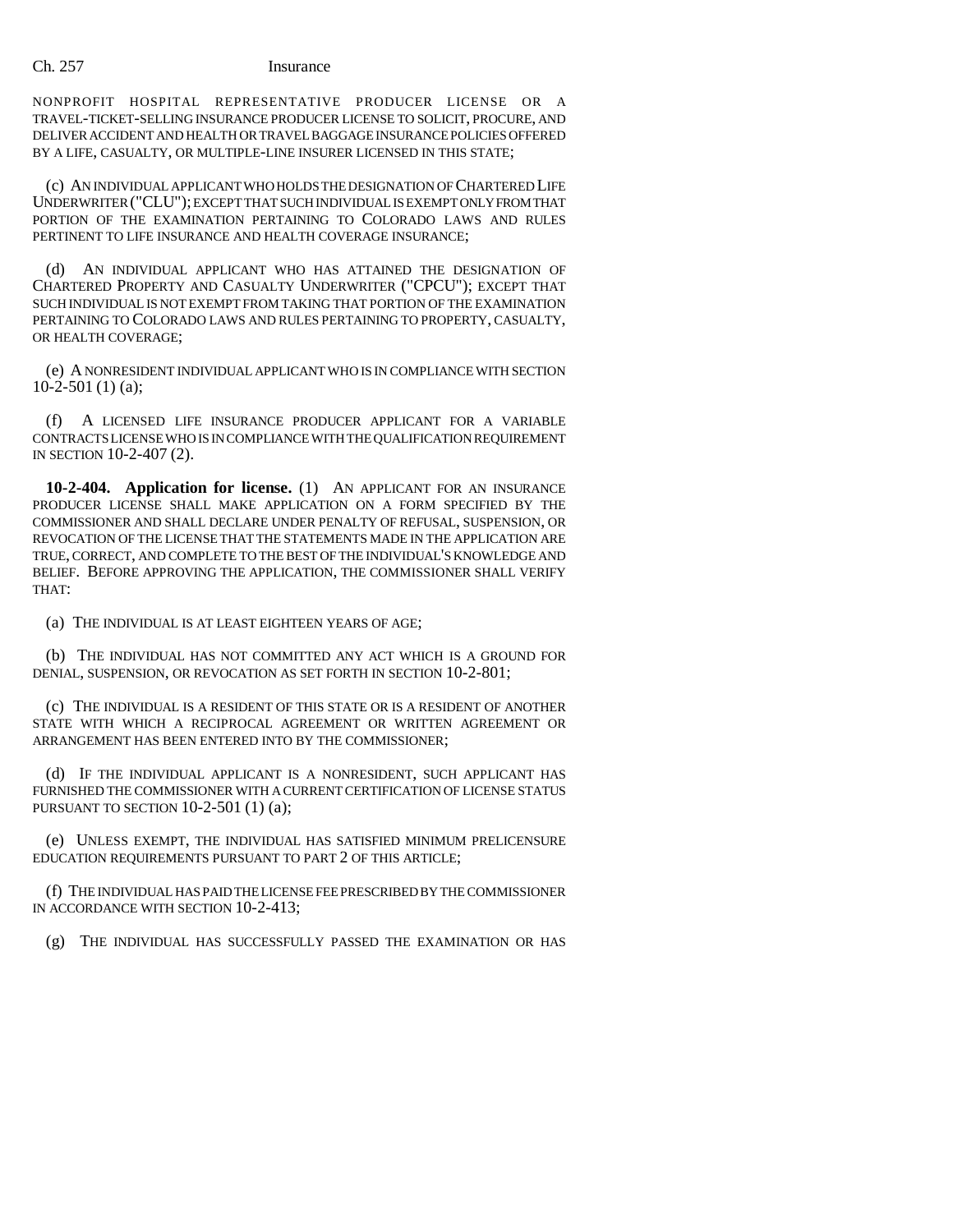SATISFIED EXAMINATION QUALIFICATION REQUIREMENTS FOR THE LINE OR LINES OF INSURANCE FOR WHICH THE INDIVIDUAL HAS APPLIED; AND

(h) THE INDIVIDUAL IS COMPETENT, TRUSTWORTHY, AND OF GOOD MORAL CHARACTER AND GOOD BUSINESS REPUTATION.

(2) AN INSURANCE AGENCY ACTING AS AN INSURANCE PRODUCER SHALL OBTAIN AN INSURANCE PRODUCER LICENSE. THE INSURANCE AGENCY SHALL MAKE APPLICATION ON A FORM SPECIFIED BY THE COMMISSIONER. BEFORE APPROVING THE APPLICATION, THE COMMISSIONER SHALL VERIFY THAT:

(a) THE AGENCY HAS DISCLOSED TO THE INSURANCE COMMISSIONER ALL OFFICERS, PARTNERS, AND DIRECTORS, WHETHER OR NOT THEY ARE LICENSED AS INSURANCE PRODUCERS;

(b) THE AGENCY'S OFFICERS, DIRECTORS, OR PARTNERS ARE TRUSTWORTHY, OF GOOD MORAL CHARACTER, AND OF GOOD BUSINESS REPUTATION;

(c) THE AGENCY HAS PAID THE FEES PRESCRIBED BY THE COMMISSIONER IN ACCORDANCE WITH SECTION 10-2-413;

(d) THE AGENCY HAS DESIGNATED A LICENSED OFFICER, PARTNER, OR DIRECTOR RESPONSIBLE FOR THE AGENCY'S COMPLIANCE WITH THE INSURANCE LAWS AND RULES OF THIS STATE;

(e) THE AGENCY HAS REGISTERED WITH THE COMMISSIONER THE NAME OF EACH NATURAL PERSON WHO, AS AN OFFICER, DIRECTOR, PARTNER, OWNER, OR MEMBER OF THE AGENCY, IS ACTING AS AND IS LICENSED AS AN INSURANCE PRODUCER;

(f) THE AGENCY HAS REGISTERED WITH THE COMMISSIONER AT LEAST ONE INDIVIDUAL WHO HOLDS A VALID INSURANCE PRODUCER LICENSE FOR THE LINE OR LINES OF INSURANCE REQUESTED IN THE APPLICATION;

(g) IF THE AGENCY'S FILING STATUS IS NONRESIDENT, THE AGENCY HAS COMPLIED WITH THE QUALIFICATION REQUIREMENTS OF SECTION  $10$ -2-501.

THE COMMISSIONER MAY REQUIRE THE FILING OF ANY DOCUMENTS REASONABLY NECESSARY TO VERIFY THE INFORMATION CONTAINED OR REQUIRED IN THE APPLICATION.

**10-2-405. Residency - individuals - agencies.** (1) THE COMMISSIONER MAY QUALIFY AN APPLICANT AS A RESIDENT OF THIS STATE AND SHALL ISSUE AN INSURANCE PRODUCER LICENSE TO ANY QUALIFIED RESIDENT PERSON OF THIS STATE IN ACCORDANCE WITH THE FOLLOWING:

(a) AN INDIVIDUAL APPLICANT MAY QUALIFY AS A RESIDENT ONLY IF HE OR SHE RESIDES IN THIS STATE. ANY LICENSE ISSUED PURSUANT TO ANY APPLICATION CLAIMING RESIDENCY FOR LICENSING PURPOSES SHALL CONSTITUTE AN ELECTION OF RESIDENCY IN THIS STATE AND SHALL BE VOID IF THE LICENSEE, WHILE HOLDING A RESIDENT LICENSE IN THIS STATE, ALSO HOLDS OR MAKES APPLICATION FOR A LICENSE IN OR THEREAFTER CLAIMS TO BE A RESIDENT OF ANY OTHER STATE OR JURISDICTION,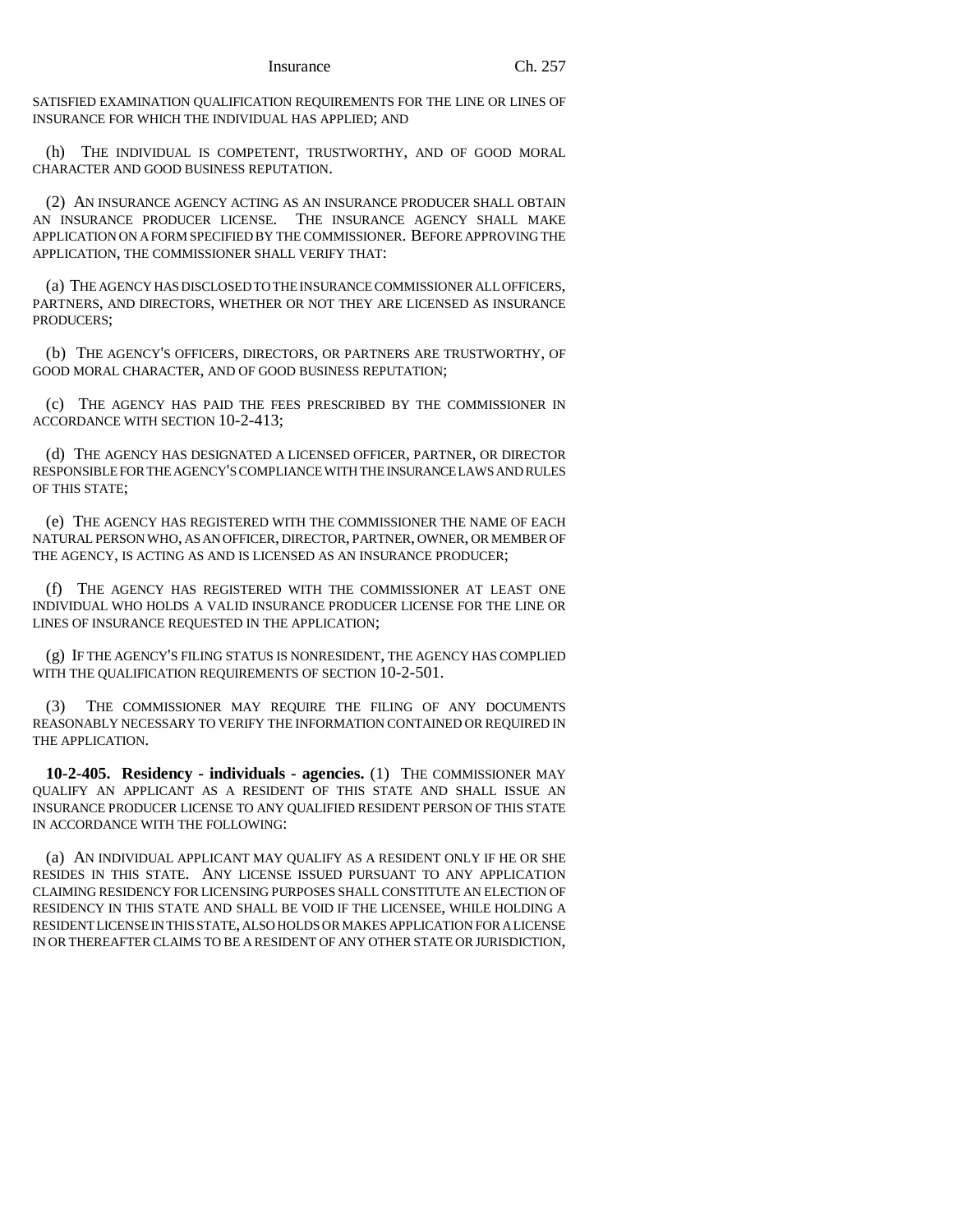OR IF THE LICENSEE CEASES TO BE A RESIDENT OF THIS STATE.

(b) AN INSURANCE AGENCY MAY QUALIFY AS A RESIDENT IF THE AGENCY HAS ITS PRINCIPAL OFFICE IN THIS STATE;

(c) THE RESIDENT PERSON IS IN COMPLIANCE WITH THE REQUIREMENTS OF SECTION 10-2-404.

**10-2-406. Licensing of agencies.** (1) FOR THE PURPOSES SET FORTH IN SECTION 10-2-701, AN INSURANCE AGENCY SHALL BE LICENSED AS AN INSURANCE PRODUCER.

(2) (a) THE INSURANCE AGENCY SHALL REGISTER THE NAME OF EVERY NATURAL PERSON WHO, AS A MEMBER, OFFICER, DIRECTOR, STOCKHOLDER, OWNER, OR EMPLOYEE OF THE AGENCY, IS ACTING AS AND IS LICENSED AS AN INSURANCE PRODUCER.

(b) A FEE, PRESCRIBED BY THE COMMISSIONER IN ACCORDANCE WITH SECTION 10-2-413, SHALL BE PAID FOR THE REGISTRATION OF EACH INSURANCE PRODUCER.

(3) THE INSURANCE AGENCY SHALL, WITHIN TEN DAYS, NOTIFY THE COMMISSIONER, ON A FORM PRESCRIBED BY THE COMMISSIONER, OF EVERY CHANGE RELATIVE TO THE LICENSED INDIVIDUAL INSURANCE PRODUCERS REGISTERED AND AUTHORIZED TO ACT AS INSURANCE PRODUCERS FOR THE INSURANCE AGENCY.

(4) THE INSURANCE AGENCY SHALL, WITHIN TEN DAYS, NOTIFY THE COMMISSIONER, ON A FORM PRESCRIBED BY THE COMMISSIONER, OF ANY CHANGE RELATIVE TO THE AGENCY NAME, OFFICERS, DIRECTORS, PARTNERS, OR OWNERS, TO REPORT A MERGER, OR THAT THE AGENCY HAS CEASED DOING BUSINESS IN THIS STATE.

(5) WHEN AN INSURANCE AGENCY CEASES TO DO BUSINESS IN THIS STATE, THE AGENCY SHALL RETURN THE PRODUCER LICENSE TO THE COMMISSIONER WITHIN TEN DAYS AFTER CEASING TO DO BUSINESS.

(6) WHEN AN INSURANCE AGENCY CHANGES ITS PRINCIPAL ADDRESS TO ANOTHER STATE, THE AGENCY SHALL, WITHIN TEN DAYS, NOTIFY THE COMMISSIONER AND RETURN THE PRODUCER LICENSE FOR CANCELLATION. RELICENSING WILL BE SUBJECT TO THE PROVISIONS OF PART 5 OF THIS ARTICLE.

(7) (a) THE INSURANCE AGENCY SHALL COMPLY WITH SECTION 10-2-404.

(b) A NONRESIDENT INSURANCE AGENCY SHALL ALSO COMPLY WITH THE QUALIFICATION REQUIREMENTS OF SECTION 10-2-501.

**10-2-407. License - lines of insurance - authority.** (1) AN INSURANCE PRODUCER MAY RECEIVE QUALIFICATION FOR A SINGLE LICENSE TO INCLUDE ONE OR MORE OF THE FOLLOWING LINES:

(a) LIFE;

(b) HEALTH COVERAGE;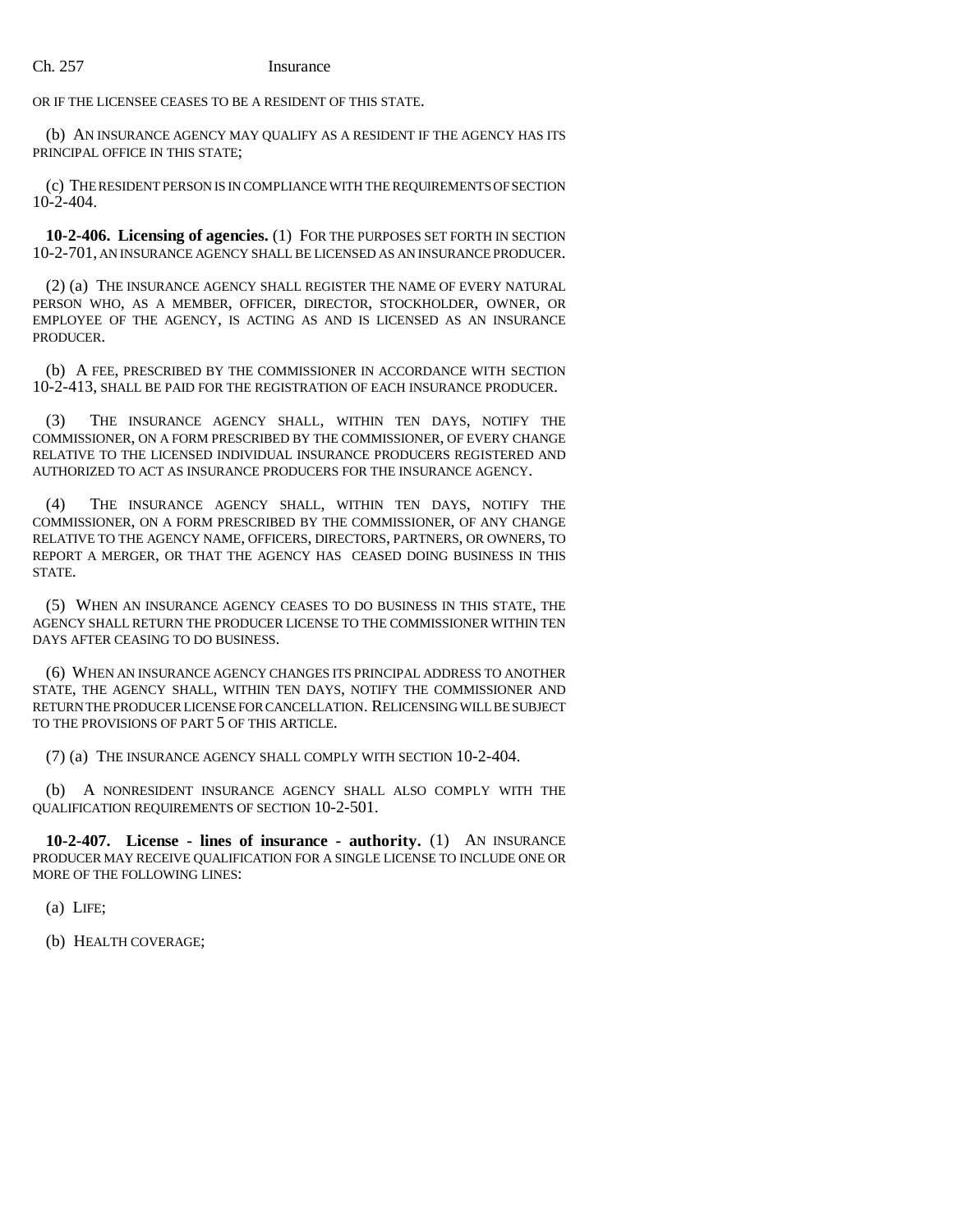Insurance Ch. 257

- (c) LIFE AND VARIABLE CONTRACTS;
- (d) PROPERTY;
- (e) CASUALTY;
- (f) BAIL BONDS;
- (g) CREDIT;
- (h) CROP HAIL;
- (i) TITLE;
- (j) SURPLUS LINES;
- (k) TRAVEL-TICKET-SELLING;

(l) HEALTH MAINTENANCE ORGANIZATIONS ("HMO");

(m) NONPROFITS.

(2) AN INDIVIDUAL LIFE INSURANCE PRODUCER APPLYING FOR LICENSE QUALIFICATION TO INCLUDE VARIABLE CONTRACTS SHALL FURNISH EVIDENCE TO THE COMMISSIONER THAT HE OR SHE IS REGISTERED WITH THE NATIONAL ASSOCIATION OF SECURITY DEALERS OR THE UNITED STATES SECURITIES COMMISSION AND, IN ADDITION, SHALL QUALIFY ON SUCH EXAMINATION AS MAY BE PRESCRIBED BY THE COMMISSIONER. LIFE INSURANCE PRODUCERS NOT SO QUALIFIED SHALL NOT SOLICIT THE SALE OF VARIABLE CONTRACTS.

(3) AN INSURANCE PRODUCER LICENSE FOR SURPLUS LINES MAY BE ISSUED TO RESIDENT PERSONS PURSUANT TO ARTICLE 5 OF THIS TITLE.

**10-2-408. License - contents - continuation due date - bond.** (1) THE COMMISSIONER SHALL ISSUE A PERPETUAL INSURANCE PRODUCER LICENSE TO AN APPLICANT WHO HAS MET THE REQUIREMENTS OF SECTION 10-2-404.

(2) THE LICENSE SHALL STATE THE NAME, ADDRESS, AND PERSONAL IDENTIFICATION NUMBER OF THE LICENSEE, THE DATE OF ISSUANCE, GENERAL CONDITIONS RELATIVE TO EXPIRATION OR CANCELLATION, THE LINE OR LINES OF INSURANCE COVERED BY THE LICENSE, AND ANY OTHER INFORMATION THE COMMISSIONER DEEMS PROPER OR NECESSARY.

(3) THE LICENSE ISSUED TO AN INDIVIDUAL, AS A SOLE PROPRIETOR, SHALL INCLUDE THE TRADE NAME UNDER WHICH THE LICENSEE ACTS IN THE SOLICITATION OR NEGOTIATION OF INSURANCE CONTRACTS.

(4) SUBJECT TO CONTINUATION, EACH INSURANCE PRODUCER LICENSE SHALL REMAIN IN EFFECT UNLESS REVOKED OR SUSPENDED AS LONG AS THE CONTINUATION FEE AS PRESCRIBED BY THE COMMISSIONER IN ACCORDANCE WITH SECTION 10-2-413 IS PAID AND EDUCATION REQUIREMENTS ARE MET ON OR BEFORE THE DUE DATE.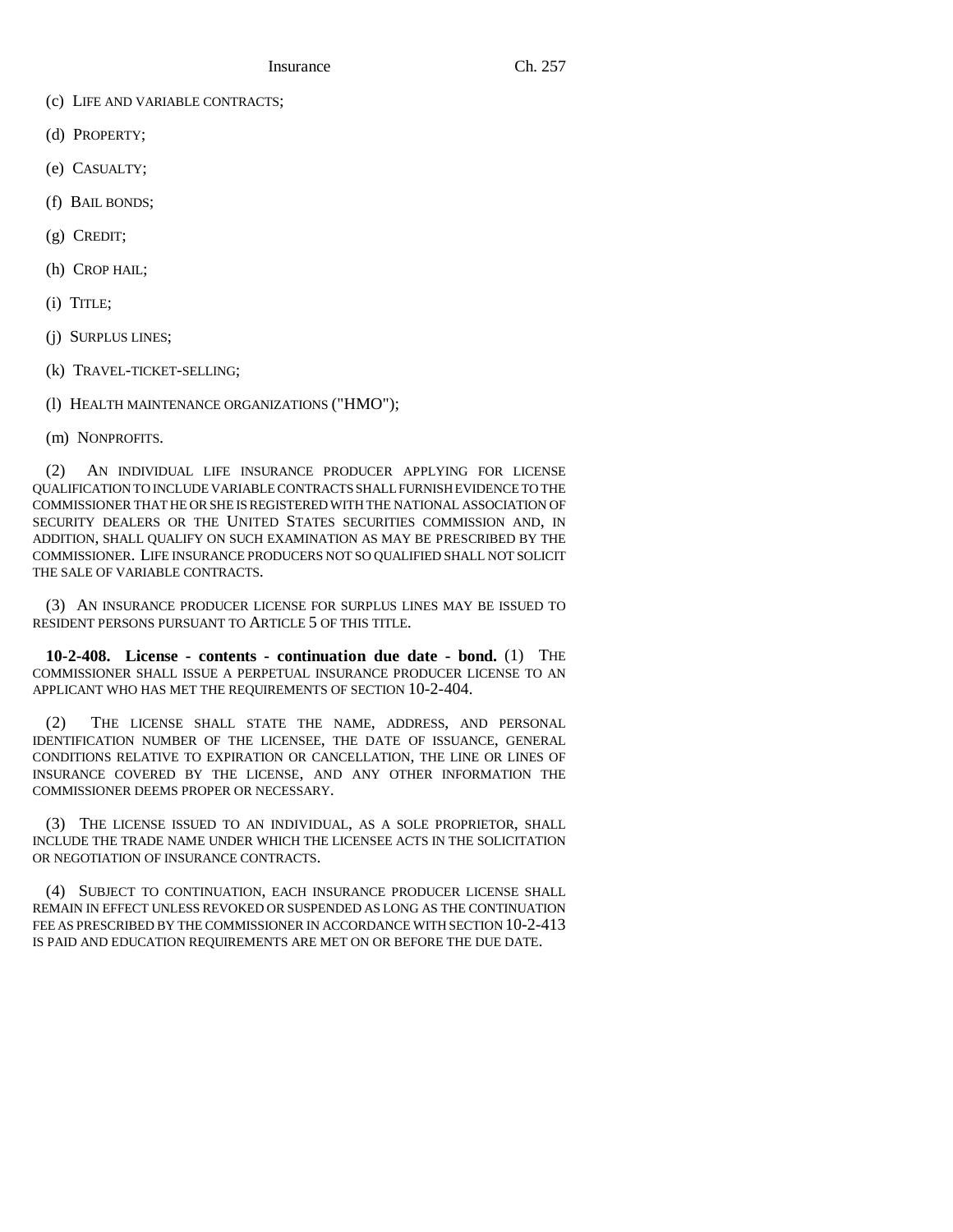(5) THE COMMISSIONER SHALL ESTABLISH, BY RULE, THE CONTINUATION DUE DATE AND APPLICATION PROCEDURES FOR CONTINUATION OF THE LICENSE AND FOR THE ACCEPTANCE OF A LATE FILING FEE.

(6) ANY PERSON WHO IS A RESIDENT OF THE STATE OF COLORADO AND HOLDS A COLORADO INSURANCE PRODUCER LICENSE AND IS DEEMED BY THE COMMISSIONER TO BE COMPETENT AND TRUSTWORTHY MAY BE LICENSED AS A SURPLUS LINE PRODUCER. PRIOR TO ISSUANCE OF THE LICENSE, THE APPLICANT SHALL FILE WITH THE COMMISSIONER, AND THEREAFTER FOR AS LONG AS THE LICENSE REMAINS IN EFFECT SHALL KEEP IN FORCE, EVIDENCE OF A SAVINGS ACCOUNT, DEPOSIT, OR CERTIFICATE OF DEPOSIT MEETING THE REQUIREMENTS OF SECTION 11-35-101,C.R.S., OR A BOND IN FAVOR OF THE STATE OF COLORADO IN THE PENAL SUM OF FIFTEEN HUNDRED DOLLARS, WITH AUTHORIZED CORPORATE SURETIES APPROVED BY THE COMMISSIONER, CONDITIONED THAT THE PRODUCER WILL CONDUCT BUSINESS UNDER THE LICENSE IN ACCORDANCE WITH THE PROVISIONS OF THIS ARTICLE AND WILL PROMPTLY REMIT THE TAXES PROVIDED BY SECTION 10-5-111. NO SUCH BOND SHALL BE TERMINATED UNLESS WRITTEN NOTICE THEREOF IS FILED WITH THE COMMISSIONER AT LEAST THIRTY DAYS PRIOR TO THE SPECIFIED DATE OF TERMINATION.

**10-2-409. License - amendment - reissuance.** (1) AN INSURANCE PRODUCER LICENSEE SHALL PROMPTLY NOTIFY THE COMMISSIONER, ON A FORM PRESCRIBED BY THE COMMISSIONER, OF ANY CHANGE THAT WILL REQUIRE AMENDING A LICENSE TO REFLECT THAT CHANGE, INCLUDING WITHOUT LIMITATION A LEGAL CHANGE OF THE LICENSEE'S NAME, A CHANGE OF ADDRESS, OR CHANGE OR REMOVAL OF A TRADE NAME. THE COMMISSIONER MAY REQUIRE THE LICENSEE TO FURNISH ANY DOCUMENTS NECESSARY TO VERIFY ANY CHANGE AND TO PROPERLY AMEND THE LICENSE.

(2) A FEE, PRESCRIBED BY THE COMMISSIONER IN ACCORDANCE WITH SECTION 10-2-413, SHALL ACCOMPANY THE REQUEST TO AMEND AND ISSUE AN AMENDED LICENSE.

**10-2-410. Temporary authority.** (1) THE COMMISSIONER MAY ISSUE TEMPORARY LICENSE AUTHORITY TO AN INDIVIDUAL TO ACT AS AN INSURANCE PRODUCER FOR A PERIOD NOT TO EXCEED NINETY DAYS, WITHOUT REQUIRING AN EXAMINATION, IF THE COMMISSIONER DEEMS THAT SUCH TEMPORARY LICENSE AUTHORITY IS NECESSARY FOR THE SERVICING OF AN INSURANCE BUSINESS IN THE FOLLOWING CASES:

(a) TO THE SURVIVING SPOUSE OR NEXT OF KIN, OR TO THE EXECUTOR OR AN EMPLOYEE, OF A LICENSED INSURANCE PRODUCER WHO BECOMES DECEASED;

(b) TO THE SURVIVING SPOUSE OR NEXT OF KIN, OR TO AN EMPLOYEE OR THE LEGAL GUARDIAN, OF A LICENSED INSURANCE PRODUCER WHO BECOMES DISABLED;

(c) TO A MEMBER, EMPLOYEE, OR OFFICER OF A LICENSED INSURANCE AGENCY PRODUCER UPON THE DEATH OR DISABILITY OF AN INDIVIDUAL DESIGNATED IN OR REGISTERED AS TO THE AGENCY LICENSE;

(d) TO THE DESIGNEE OF A LICENSED INSURANCE PRODUCER UPON ENTERING ACTIVE SERVICE IN THE ARMED FORCES OF THE UNITED STATES;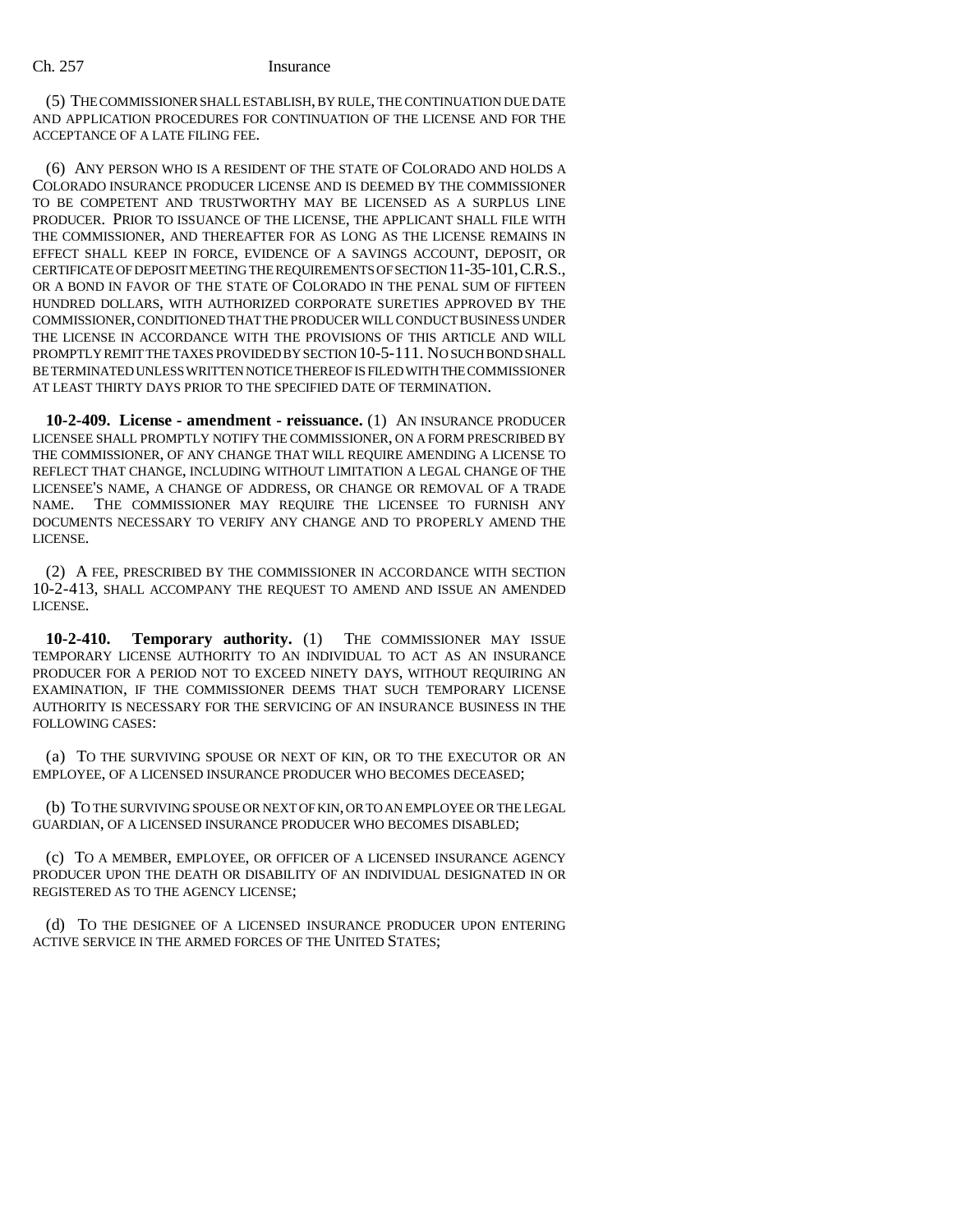(e) TO ANY PERSON IN ANY OTHER CIRCUMSTANCE WHERE THE COMMISSIONER DEEMS THAT THE PUBLIC INTEREST WILL BEST BE SERVED BY THE ISSUANCE OF SUCH LICENSE.

**10-2-411. Duplicate license.** THE COMMISSIONER MAY ISSUE A DUPLICATE LICENSE TO ANY ACTIVELY LICENSED INSURANCE PRODUCER IF SUCH PRODUCER'S LICENSE IS LOST, STOLEN, OR DESTROYED UPON AN AFFIDAVIT BY THE PRODUCER IN A FORM PRESCRIBED AND FURNISHED BY THE COMMISSIONER CONCERNING THE FACTS OF SUCH LOSS, THEFT, OR DESTRUCTION AND UPON PAYMENT OF THE FEE PRESCRIBED IN SECTION 10-2-413 FOR THE ISSUANCE OF A DUPLICATE LICENSE.

**10-2-412. Change of address - notification.** (1) INDIVIDUAL AND INSURANCE AGENCY PRODUCER LICENSEES SHALL INFORM THE COMMISSIONER IN WRITING, IN A FORM FURNISHED BY THE COMMISSIONER, OF ANY CHANGE OF ADDRESS WITHIN THIRTY DAYS OF THE CHANGE.

(2) FAILURE OF ANY LICENSEE TO INFORM THE COMMISSIONER OF ANY CHANGE TO THE LICENSEE'S ADDRESS OF RECORD OR RESIDENCE ADDRESS SHALL BE GROUNDS FOR THE ASSESSMENT OF A PENALTY FEE PRESCRIBED BY THE COMMISSIONER IN ACCORDANCE WITH SECTION 10-2-413.

**10-2-413. Fees.** (1) THE COMMISSIONER SHALL, BY RULE, SET REASONABLE FEES FOR THE FOLLOWING:

- (a) INSURANCE PRODUCER LICENSE;
- (b) CONTINUATION OF LICENSE;
- (c) CONTINUATION OF LICENSE LATE FILING PENALTY FEE;
- (d) LICENSE REFLECTING AMENDED LINES OF INSURANCE;
- (e) DUPLICATE LICENSE;

(f) AMENDED LICENSE (OTHER THAN FOR ADDITION OR DELETION OF LINES OF INSURANCE);

- (g) TEMPORARY AUTHORITY;
- (h) LICENSE EXAMINATION;
- (i) CERTIFICATION OF LICENSE STATUS;
- (j) LETTER OF CLEARANCE;
- (k) REGISTRATION OF PRELICENSURE EDUCATION COURSE;
- (1) RENEWAL OR CONTINUATION OF PRELICENSURE COURSE;
- (m) REGISTRATION OF TRADE NAME OR ASSUMED NAME;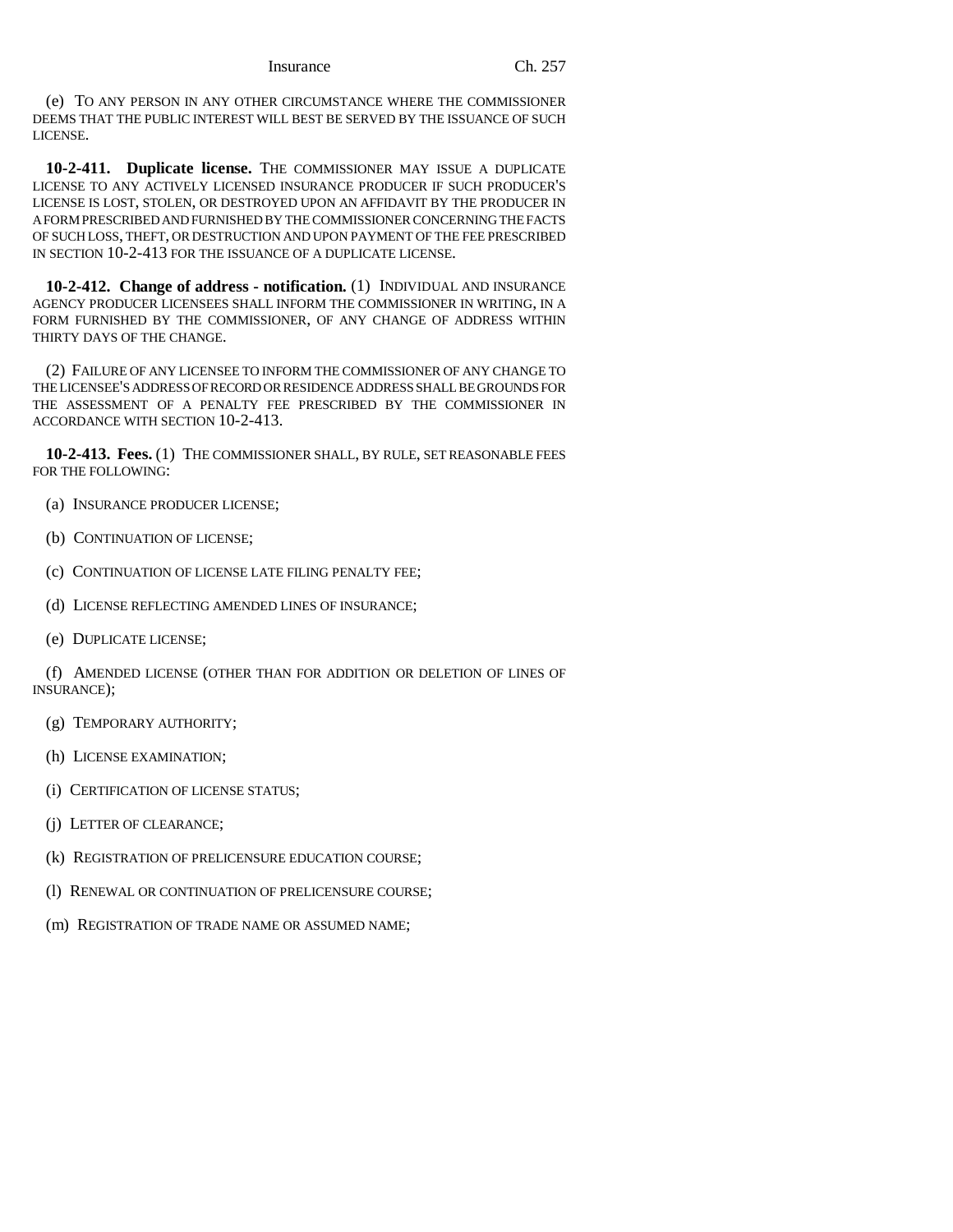(n) REGISTRATION OF THE NAME OF A NATURAL PERSON AUTHORIZED TO ACT AS AN INSURANCE PRODUCER FOR AN INSURANCE AGENCY LICENSEE;

- (o) APPOINTMENT FEE;
- (p) TERMINATION FEE;
- (q) PENALTY FOR FAILURE TO INFORM COMMISSIONER OF CHANGE OF ADDRESS;
- (r) RENEWAL OF APPOINTMENT FEE;
- (s) PRELICENSING EDUCATION CASH FUND FEE.

(2) ALL FEES PAYABLE TO THE COMMISSIONER PURSUANT TO THIS SECTION SHALL BE NONREFUNDABLE. FEES SHALL BE SET AT THE LEVELS NECESSARY TO ENSURE THAT REVENUES FROM SUCH FEES, TOGETHER WITH REVENUES FROM ALL OTHER FEES AND TAXES COLLECTED BY THE DIVISION OF INSURANCE IN ANY FISCAL YEAR, DO NOT EXCEED THE DIVISION'S ACTUAL DIRECT AND INDIRECT COSTS OF OPERATION FOR THAT YEAR.

**10-2-414. Additional lines of insurance - application for license.** AN INSURANCE PRODUCER LICENSEE REQUESTING LICENSURE FOR ANY ADDITIONAL LINE OR LINES OF INSURANCE SHALL COMPLY WITH THE REQUIREMENTS OF SECTION 10-2-404. UPON RECEIPT OF THE APPLICATION FILING, ANY SUPPORTING DOCUMENTS AS REQUIRED BY SECTION 10-2-404, AND THE APPLICABLE FEE, THE COMMISSIONER MAY ISSUE A REPLACEMENT LICENSE TO INCLUDE THE ADDITIONAL LINES.

**10-2-415. Appointment of insurance producer by insurer - continuation exceptions.** (1) NO INSURANCE PRODUCER SHALL CLAIM TO BE A REPRESENTATIVE OR AUTHORIZED OR APPOINTED AGENT OF, OR ANY OTHER TERM IMPLYING A CONTRACTUAL RELATIONSHIP WITH, A PARTICULAR INSURER OR ACCEPT APPLICATIONS ON BEHALF OF SUCH INSURER UNLESS SUCH INSURANCE PRODUCER BECOMES A PRODUCER APPOINTEE, APPOINTED BY THAT INSURER IN ACCORDANCE WITH THIS SECTION, TO ACT IN THE CAPACITY OF AN AGENT OF THAT INSURER.

(2) (a) THE INSURER SHALL NOTIFY THE COMMISSIONER OF INSURANCE OF PRODUCER APPOINTMENTS. EACH INSURER SHALL KEEP ON FILE WITH THE COMMISSIONER A CURRENT LIST OF INSURANCE PRODUCERS WHICH IT HAS APPOINTED TO SOLICIT BUSINESS ON ITS BEHALF. THE INSURER SHALL FILE WITH THE COMMISSIONER A LIST OF NEW APPOINTMENTS OF INSURANCE PRODUCERS. THE LIST MAY BE SUBMITTED TO THE COMMISSIONER MONTHLY OR AT SUCH OTHER INTERVALS AS THE COMMISSIONER MAY PRESCRIBE. THE INSURER SHALL REPORT ALL PERTINENT APPOINTMENT INFORMATION AS PRESCRIBED BY THE COMMISSIONER, INCLUDING THE EFFECTIVE DATE OF APPOINTMENT.

(b) SUBJECT TO CONTINUATION OR RENEWAL, EACH INSURANCE PRODUCER APPOINTMENT SHALL REMAIN IN EFFECT UNTIL:

(I) THE INSURANCE PRODUCER'S LICENSE IS DISCONTINUED OR CANCELLED BY THE INSURANCE PRODUCER OR REVOKED BY THE COMMISSIONER; OR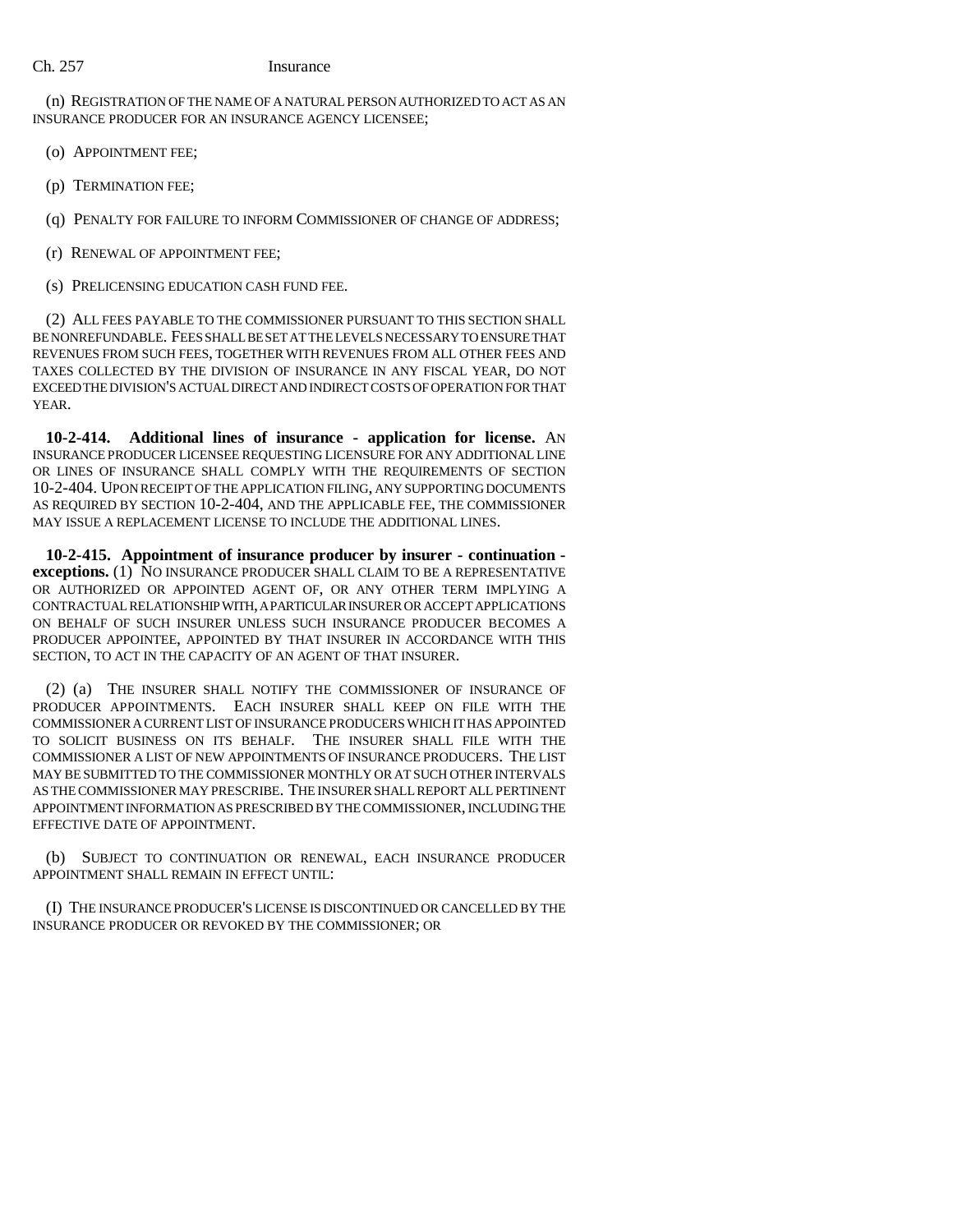(II) NOTICE OF TERMINATION OF THE APPOINTMENT IS FILED WITH THE COMMISSIONER BY THE INSURER.

(3) EACH ACTIVE INSURANCE PRODUCER APPOINTMENT SHALL BE SUBJECT TO CONTINUATION OR RENEWAL EFFECTIVE OCTOBER 1 OF THE YEAR IN WHICH THE PRODUCER'S LICENSE IS SUBJECT TO CONTINUATION. A COMPUTER LIST OF ACTIVE INSURANCE PRODUCER APPOINTEES SHALL BE PRODUCED BY THE COMMISSIONER AND FURNISHED TO THE INSURER ALONG WITH A RENEWAL INVOICE STATING THE FEE REQUIRED FOR THE CONTINUATION OF EACH SUCH ACTIVE INSURANCE PRODUCER APPOINTMENT.

(4) ANY APPOINTMENT WHICH IS NOT CONTINUED ON OR BEFORE OCTOBER 1 SHALL BE DEEMED TO HAVE EXPIRED OR DISCONTINUED EFFECTIVE ON THAT DATE.

(5) THE COMMISSIONER MAY, ON OR BEFORE OCTOBER 31 OF ANY YEAR, CONTINUE OR RENEW THE APPOINTMENTS OF AN INSURER WHO HAS FAILED TO PAY THE APPOINTMENT RENEWAL OR CONTINUATION FEE BY OCTOBER 1 UPON RECEIPT OF THE RENEWAL OR CONTINUATION INVOICE TOGETHER WITH THE CONTINUATION FEES DUE AND THE APPLICABLE LATE PENALTY FEE.

(6) NOTWITHSTANDING ANY PROVISION OF SUBSECTIONS (1) TO (5) OF THIS SECTION TO THE CONTRARY:

(a) AN INSURANCE PRODUCER MAY SHOW THE BENEFITS, RATES, AND FEATURES OF INSURANCE PRODUCTS OF COMPANIES BY WHICH THE PRODUCER HAS NOT BEEN APPOINTED.

(b) IF AN INSURANCE PRODUCER WHO SEEKS TO PLACE A RISK OR POLICY WHICH THE COMPANY APPOINTING THE PRODUCER CANNOT ACCEPT FOR ANY REASON, THE PRODUCER MAY PLACE SUCH RISK IN ANOTHER COMPANY DOING THE SAME TYPE OF BUSINESS WITHOUT BEING APPOINTED BY SUCH OTHER COMPANY; EXCEPT THAT NO INSURER SHALL BE REQUIRED TO ACCEPT A RISK FROM A PRODUCER WITH WHOM THE INSURER DOES NOT HAVE A CONTRACTUAL RELATIONSHIP. NOTHING IN THIS PARAGRAPH (b) SHALL BE DEEMED TO SUPERSEDE ANY PROVISION CONTAINED IN A CONTRACT BETWEEN A PRODUCER AND A COMPANY.

**10-2-416. Termination of appointment - notice.** (1) UPON TERMINATION OF THE AGENT APPOINTMENT OF AN INSURANCE PRODUCER, THE INSURER SHALL WITHIN FIFTEEN DAYS NOTIFY THE COMMISSIONER AND THE APPOINTEE OF SUCH TERMINATION. THE COMMISSIONER MAY REQUIRE THE INSURER TO DEMONSTRATE THAT THE INSURER HAS MADE A REASONABLE EFFORT TO GIVE SUCH NOTICE TO THE INSURANCE PRODUCER.

(2) IN THE EVENT THE TERMINATION IS FOR ANY OF THE CAUSES LISTED UNDER SECTION 10-2-704, THE INSURER SHALL NOTIFY THE COMMISSIONER OF THE REASON AND IF THE COMMISSIONER SO REQUESTS, THE INSURER SHALL PROVIDE ANY INFORMATION, RECORDS, STATEMENTS, OR OTHER DATA PERTAINING TO THE TERMINATION WHICH MAY BE USED BY THE DIVISION OF INSURANCE IN ANY ACTION TAKEN PURSUANT TO SECTION 10-2-801.

(3) ANY INFORMATION, DOCUMENTS, RECORDS, OR STATEMENTS PROVIDED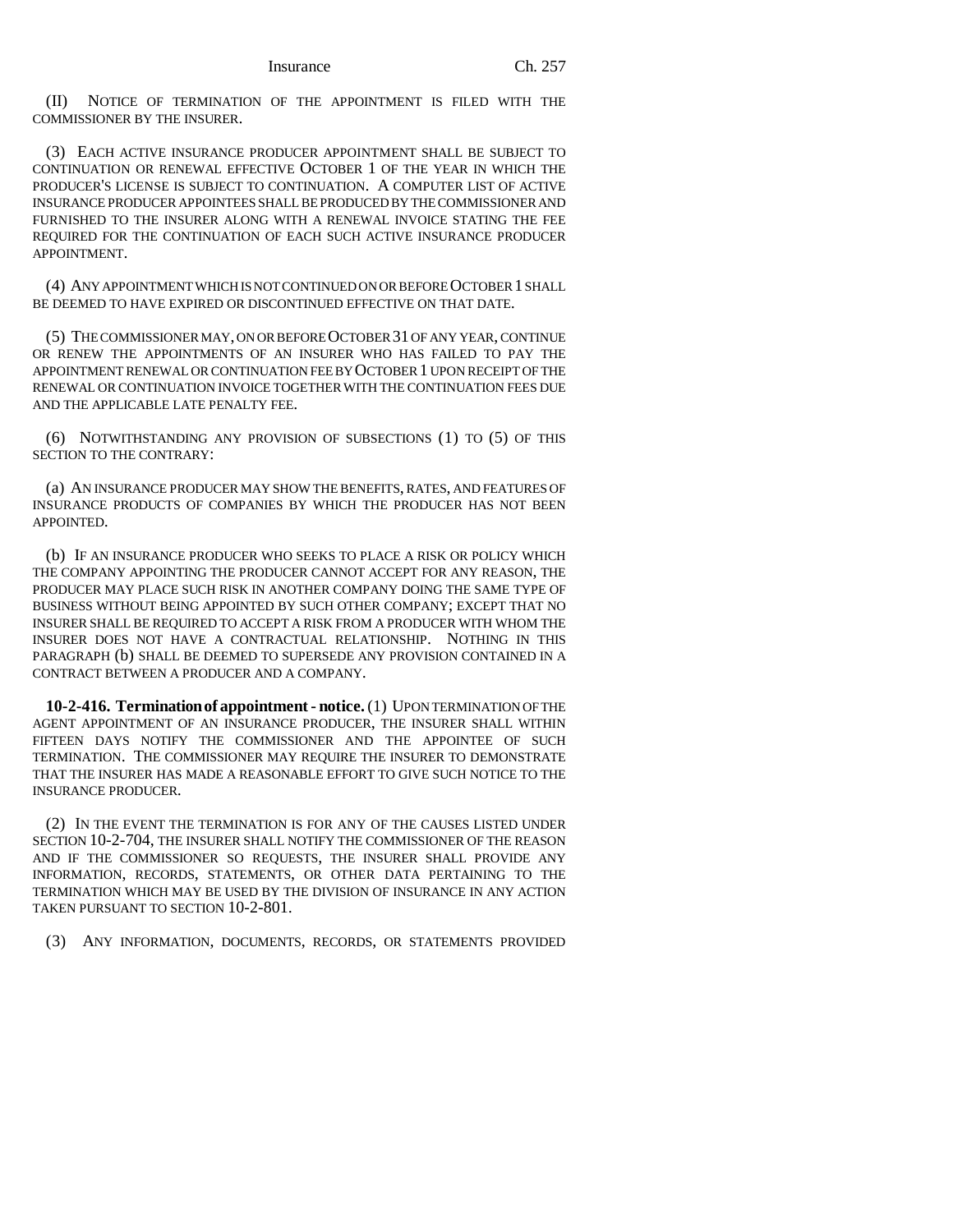PURSUANT TO THIS SECTION SHALL BE PRIVILEGED, AND THERE SHALL BE NO LIABILITY ON THE PART OF, NOR SHALL A CAUSE OF ACTION OF ANY NATURE ARISE AGAINST, THE DIVISION OF INSURANCE, THE INSURANCE COMPANY, OR ANY AUTHORIZED REPRESENTATIVE OF EITHER.

(4) IN ADDITION TO ANY OTHER PENALTY OR LIABILITY AUTHORIZED BY LAW, THE FAILURE OR REFUSAL OF ANY INSURER TO COMPLY WITH THE REQUIREMENTS OF SUBSECTION (1) OR (2) OF THIS SECTION SHALL BE CAUSE FOR THE ASSESSMENT AGAINST THE INSURER OF A CIVIL PENALTY OF ONE THOUSAND DOLLARS FOR EACH SUCH FAILURE OR REFUSAL.

# PART 5 NONRESIDENT LICENSEES

**10-2-501. Reciprocity.** (1) THE COMMISSIONER SHALL, WHERE APPROPRIATE, ENTER INTO A RECIPROCAL AGREEMENT OR ARRANGEMENT WITH THE COMMISSIONER OR DIRECTOR HAVING SUPERVISION OF INSURANCE IN ANY OTHER STATE TO:

(a) ACCEPT FROM THE COMMISSIONER OR DIRECTOR OF INSURANCE OF SUCH OTHER STATE, IN LIEU OF THE EXAMINATION OTHERWISE REQUIRED UNDER SECTION 10-2-402, A CURRENT CERTIFICATION THAT THE APPLICANT IS LICENSED IN THAT STATE AS AN INSURANCE PRODUCER OR HOLDS A LICENSE FOR THE LINE OR LINES OF INSURANCE APPLIED FOR IN THIS STATE;

(b) RECIPROCATE REGARDING CONTINUING EDUCATION FOR INDIVIDUAL APPLICANTS;

(c) RECIPROCATE REGARDING PRELICENSURE EDUCATION OR TRAINING FOR INDIVIDUALS, AS NECESSARY;

(d) RECIPROCATE IN THE LICENSING OF NONRESIDENT INSURANCE AGENCIES.

(2) CERTIFICATION OF THE APPLICANT'S LICENSE STATUS, AS DESCRIBED IN SUBSECTION (1) (a) OF THIS SECTION FOR INDIVIDUALS, SHALL BE REQUIRED OF NONRESIDENT INSURANCE AGENCY APPLICANTS.

**10-2-502. Nonresident licensing - qualification.** (1) THE COMMISSIONER MAY QUALIFY AN APPLICANT AS A NONRESIDENT AND SHALL ISSUE AN INSURANCE PRODUCER LICENSE TO ANY QUALIFIED NONRESIDENT PERSON IN ACCORDANCE WITH THE FOLLOWING:

(a) AN INDIVIDUAL APPLICANT MAY QUALIFY AS A NONRESIDENT ONLY IF HE OR SHE RESIDES IN ANOTHER STATE WITH WHICH A RECIPROCAL AGREEMENT OR ARRANGEMENT HAS BEEN ENTERED INTO BY THE COMMISSIONER;

(b) AN INSURANCE AGENCY MAY QUALIFY AS A NONRESIDENT IF THE AGENCY HAS ITS PRINCIPAL OFFICE LOCATED IN ANOTHER STATE WITH WHICH A RECIPROCAL AGREEMENT OR ARRANGEMENT HAS BEEN ENTERED INTO BY THE COMMISSIONER;

(c) THE NONRESIDENT PERSON HOLDS A SIMILAR LICENSE IN THAT RECIPROCAL LICENSING STATE AND FOR THE SAME LINE OR LINES OF INSURANCE APPLIED FOR IN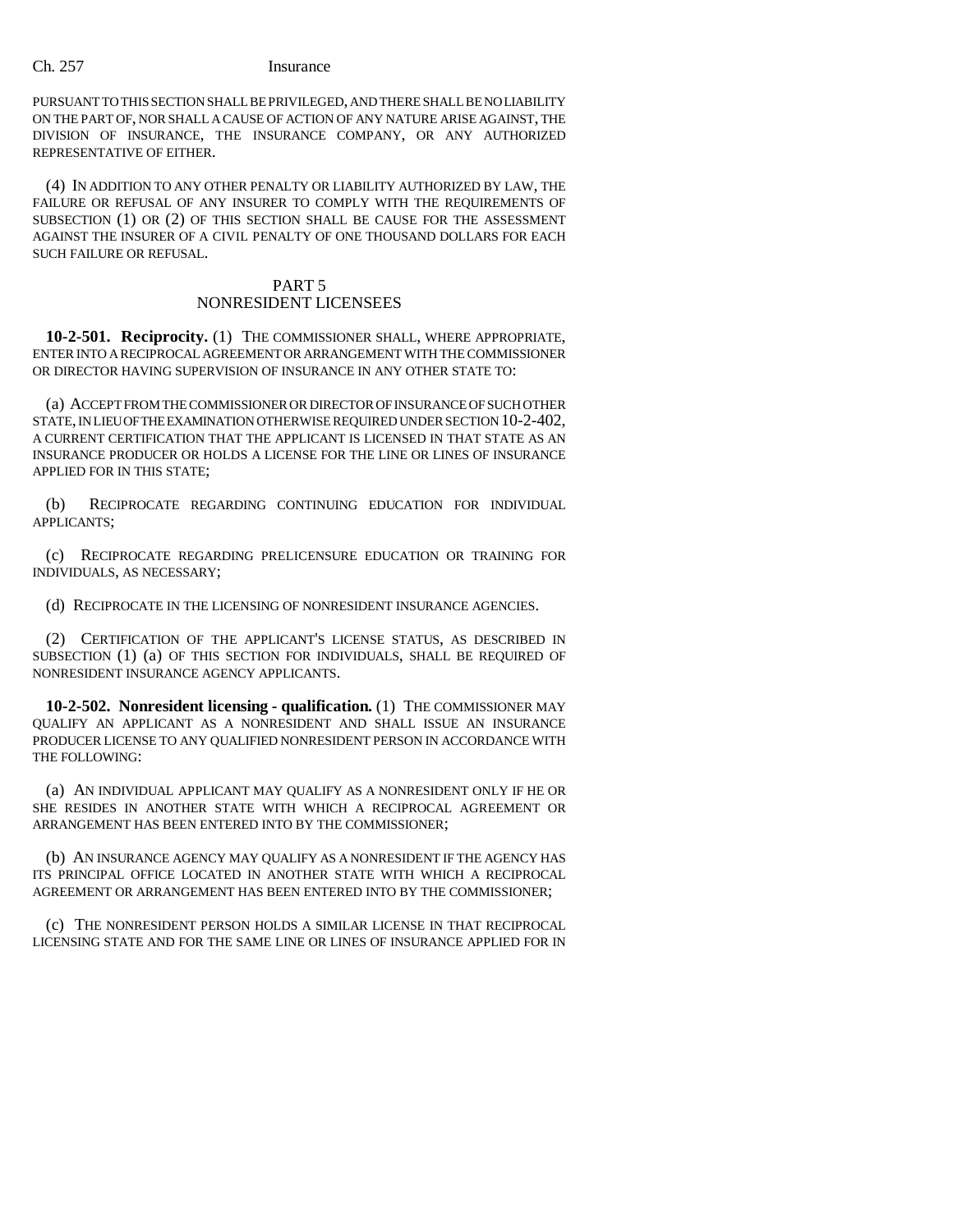THIS STATE;

(d) THE NONRESIDENT PERSON IS IN COMPLIANCE WITH THE REQUIREMENTS OF SECTION 10-2-404;

(e) THE NONRESIDENT PERSON HAS FILED WITH THE COMMISSIONER A CURRENT CERTIFICATION OF LICENSE STATUS FOR THE PURPOSES SET FORTH IN SECTION 10-2-501 (1).

(2) WHEN, BY THE LAWS OR REGULATIONS OF ANY OTHER STATE OR JURISDICTION, ANY LIMITATION OF RIGHTS AND PRIVILEGES, CONDITIONS PRECEDENT, OR ANY OTHER REQUIREMENTS ARE IMPOSED UPON RESIDENTS OF THIS STATE OR JURISDICTION IN ADDITION TO OR IN EXCESS OF THOSE IMPOSED ON NONRESIDENTS UNDER THIS ARTICLE, THE SAME SUCH REQUIREMENTS SHALL BE IMPOSED UPON RESIDENTS OF SUCH OTHER STATE OR JURISDICTION.

(3) EXCEPT AS PROVIDED IN SUBSECTION (2) OF THIS SECTION, A LICENSE ISSUED TO A NONRESIDENT PERSON SHALL CONFER THE SAME RIGHTS AND PRIVILEGES AS THOSE AFFORDED A RESIDENT LICENSEE.

(4) IF THE INSURANCE DEPARTMENT OF THE NONRESIDENT INSURANCE PRODUCER'S RESIDENT STATE SUSPENDS, TERMINATES, OR REVOKES THE PRODUCER'S INSURANCE LICENSE IN THAT STATE, THE NONRESIDENT INSURANCE PRODUCER SHALL NOTIFY THE COMMISSIONER AND SHALL RETURN THE COLORADO NONRESIDENT LICENSE PURSUANT TO SECTION 10-2-804.

**10-2-503. Commissioner as agent for service of process.** (1) BY THE FILING OF THE APPLICATION AND ISSUANCE OF A NONRESIDENT INSURANCE PRODUCER LICENSE, A NONRESIDENT INSURANCE PRODUCER LICENSEE SHALL BE DEEMED TO HAVE APPOINTED THE COMMISSIONER AND SUCCESSORS IN OFFICE AS SAID NONRESIDENT'S AGENT UPON WHOM ALL LAWFUL PROCESS IN ANY LEGAL PROCEEDING AGAINST THE NONRESIDENT MAY BE SERVED AND TO HAVE AGREED THAT ANY SUCH LAWFUL PROCESS HAS THE SAME LEGAL FORCE AND VALIDITY AS PERSONAL SERVICE OF PROCESS UPON SUCH NONRESIDENT.

(2) THE COMMISSIONER SHALL, WITHIN TEN WORKING DAYS AFTER RECEIVING THREE COPIES OF THE PROCESS SERVED AND A FEE OF TEN DOLLARS, FORWARD A COPY OF SUCH PROCESS BY REGISTERED OR CERTIFIED MAIL TO THE PERSON FOR WHOM THE COMMISSIONER HAS RECEIVED SUCH PROCESS AT THE NONRESIDENT INDIVIDUAL'S ADDRESS OF RECORD, OR, IF THE NONRESIDENT IS AN INSURANCE AGENCY, AT THE AGENCY'S PRINCIPAL PLACE OF BUSINESS. THE COMMISSIONER SHALL KEEP A RECORD OF ALL PROCESS SO SERVED.

(3) SERVICE OF PROCESS UPON ANY SUCH LICENSEE IN ANY ACTION OR PROCEEDING INSTITUTED BY THE COMMISSIONER UNDER THIS SECTION SHALL BE MADE BY THE COMMISSIONER BY MAILING SUCH PROCESS BY REGISTERED MAIL TO AN INDIVIDUAL LICENSEE AT THE LICENSEE'S LAST KNOWN ADDRESS OF RECORD OR TO AN INSURANCE AGENCY LICENSEE AT ITS PRINCIPAL PLACE OF BUSINESS.

> PART 6 BANKS AND BANK HOLDING COMPANIES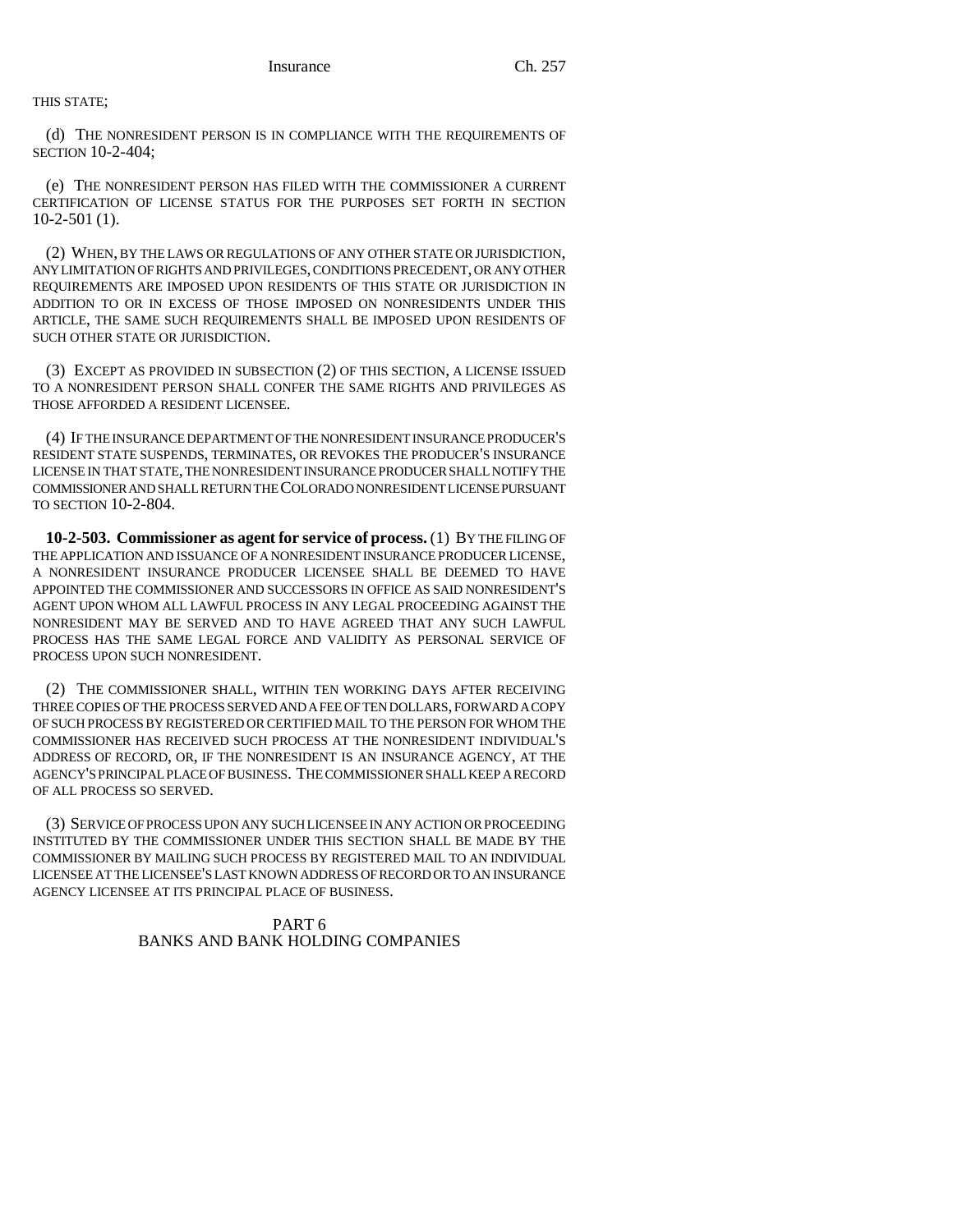**10-2-601. Bank or bank holding company may sell insurance - where regulation.** (1) FOR THE PURPOSES OF THIS SECTION:

(a) "BANK" MEANS A STATE BANK, INCLUDING AN INDUSTRIAL BANK, OR BANK AND TRUST COMPANY CHARTERED BY THIS STATE OR ANY NATIONAL BANK.

(b) "BANK HOLDING COMPANY" MEANS A CORPORATION OR OTHER ENTITY WHICH DIRECTLY OR INDIRECTLY.

(I) OWNS, CONTROLS, OR HAS THE POWER TO VOTE TWENTY-FIVE PERCENT OR MORE OF ANY CLASS OF VOTING SECURITIES OF A BANK OR BANK HOLDING COMPANY;

(II) CONTROLS THE ELECTION OF A MAJORITY OF THE DIRECTORS OR TRUSTEES OF A BANK OR BANK HOLDING COMPANY; OR

(III) EXERCISES A CONTROLLING INFLUENCE OVER THE MANAGEMENT OR POLICIES OF A BANK OR BANK HOLDING COMPANY.

(c) "CREDIT INSURANCE" HAS THE SAME MEANING AS SET FORTH IN SECTION 10-10-103 (2).

(d) "CREDIT LIFE INSURANCE" MEANS INSURANCE ON THE LIFE OF A DEBTOR PURSUANT TO OR IN CONNECTION WITH A SPECIFIC LOAN OR OTHER CREDIT TRANSACTION.

(2) NO BANK OR BANK HOLDING COMPANY, NOR ANY SUBSIDIARY, AFFILIATE, OR EMPLOYEE THEREOF, SHALL BE LICENSED OR ADMITTED, DIRECTLY OR INDIRECTLY, AS AN INSURER OR BE LICENSED TO SELL INSURANCE IN THIS STATE EXCEPT IN THE MANNER PROVIDED FOR BANKS IN SECTION 11-6-101 (2), C.R.S.; EXCEPT THAT:

(a) A BANK OR BANK HOLDING COMPANY, OR ANY SUBSIDIARY, AFFILIATE, OR EMPLOYEE THEREOF, MAY BE LICENSED TO SELL CREDIT INSURANCE IN ACCORDANCE WITH REGULATIONS PROMULGATED BY THE COMMISSIONER;

(b) A BANK HOLDING COMPANY OR ANY SUBSIDIARY, AFFILIATE, OR EMPLOYEE THEREOF, IN A MUNICIPALITY OR TRADE AREA THE POPULATION OF WHICH DOES NOT EXCEED FIVE THOUSAND AS SHOWN BY THE LAST PRECEDING FEDERAL CENSUS, MAY BE LICENSED TO SELL INSURANCE IN ACCORDANCE WITH RULES OF THE COMMISSIONER AND WITH FEDERAL LAW;

(c) ANY EMPLOYEE OF A BANK OR BANK HOLDING COMPANY LICENSED TO SELL INSURANCE, OR SUCH PERSON'S SUCCESSOR IN THE SAME OR SIMILAR POSITION, IN CONNECTION WITH THE BUSINESS OF SAID BANK OR BANK HOLDING COMPANY ON JULY 1, 1977, MAY CONTINUE TO SELL INSURANCE OF THE TYPE SOLD PRIOR TO SAID DATE;

(d) ANY BANK OR BANK HOLDING COMPANY OR ANY SUBSIDIARY, AFFILIATE, OR EMPLOYEE THEREOF MAY BE PERMITTED TO OWN AN INSURANCE COMPANY AUTHORIZED TO SELL, AND THAT INSURANCE COMPANY'S EMPLOYEES MAY BE LICENSED TO SELL, INSURANCE TO GUARANTEE THE PAYMENT OF ANY AMOUNTS DUE IN CONNECTION WITH ANY SECURITIES OR OBLIGATIONS DESCRIBED IN SECTION 11-57-101, C.R.S.; EXCEPT THAT NO BANK, BANK HOLDING COMPANY, SUBSIDIARY,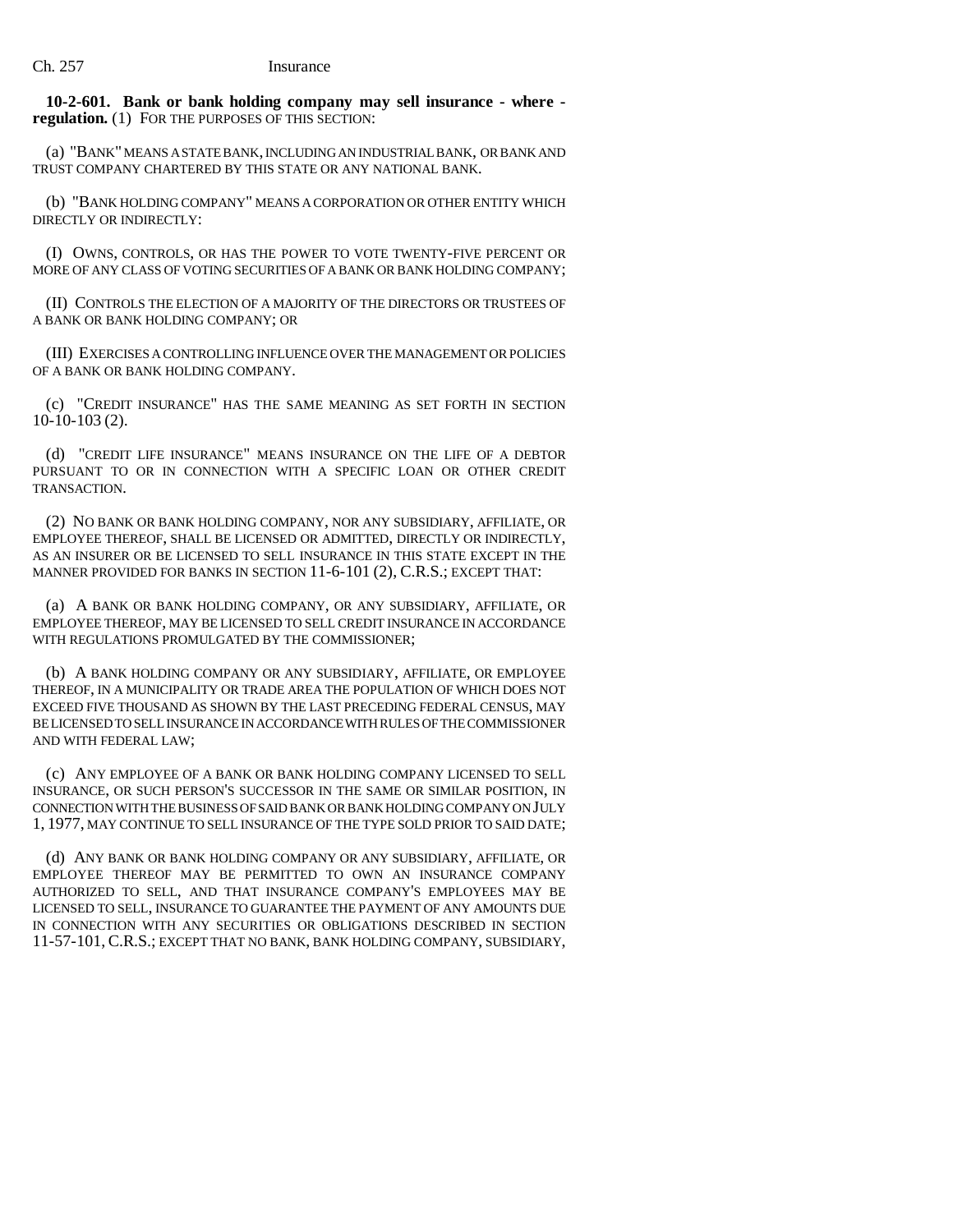Insurance Ch. 257

OR AFFILIATE SUBJECT TO THE SUPERVISION OF THE BANKING BOARD CREATED IN SECTION 11-2-102,C.R.S., SHALL OWN SUCH AN INSURANCE COMPANY WITHOUT THE CONSENT OF THE BANKING BOARD, AND NO BANK SHALL INVEST MORE THAN TEN PERCENT OF ITS CAPITAL AND SURPLUS IN SUCH AN INSURANCE COMPANY; AND

(e) ANY BANK OR BANK HOLDING COMPANY, OR ANY SUBSIDIARY OR AFFILIATE THEREOF, MAY OWN, DIRECTLY OR INDIRECTLY, A CAPTIVE INSURANCE COMPANY OPERATING UNDER ARTICLE 6 OF THIS TITLE; EXCEPT THAT SUCH A CAPTIVE INSURANCE COMPANY MAY PROVIDE INSURANCE ONLY FOR THE PURPOSES SPECIFIED IN PARAGRAPH (c) OF SUBSECTION (3) OF THIS SECTION.

(3) NOTWITHSTANDING ANY PROVISION OF THIS SECTION TO THE CONTRARY, THIS SECTION SHALL NOT BE CONSTRUED TO PROHIBIT:

(a) ANY INSURANCE COMPANY OR ANY OF ITS LICENSED INSURANCE PRODUCERS FROM CONDUCTING BUSINESS SEPARATE AND APART FROM ANY BANK;

(b) ANY BANK OR BANK HOLDING COMPANY, OR ANY SUBSIDIARY OR AFFILIATE THEREOF, OPERATING AN AGENCY WHICH SOLD INSURANCE IN THIS STATE ON JULY 1, 1977, FROM CONTINUING SUCH OPERATION SO LONG AS SUCH AGENCY CONTINUES TO FUNCTION AS IT WAS CONSTITUTED ON SAID DATE; OR

(c) ANY TRADE ASSOCIATION ORGANIZED PRIMARILY TO PROMOTE THE COMMON INTERESTS OF BANKS, OR AN AFFILIATE OR SUBSIDIARY OF SUCH ASSOCIATION, FROM HOLDING STOCK OR OTHER INTERESTS IN AN INSURANCE COMPANY, OR AN AFFILIATE OR SUBSIDIARY THEREOF, FOR THE PURPOSE OF, AND LIMITED TO, OBTAINING FOR MEMBERS OF THE ASSOCIATION, EITHER THROUGH THE ASSOCIATION ITSELF OR THROUGH ITS AFFILIATE OR SUBSIDIARY, DIRECTORS' AND OFFICERS' LIABILITY INSURANCE, BLANKET BOND INSURANCE, AND SURETY INSURANCE, IF SUCH TRADE ASSOCIATION IS NOT AN AFFILIATE OR SUBSIDIARY OF ANY PARTICULAR BANK OR BANK HOLDING COMPANY. FOR PURPOSES OF THIS PARAGRAPH (c), "BANKS" MEANS BANKS ORGANIZED UNDER THE "COLORADO BANKING CODE OF 1957", ARTICLES 1 TO 11 AND 22 AND 23 OF TITLE 11, C.R.S., OR UNDER CHAPTER 2 OF TITLE 12 OF THE UNITED STATES CODE, AND "AFFILIATE" AND "SUBSIDIARY" SHALL HAVE THE MEANINGS SET FORTH IN SECTION 10-3-801 (1) AND (8).

(4) NO PERSON LICENSED TO SELL INSURANCE IN THIS STATE SHALL BE PROHIBITED FROM SERVING AS AN OFFICER, DIRECTOR, OR EMPLOYEE OF A BANK OR BANK HOLDING COMPANY IF SUCH PERSON CONDUCTS THE PERSON'S INSURANCE ACTIVITIES FREE OF OWNERSHIP OR CONTROL OF THE BANK OR BANK HOLDING COMPANY AND THE BANK OR BANK HOLDING COMPANY DOES NOT PARTICIPATE DIRECTLY OR INDIRECTLY IN THE EARNINGS FROM THE PERSON'S INSURANCE ACTIVITIES.

(5) THE COMMISSIONER SHALL PROMULGATE SUCH RULES AS ARE NECESSARY TO MAINTAIN THE SEPARATION BETWEEN BANKS OR BANK HOLDING COMPANIES AND THE INSURANCE BUSINESS AND TO PROMOTE FAIR TRADE PRACTICES.

# PART 7 BUSINESS CONDUCT OF LICENSEES

# **10-2-701. Assumed names - registration.** ANY INSURANCE PRODUCER USING AN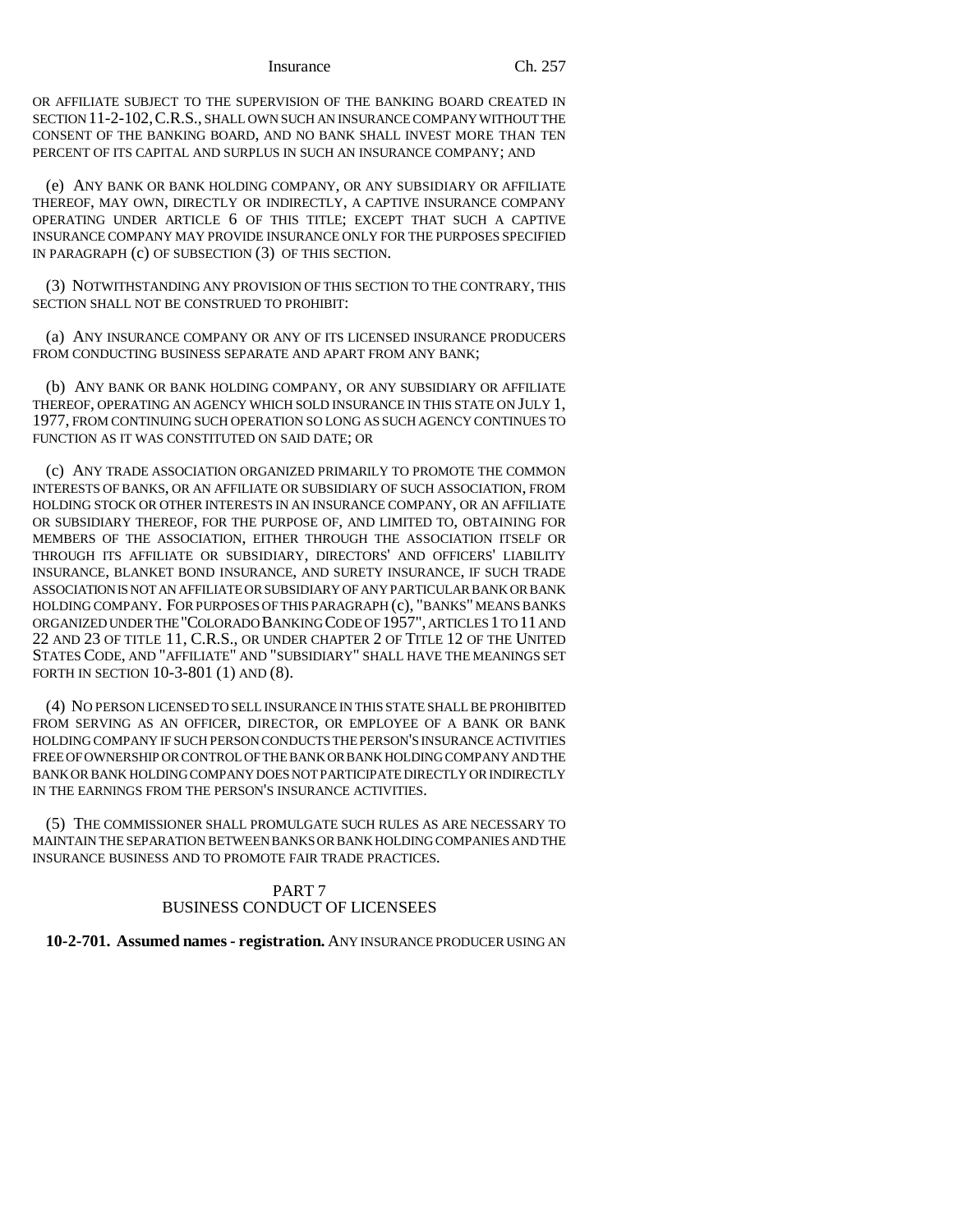ASSUMED NAME, INCLUDING WITHOUT LIMITATION A TRADE OR FICTITIOUS NAME, UNDER WHICH THE INSURANCE PRODUCER CONDUCTS BUSINESS SHALL REGISTER THE NAME WITH THE INSURANCE COMMISSIONER PRIOR TO USING THE ASSUMED NAME. SUCH REGISTRATION SHALL BE ACCOMPANIED BY THE APPLICABLE FEE PRESCRIBED BY THE COMMISSIONER IN ACCORDANCE WITH SECTION 10-2-413. THE COMMISSIONER SHALL NOT ACCEPT REGISTRATION OF ANY NAME THAT IS SIMILAR TO ANOTHER CURRENTLY ON FILE, THAT WOULD TEND TO BE MISLEADING TO THE PUBLIC, OR THAT IS IDENTICAL OR SIMILAR TO THE NAME OF ANY PRODUCER WHOSE LICENSE HAS BEEN REVOKED OR SUSPENDED. EVERY INSURANCE PRODUCER LICENSEE SHALL PROMPTLY FILE WITH THE COMMISSIONER A WRITTEN NOTICE OF ANY CHANGE IN OR DISCONTINUATION OF THE USE OF ANY NAME. THE COMMISSIONER MAY PROMULGATE ALL RULES NECESSARY AND PROPER TO IMPLEMENT THE PROVISIONS OF THIS SECTION.

**10-2-702. Commissions.** NO INSURER OR INSURANCE PRODUCER SHALL PAY, DIRECTLY OR INDIRECTLY, ANY COMMISSION, SERVICE FEE, BROKERAGE, OR OTHER VALUABLE CONSIDERATION TO ANY PERSON FOR SERVICES AS AN INSURANCE PRODUCER WITHIN THIS STATE UNLESS SUCH PERSON HELD, AT THE TIME SUCH SERVICES WERE PERFORMED, A VALID LICENSE FOR THE LINE OR LINES OF INSURANCE AS REQUIRED BY THE LAWS OF THIS STATE. NO PERSON, OTHER THAN A PERSON APPROPRIATELY LICENSED BY THIS STATE AS AN INSURANCE PRODUCER AT THE TIME SUCH SERVICES WERE PERFORMED, SHALL ACCEPT ANY SUCH COMMISSION, SERVICE FEE, BROKERAGE, OR OTHER VALUABLE CONSIDERATION FOR SUCH SERVICES. THIS SECTION SHALL NOT PREVENT PAYMENT OR RECEIPT OF RENEWAL OR OTHER DEFERRED COMMISSIONS TO OR BY ANY PERSON ENTITLED THERETO UNDER THIS SECTION.

**10-2-703. Countersignature not required.** AN INSURANCE PRODUCER IS NOT REQUIRED TO COUNTERSIGN A POLICY OF INSURANCE WRITTEN BY A FOREIGN INSURANCE COMPANY.

**10-2-704. Fiduciary responsibilities.** (1) (a) ALL PREMIUMS BELONGING TO INSURERS AND ALL UNEARNED PREMIUMS BELONGING TO INSUREDS RECEIVED BY AN INSURANCE PRODUCER LICENSEE UNDER THIS ARTICLE SHALL BE TREATED BY SUCH INSURANCE PRODUCER IN A FIDUCIARY CAPACITY. THE COMMISSIONER MAY PROMULGATE SUCH RULES AS ARE NECESSARY AND PROPER RELATING TO THE TREATMENT OF SUCH PREMIUMS.

(b) ALL PREMIUMS RECEIVED, LESS COMMISSIONS IF AUTHORIZED, SHALL BE REMITTED TO THE INSURER OR ITS AGENT ENTITLED THERETO ON OR BEFORE THE CONTRACTUAL DUE DATE OR, IF THERE IS NO CONTRACTUAL DUE DATE, WITHIN FORTY-FIVE DAYS AFTER RECEIPT.

(c) ALL RETURNED PREMIUMS RECEIVED FROM INSURERS OR CREDITED BY INSURERS TO THE ACCOUNT OF THE LICENSEE SHALL BE REMITTED TO OR CREDITED TO THE ACCOUNT OF THE PERSON ENTITLED THERETO WITHIN THIRTY DAYS AFTER SUCH RECEIPT OR CREDIT.

(d) IF ANY INSURANCE PRODUCER HAS FAILED TO ACCOUNT FOR ANY COLLECTED PREMIUM TO THE INSURER TO WHOM IT IS OWING OR TO ITS AGENT ENTITLED THERETO FOR MORE THAN FORTY-FIVE DAYS AFTER THE CONTRACTUAL DUE DATE OR, IF THERE IS NO CONTRACTUAL DUE DATE, MORE THAN NINETY DAYS AFTER RECEIPT, THE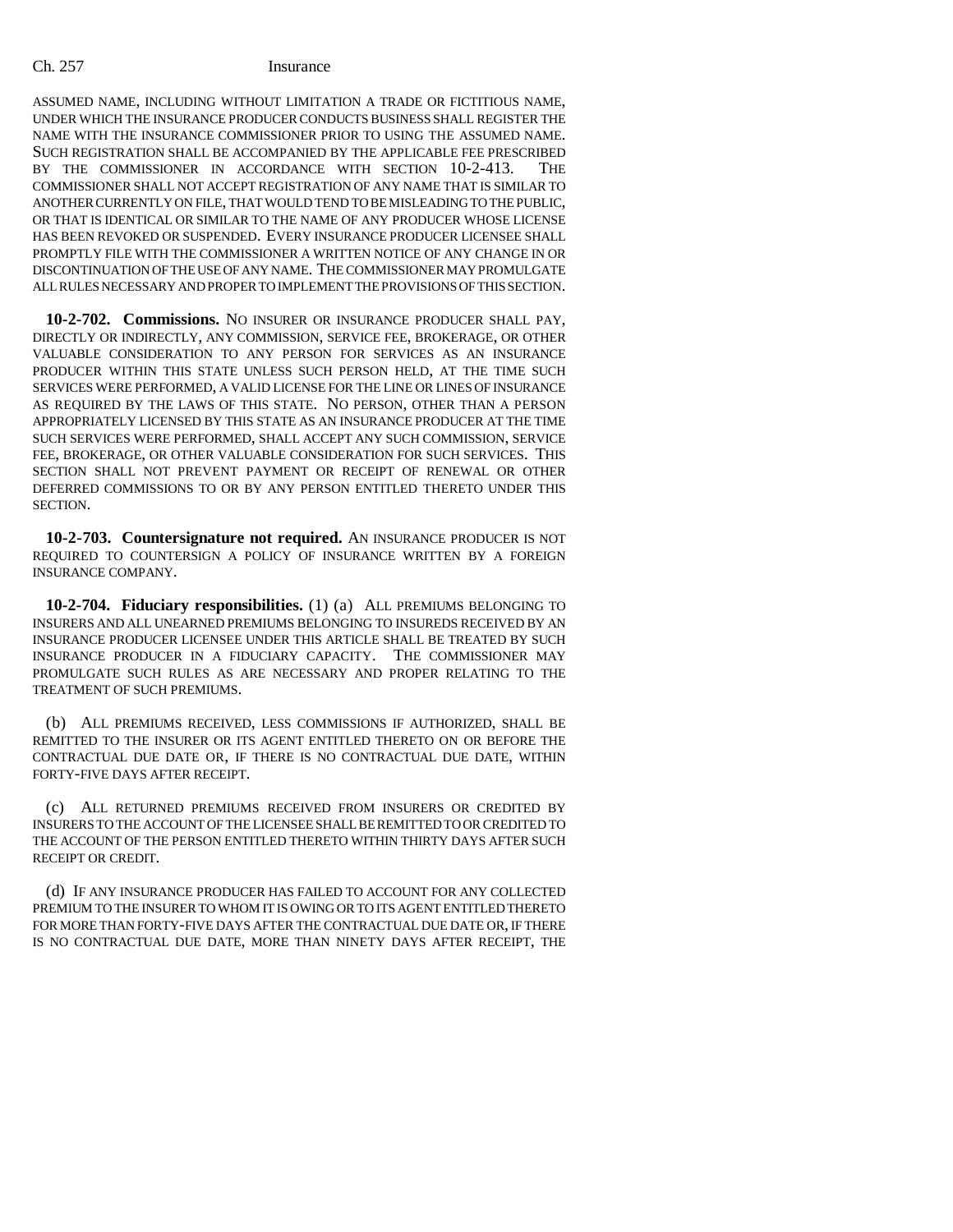INSURER OR ITS AGENT SHALL PROMPTLY REPORT SUCH FAILURE TO THE COMMISSIONER IN WRITING.

(2) EVERY INSURER SHALL REMIT UNEARNED PREMIUMS TO THE INSURED OR THE PROPER AGENT, OR SHALL OTHERWISE CREDIT THE ACCOUNT OF THE PROPER LICENSEE, AS SOON AS IS PRACTICABLE AFTER ENTITLEMENT THERETO HAS BEEN ESTABLISHED, BUT IN NO EVENT MORE THAN FORTY-FIVE DAYS AFTER THE EFFECTIVE DATE OF ANY CANCELLATION OR TERMINATION EFFECTED BY THE INSURER OR AFTER THE DATE OF ENTITLEMENT THERETO AS ESTABLISHED BY NOTIFICATION OF CANCELLATION OR OF TERMINATION OR AS OTHERWISE ESTABLISHED. IT SHALL BE THE RESPONSIBILITY OF ANY INSURANCE PRODUCER HAVING KNOWLEDGE OF A FAILURE ON THE PART OF ANY INSURER TO COMPLY WITH THIS SUBSECTION (2) TO PROMPTLY REPORT SUCH FAILURE TO THE COMMISSIONER IN WRITING.

(3) NO INSURANCE PRODUCER UNDER THIS ARTICLE SHALL COMMINGLE PREMIUMS BELONGING TO INSURERS AND RETURNED PREMIUMS BELONGING TO INSUREDS WITH THE PRODUCER'S PERSONAL FUNDS OR WITH ANY OTHER FUNDS EXCEPT THOSE DIRECTLY CONNECTED WITH THE PRODUCER'S INSURANCE BUSINESS.

(4) ANY INSURER THAT DELIVERS, IN THIS STATE, A POLICY OF INSURANCE TO AN INSURANCE PRODUCER REPRESENTING THE INTEREST OF THE INSURED UPON THE APPLICATION OR REQUEST OF SUCH PRODUCER SHALL BE DEEMED TO HAVE AUTHORIZED SUCH PRODUCER TO RECEIVE ON THE INSURER'S BEHALF ANY PREMIUM DUE UPON ISSUANCE OR DELIVERY OF THE POLICY; AND THE INSURER SHALL BE DEEMED TO HAVE SO AUTHORIZED THE PRODUCER REGARDLESS OF WHETHER THE POLICY IS DELIVERED TO THE PRODUCER DIRECTLY OR THROUGH AN INSURANCE PRODUCER APPOINTED BY THE INSURER.

# PART 8 DISCIPLINARY ACTIONS

**10-2-801. Licenses - denial, suspension, revocation, termination.** (1) THE COMMISSIONER MAY SUSPEND, REVOKE, REFUSE TO CONTINUE OR RENEW, OR REFUSE TO ISSUE AN INSURANCE PRODUCER LICENSE IF, AFTER NOTICE TO THE INSURANCE PRODUCER LICENSEE AND AFTER HEARING IN ACCORDANCE WITH SECTIONS 24-4-104 AND 24-4-105, C.R.S., THE COMMISSIONER FINDS THAT AS TO THE LICENSEE OR APPLICANT ANY ONE OR MORE OF THE FOLLOWING CONDITIONS EXIST:

(a) ANY MATERIALLY UNTRUE STATEMENT IN THE LICENSE APPLICATION;

(b) ANY CAUSE FOR WHICH ISSUANCE OF THE LICENSE COULD HAVE BEEN REFUSED HAD IT THEN EXISTED AND BEEN KNOWN TO THE COMMISSIONER AT THE TIME OF ISSUANCE;

(c) VIOLATION OF, OR NONCOMPLIANCE WITH, ANY INSURANCE LAW, OR VIOLATION OF ANY LAWFUL RULE OR ORDER OF THE COMMISSIONER OR OF THE INSURANCE DEPARTMENT OF ANOTHER STATE;

(d) OBTAINING OR ATTEMPTING TO OBTAIN ANY SUCH LICENSE THROUGH MISREPRESENTATION OR FRAUD;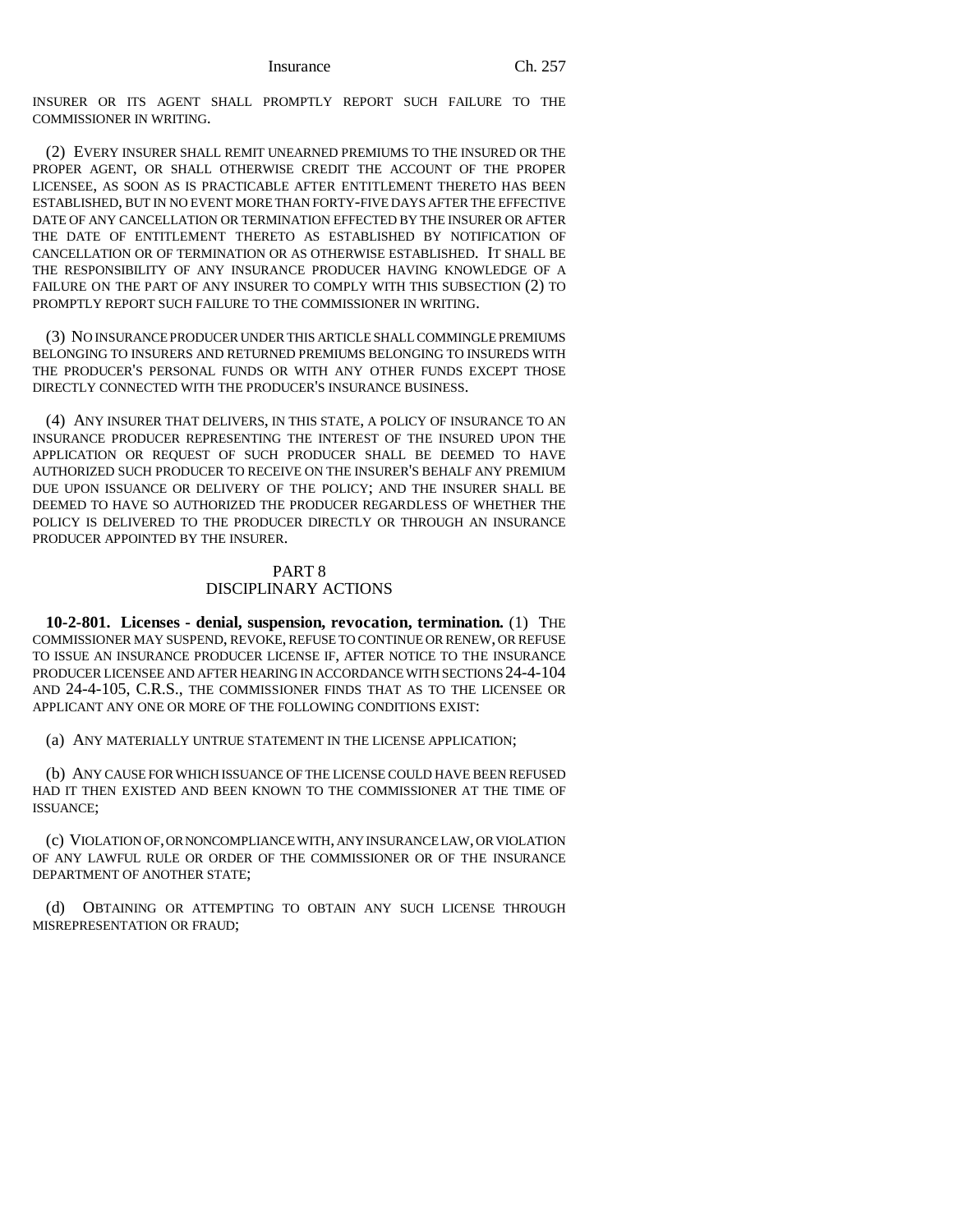(e) IMPROPERLY WITHHOLDING, MISAPPROPRIATING, OR CONVERTING TO THE LICENSEE'S OR APPLICANT'S OWN USE ANY MONEYS BELONGING TO POLICYHOLDERS, INSURERS, BENEFICIARIES, OR OTHERS RECEIVED IN THE COURSE OF THE BUSINESS OF INSURANCE;

(f) MISREPRESENTATION OF THE TERMS OF ANY ACTUAL OR PROPOSED INSURANCE CONTRACT;

(g) CONVICTION OF A FELONY OR MISDEMEANOR INVOLVING MORAL TURPITUDE;

(h) COMMISSION OF AN UNFAIR TRADE PRACTICE OR FRAUD AS DEFINED IN THIS TITLE;

(i) IN THE CONDUCT OF BUSINESS AFFAIRS UNDER THE LICENSE, THE USE OF FRAUDULENT, COERCIVE, OR DISHONEST PRACTICES OR THE SHOWING OF THE LICENSEE OR APPLICANT TO BE INCOMPETENT, UNTRUSTWORTHY, OR FINANCIALLY IRRESPONSIBLE;

(j) SUSPENSION OR REVOCATION OF AN INSURANCE LICENSE IN ANY OTHER STATE, PROVINCE, DISTRICT, OR TERRITORY;

(k) FORGERY OF ANOTHER'S NAME TO AN APPLICATION FOR INSURANCE OR FOR AN INSURANCE LICENSE;

(l) CHEATING ON AN EXAMINATION FOR AN INSURANCE LICENSE; OR

(m) FAILURE TO FULLY MEET THE LICENSING REQUIREMENTS.

(2) IN THE EVENT THAT THE ACTION BY THE COMMISSIONER IS TO NOT RENEW OR CONTINUE OR TO DENY AN APPLICATION FOR A LICENSE, THE COMMISSIONER SHALL PROMPTLY NOTIFY THE APPLICANT OR LICENSEE OF THE REASONS FOR SUCH ACTION.

**10-2-802. Surrender of license.** (1) AN INSURANCE PRODUCER LICENSE ISSUED UNDER THIS ARTICLE, ALTHOUGH ISSUED AND DELIVERED TO THE LICENSEE, SHALL AT ALL TIMES BE THE PROPERTY OF THE STATE OF COLORADO AND SHALL BE SURRENDERED OR RETURNED PROMPTLY TO THE COMMISSIONER BY PERSONAL DELIVERY OR BY CERTIFIED OR REGISTERED MAIL WITHIN FIFTEEN DAYS UNDER ANY OF THE FOLLOWING CONDITIONS:

(a) SUSPENSION, REVOCATION, OR TERMINATION OF THE LICENSE;

(b) DISCONTINUATION OR NONRENEWAL OF THE LICENSE BY THE LICENSEE;

(c) CESSATION OF RESIDENCY IN THIS STATE OR, IN THE CASE OF A NONRESIDENT LICENSEE, CESSATION OF RESIDENCY IN THE LICENSEE'S RESIDENT STATE; OR

(d) SUSPENSION, TERMINATION, OR REVOCATION OF A NONRESIDENT LICENSEE'S LICENSE IN THE STATE OF RESIDENCE.

(2) THE COMMISSIONER MAY REQUIRE SURRENDER OF AN INSURANCE PRODUCER LICENSE FOR ANY PROPER REASON IN ADDITION TO THE GROUNDS STATED IN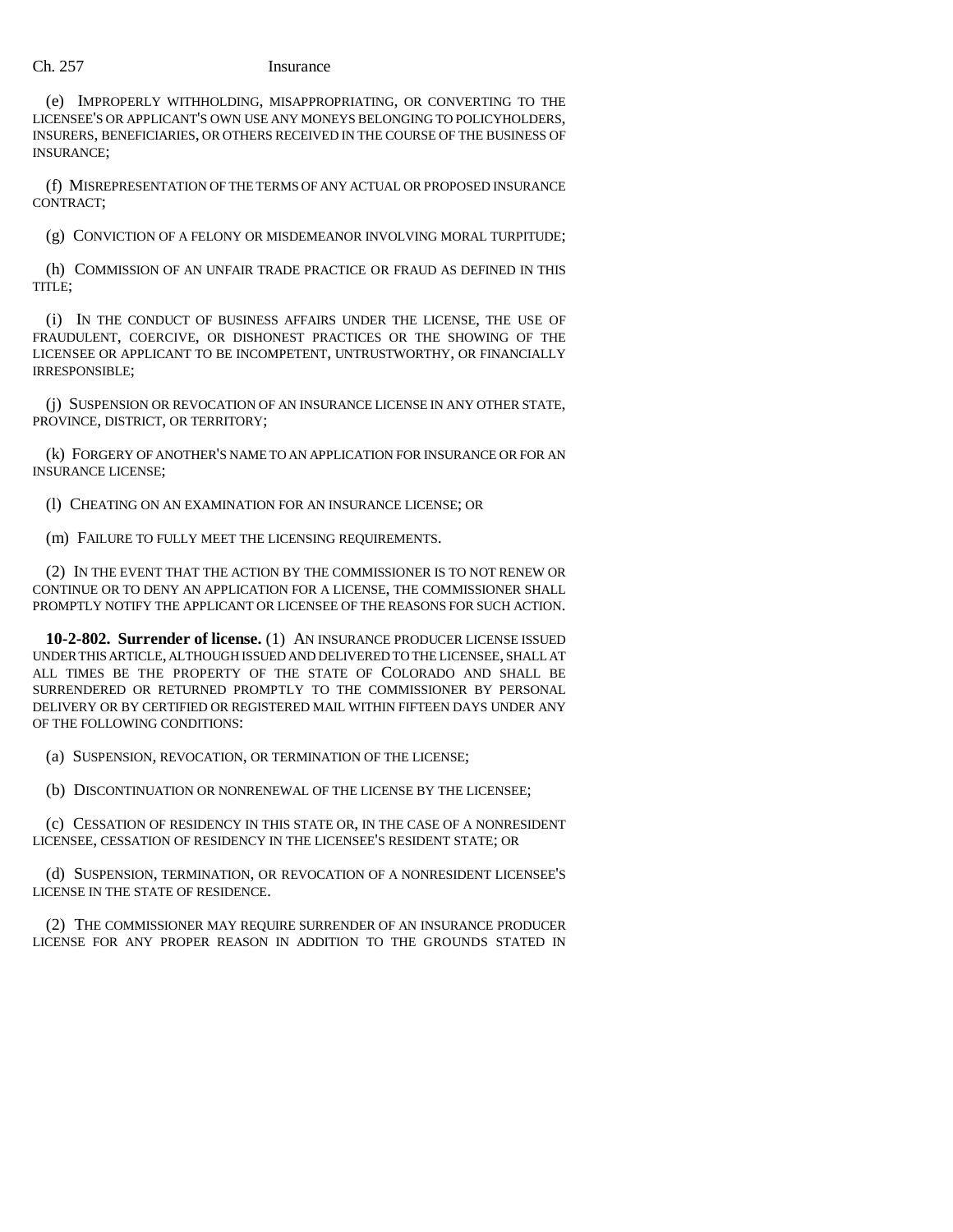SUBSECTION (1) OF THIS SECTION.

(3) AS TO ANY INSURANCE PRODUCER LICENSE ISSUED PURSUANT TO THIS ARTICLE WHICH IS LOST, STOLEN, OR DESTROYED WHILE IN THE POSSESSION OF THE LICENSEE, THE COMMISSIONER MAY ACCEPT, IN LIEU OF RETURN OF THE LICENSE, THE AFFIDAVIT OF THE INDIVIDUAL LICENSEE OR, IN THE CASE OF AN INSURANCE AGENCY, THE PERSON GIVEN RESPONSIBILITY FOR CUSTODY OF THE LICENSE, AS TO THE FACTS CONCERNING SUCH LOSS, THEFT, OR DESTRUCTION.

**10-2-803. Notice of suspension, termination, or revocation.** (1) THE COMMISSIONER SHALL PROMPTLY NOTIFY ANY INSURANCE PRODUCER LICENSEE REGARDING ANY SUSPENSION, REVOCATION, OR TERMINATION OF THE LICENSEE'S LICENSE BY THE COMMISSIONER.

(2) UPON SUSPENSION, REVOCATION, OR TERMINATION OF THE LICENSE OF A RESIDENT LICENSEE, THE COMMISSIONER SHALL NOTIFY THE CENTRAL OFFICE OF THE NATIONAL ASSOCIATION OF INSURANCE COMMISSIONERS AND THE INSURANCE COMMISSIONER OF EACH STATE WHO HAS EXECUTED A CERTIFICATION AS PROVIDED FOR IN SECTION 10-2-501 (1) (a).

**10-2-804. Investigation by commissioner.** (1) THE COMMISSIONER MAY EXAMINE AND INVESTIGATE THE BUSINESS AFFAIRS AND CONDUCT OF EVERY PERSON APPLYING FOR OR HOLDING AN INSURANCE PRODUCER LICENSE UNDER THIS ARTICLE TO DETERMINE WHETHER SUCH PERSON HAS BEEN OR IS ENGAGED IN ANY VIOLATION OF THE INSURANCE LAWS OR RULES OF THIS STATE OR HAS ENGAGED IN UNFAIR OR DECEPTIVE ACTS OR PRACTICES IN ANY STATE.

(2) ON RECEIPT OF ANY INFORMATION REGARDING THE POSSIBLE VIOLATION OF THE INSURANCE LAWS OR RULES OF THIS OR ANY OTHER STATE, OR THE POSSIBLE USE OF UNFAIR OR DECEPTIVE PRACTICES BY A PERSON APPLYING FOR OR HOLDING AN INSURANCE PRODUCER LICENSE UNDER THIS ARTICLE, THE COMMISSIONER MAY REQUIRE SUCH PERSON TO APPEAR AND SHOW CAUSE WHY THE COMMISSIONER SHOULD NOT REVOKE, SUSPEND, OR REFUSE TO ISSUE OR RENEW THE PERSON'S LICENSE AND MAY, UPON THE FAILURE OF SUCH PERSON TO SHOW CAUSE, REVOKE, SUSPEND, OR REFUSE TO ISSUE OR RENEW THE LICENSE.

(3) THE LICENSE OF AN INSURANCE AGENCY MAY BE SUSPENDED OR REVOKED OR THE RENEWAL THEREOF REFUSED IF THE COMMISSIONER FINDS, AFTER HEARING, THAT AN INDIVIDUAL LICENSEE'S VIOLATION WAS KNOWN OR SHOULD HAVE BEEN KNOWN TO ONE OR MORE OF THE PARTNERS, OFFICERS, OR MANAGERS ACTING ON BEHALF OF THE INSURANCE AGENCY AND THAT SUCH VIOLATION WAS NOT REPORTED TO THE DIVISION OF INSURANCE NOR CORRECTIVE ACTION TAKEN IN RELATION THERETO.

(4) IN ADDITION TO OR IN LIEU OF ANY APPLICABLE DENIAL, SUSPENSION, OR REVOCATION OF AN INSURANCE PRODUCER LICENSE, ANY PERSON WHO VIOLATES ANY PROVISION OF THIS ARTICLE MAY, AFTER HEARING, BE SUBJECT TO A CIVIL PENALTY OF NOT MORE THAN ONE THOUSAND DOLLARS FOR EACH SUCH VIOLATION.

# PART 9 REINSURANCE INTERMEDIARY MODEL ACT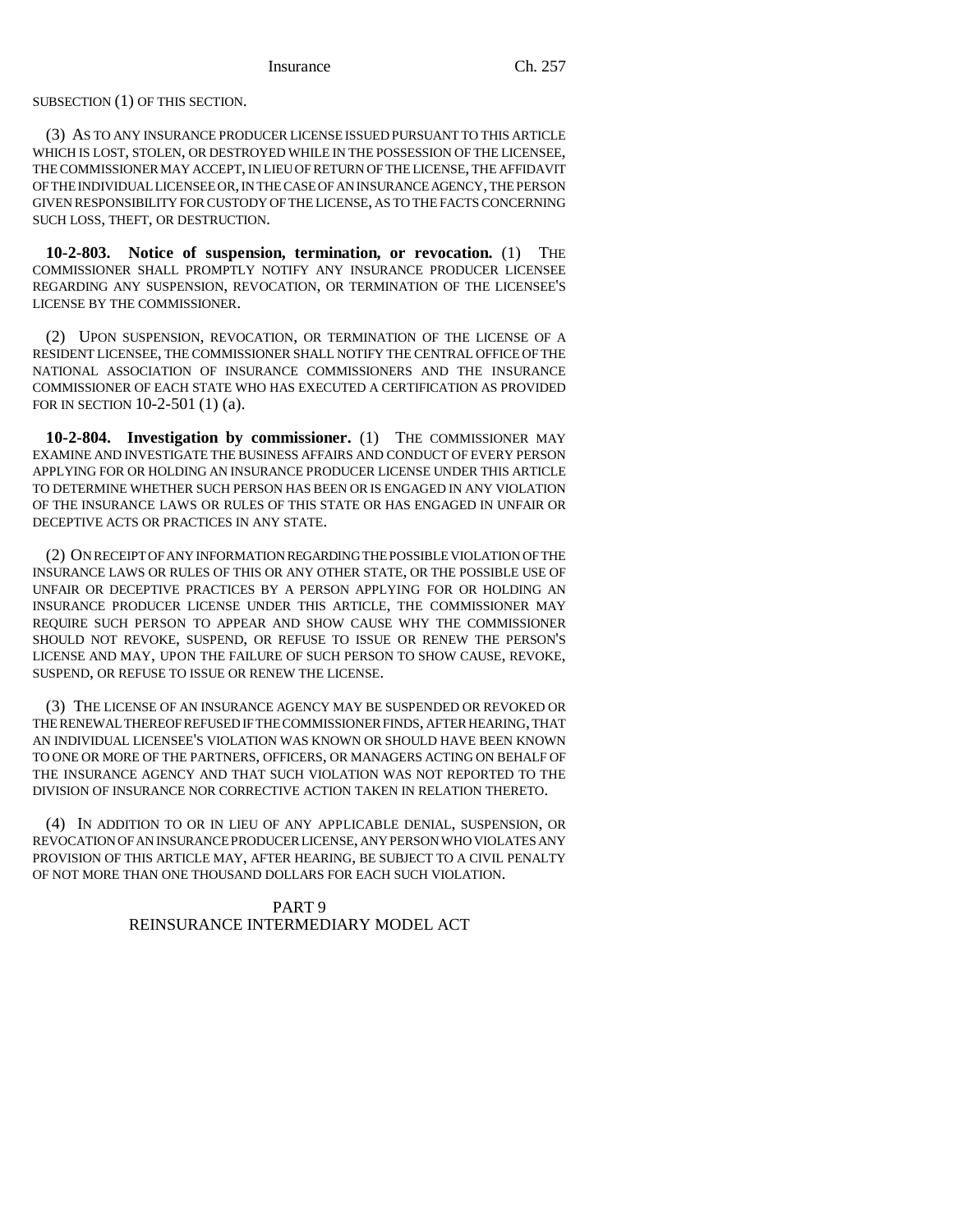**10-2-901. Short title.** THIS PART 9 SHALL BE KNOWN AND MAY BE CITED AS THE "REINSURANCE INTERMEDIARY ACT".

**10-2-902. Definitions.** AS USED IN THIS PART 9, UNLESS THE CONTEXT OTHERWISE REQUIRES:

(1) "CONTROLLING PERSON" MEANS ANY PERSON, FIRM, ASSOCIATION, OR CORPORATION THAT DIRECTLY OR INDIRECTLY HAS THE POWER TO DIRECT OR CAUSE TO BE DIRECTED, THE MANAGEMENT, CONTROL, OR ACTIVITIES OF THE REINSURANCE INTERMEDIARY.

(2) "INSURER" MEANS ANY PERSON, FIRM, ASSOCIATION, OR CORPORATION DULY LICENSED IN THIS STATE PURSUANT TO APPLICABLE PROVISIONS OF THE INSURANCE LAWS AS AN INSURER.

(3) "LICENSED PRODUCER" MEANS AN INSURANCE PRODUCER OR REINSURANCE INTERMEDIARY LICENSED IN THIS STATE PURSUANT TO APPLICABLE PROVISIONS OF THE INSURANCE LAWS.

(4) "REINSURANCE INTERMEDIARY" MEANS A REINSURANCE INTERMEDIARY -- PRODUCER AS DEFINED IN SUBSECTION (5) OF THIS SECTION OR A REINSURANCE INTERMEDIARY -- MANAGER AS DEFINED IN SUBSECTION (6) OF THIS SECTION.

(5) "REINSURANCE INTERMEDIARY -- PRODUCER", REFERRED TO IN THIS PART 9 AS "RP", MEANS ANY PERSON, OTHER THAN AN OFFICER OR EMPLOYEE OF THE CEDING INSURER, FIRM, ASSOCIATION, OR CORPORATION, THAT SOLICITS, NEGOTIATES, OR PLACES REINSURANCE CESSIONS OR RETROCESSIONS ON BEHALF OF A CEDING INSURER WITHOUT THE AUTHORITY OR POWER TO BIND REINSURANCE ON BEHALF OF SUCH INSURER.

(6) "REINSURANCE INTERMEDIARY -- MANAGER", REFERRED TO IN THIS PART 9 AS "RM", MEANS ANY PERSON, FIRM, ASSOCIATION, OR CORPORATION THAT HAS AUTHORITY TO BIND OR MANAGES ALL OR PART OF THE ASSUMED REINSURANCE BUSINESS OF A REINSURER (INCLUDING THE MANAGEMENT OF A SEPARATE DIVISION, DEPARTMENT, OR UNDERWRITING OFFICE) AND ACTS AS AN AGENT FOR SUCH REINSURER WHETHER KNOWN AS AN RM, MANAGER, OR OTHER SIMILAR TERM. NOTWITHSTANDING THE PROVISIONS OF THIS SUBSECTION (6), THE FOLLOWING PERSONS SHALL NOT BE CONSIDERED AN RM, WITH RESPECT TO SUCH REINSURER, FOR THE PURPOSES OF THIS PART 9:

(a) AN EMPLOYEE OF THE REINSURER;

(b) A UNITED STATES MANAGER OF THE UNITED STATES BRANCH OF AN ALIEN REINSURER;

(c) AN UNDERWRITING MANAGER WHO, PURSUANT TO CONTRACT, MANAGES ALL THE REINSURANCE OPERATIONS OF THE REINSURER AND WHO IS UNDER COMMON CONTROL WITH THE REINSURER SUBJECT TO THE PROVISIONS OF PART 8 OF ARTICLE 3 OF THIS TITLE AND WHOSE COMPENSATION IS NOT BASED ON THE VOLUME OF PREMIUMS WRITTEN.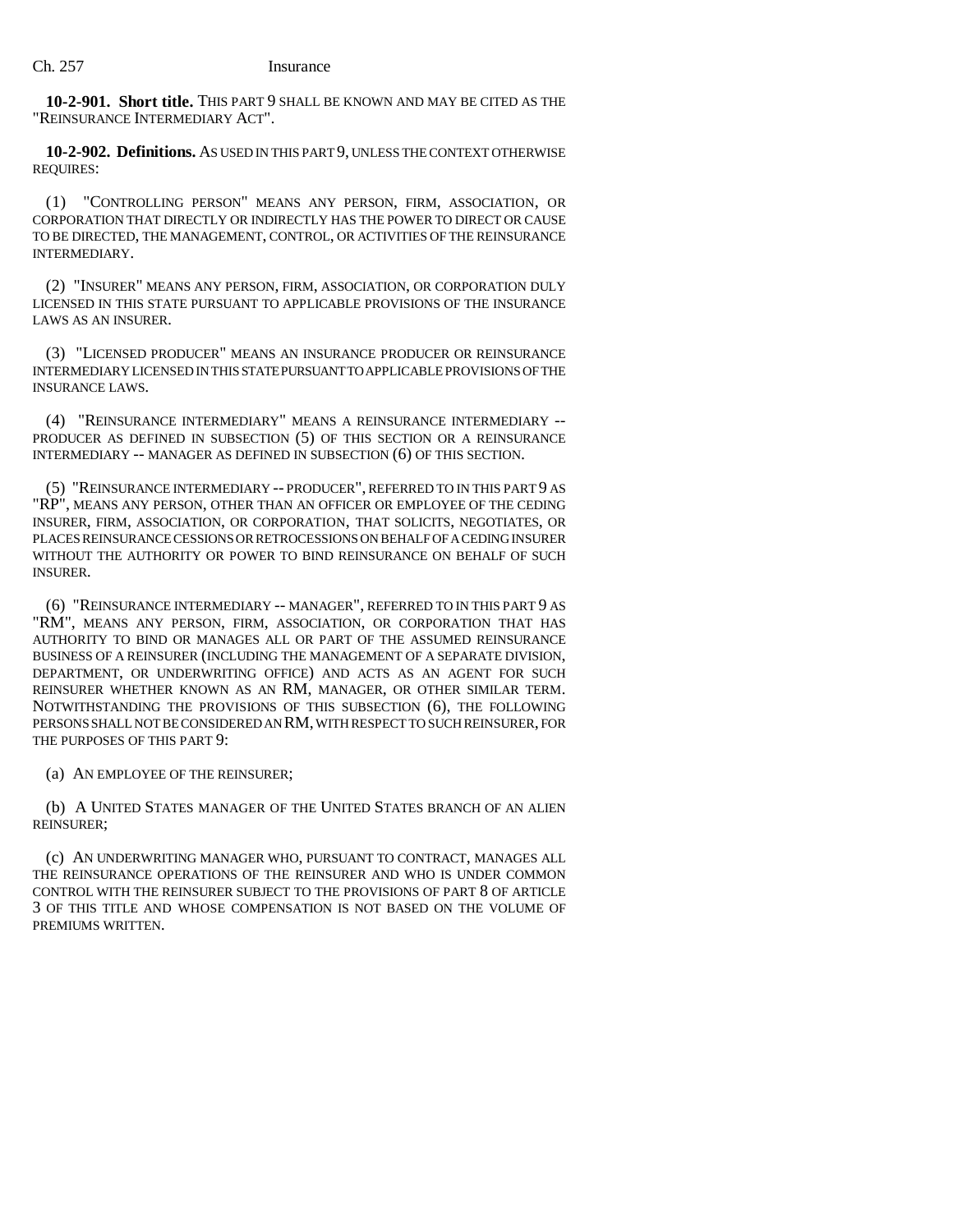#### Insurance Ch. 257

(d) THE MANAGER OF A GROUP, ASSOCIATION, POOL, OR ORGANIZATION OF INSURERS WHICH ENGAGE IN JOINT UNDERWRITING OR JOINT REINSURANCE AND ARE SUBJECT TO EXAMINATION BY THE COMMISSIONER OR THE EQUIVALENT INSURANCE REGULATORY AUTHORITY OF THE STATE IN WHICH THE MANAGER'S PRINCIPAL BUSINESS OFFICE IS LOCATED.

(7) "REINSURER" MEANS ANY PERSON, FIRM, ASSOCIATION, OR CORPORATION DULY LICENSED IN THIS STATE PURSUANT TO THE APPLICABLE PROVISIONS OF THE INSURANCE LAWS AS AN INSURER WITH THE AUTHORITY TO ASSUME REINSURANCE.

"TO BE IN VIOLATION" MEANS THAT THE REINSURANCE INTERMEDIARY, INSURER, OR REINSURER FOR WHOM THE REINSURANCE INTERMEDIARY WAS ACTING FAILED TO SUBSTANTIALLY COMPLY WITH THE PROVISIONS OF THIS PART 9.

**10-2-903. Licensure.** (1) NO PERSON, FIRM, ASSOCIATION, OR CORPORATION SHALL ACT AS AN RP IN THIS STATE IF THE RP MAINTAINS AN OFFICE EITHER DIRECTLY OR AS A MEMBER OR EMPLOYEE OF A FIRM OR ASSOCIATION, OR AN OFFICER, DIRECTOR, OR EMPLOYEE OF A CORPORATION:

(a) IN THIS STATE, UNLESS SUCH RP IS A LICENSED PRODUCER IN THIS STATE; OR

(b) IN ANOTHER STATE, UNLESS SUCH RP IS A LICENSED PRODUCER IN THIS STATE OR ANOTHER STATE HAVING A LAW SUBSTANTIALLY SIMILAR TO THIS PART 9, OR SUCH RP IS LICENSED IN THIS STATE AS A NONRESIDENT REINSURANCE INTERMEDIARY.

(2) NO PERSON, FIRM, ASSOCIATION, OR CORPORATION SHALL ACT AS AN RM:

(a) FOR A REINSURER DOMICILED IN THIS STATE, UNLESS SUCH RM IS A LICENSED PRODUCER IN THIS STATE;

(b) IN THIS STATE, IF THE RM MAINTAINS AN OFFICE EITHER DIRECTLY OR AS A MEMBER OR EMPLOYEE OF A FIRM OR ASSOCIATION, OR AN OFFICER, DIRECTOR, OR EMPLOYEE OF A CORPORATION IN THIS STATE, UNLESS SUCH RM IS A LICENSED PRODUCER IN THIS STATE;

(c) IN ANOTHER STATE FOR A NONDOMESTIC INSURER, UNLESS SUCH RM IS A LICENSED PRODUCER IN THIS STATE OR ANOTHER STATE HAVING A LAW SUBSTANTIALLY SIMILAR TO THIS PART 9 OR SUCH PERSON IS LICENSED IN THIS STATE AS A NONRESIDENT REINSURANCE INTERMEDIARY.

(3) THE COMMISSIONER MAY REQUIRE AN RM SUBJECT TO SUBSECTION (2) OF THIS SECTION TO:

(a) FILE A BOND IN AN AMOUNT FROM AN INSURER ACCEPTABLE TO THE COMMISSIONER FOR THE PROTECTION OF THE REINSURER; AND

(b) MAINTAIN AN ERRORS AND OMISSIONS POLICY IN AN AMOUNT ACCEPTABLE TO THE COMMISSIONER.

(4) (a) THE COMMISSIONER MAY ISSUE A REINSURANCE INTERMEDIARY LICENSE TO ANY PERSON, FIRM, ASSOCIATION, OR CORPORATION THAT HAS COMPLIED WITH THE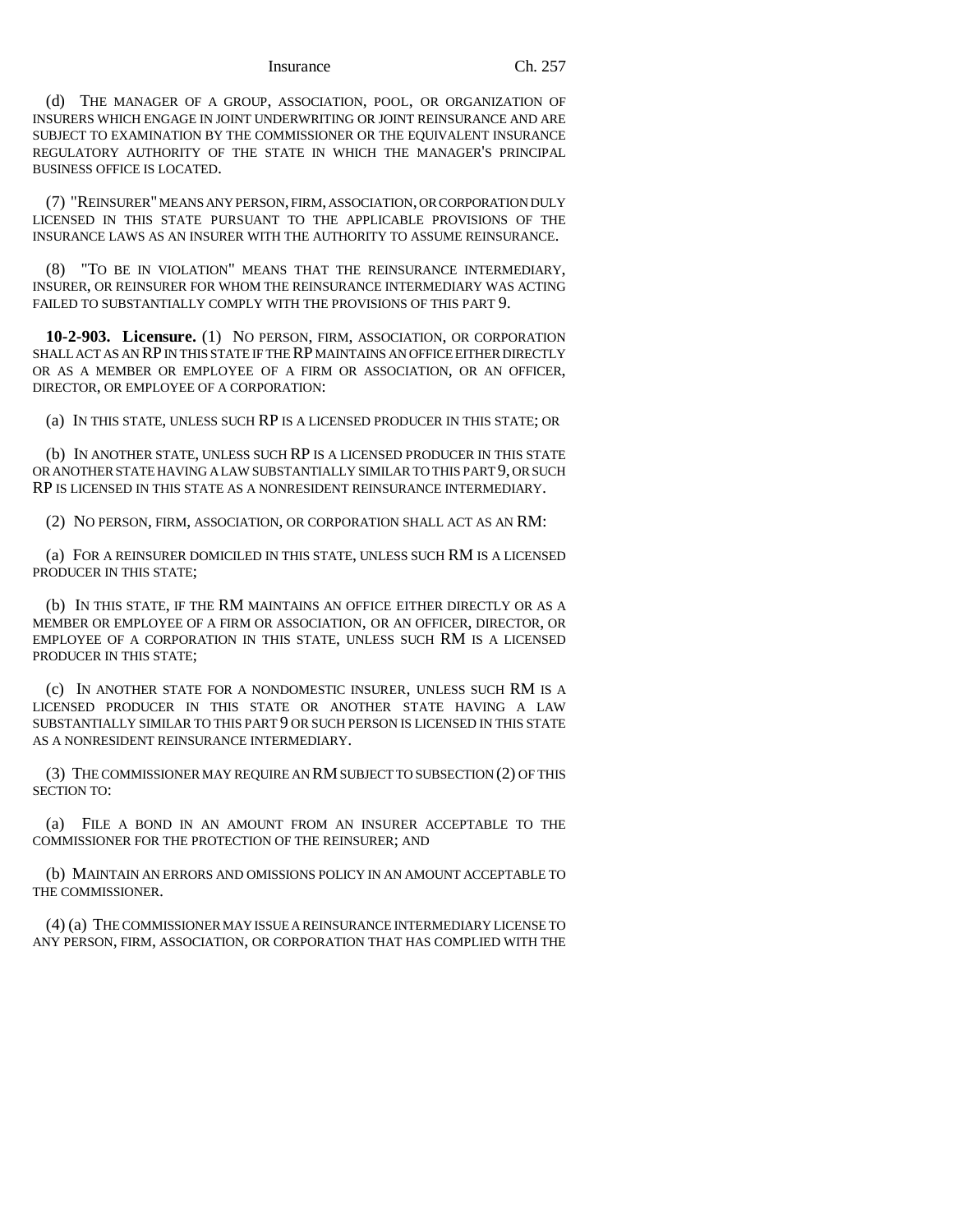REQUIREMENTS OF THIS PART 9. ANY SUCH LICENSE ISSUED TO A FIRM OR ASSOCIATION WILL AUTHORIZE ALL THE MEMBERS OF SUCH FIRM OR ASSOCIATION AND ANY DESIGNATED EMPLOYEES TO ACT AS REINSURANCE INTERMEDIARIES UNDER THE LICENSE, AND ALL SUCH PERSONS SHALL BE NAMED IN THE APPLICATION AND ANY SUPPLEMENTS THERETO. ANY SUCH LICENSE ISSUED TO A CORPORATION SHALL AUTHORIZE ALL OF THE OFFICERS, AND ANY DESIGNATED EMPLOYEES AND DIRECTORS THEREOF TO ACT AS REINSURANCE INTERMEDIARIES ON BEHALF OF SUCH CORPORATION, AND ALL SUCH PERSONS SHALL BE NAMED IN THE APPLICATION AND ANY SUPPLEMENTS THERETO.

(b) IF THE APPLICANT FOR A REINSURANCE INTERMEDIARY LICENSE IS A NONRESIDENT, SUCH APPLICANT, AS A CONDITION PRECEDENT TO RECEIVING OR HOLDING A LICENSE, SHALL DESIGNATE THE COMMISSIONER AS AGENT FOR SERVICE OF PROCESS IN THE MANNER, AND WITH THE SAME LEGAL EFFECT, PROVIDED FOR BY THIS PART 9 FOR DESIGNATION OF SERVICE OF PROCESS UPON UNAUTHORIZED INSURERS; AND ALSO SHALL FURNISH THE COMMISSIONER WITH THE NAME AND ADDRESS OF A RESIDENT OF THIS STATE UPON WHOM NOTICES OR ORDERS OF THE COMMISSIONER OR PROCESS AFFECTING SUCH NONRESIDENT REINSURANCE INTERMEDIARY MAY BE SERVED. SUCH LICENSEE SHALL PROMPTLY NOTIFY THE COMMISSIONER IN WRITING OF EVERY CHANGE IN ITS DESIGNATED AGENT FOR SERVICE OF PROCESS, AND SUCH CHANGE SHALL NOT BECOME EFFECTIVE UNTIL ACKNOWLEDGED BY THE COMMISSIONER.

(5) THE COMMISSIONER MAY REFUSE TO ISSUE A REINSURANCE INTERMEDIARY LICENSE IF, IN THE COMMISSIONER'S JUDGMENT, THE APPLICANT, ANY ONE NAMED ON THE APPLICATION, OR ANY MEMBER, PRINCIPAL, OFFICER, OR DIRECTOR OF THE APPLICANT, IS NOT TRUSTWORTHY, OR THAT ANY CONTROLLING PERSON OF SUCH APPLICANT IS NOT TRUSTWORTHY TO ACT AS A REINSURANCE INTERMEDIARY, OR THAT ANY INDIVIDUAL SPECIFIED IN THIS SUBSECTION (5) HAS GIVEN CAUSE FOR REVOCATION OR SUSPENSION OF SUCH LICENSE, OR HAS FAILED TO COMPLY WITH ANY PREREQUISITE FOR THE ISSUANCE OF SUCH LICENSE. UPON WRITTEN REQUEST THEREFOR, THE COMMISSIONER SHALL FURNISH A SUMMARY OF THE BASIS FOR REFUSAL TO ISSUE A LICENSE, WHICH DOCUMENT SHALL BE PRIVILEGED AND NOT SUBJECT TO THE PROVISIONS OF PART 2 OF ARTICLE 72 OF TITLE 24, C.R.S.

(6) LICENSED ATTORNEYS AT LAW OF THIS STATE WHEN ACTING IN THEIR PROFESSIONAL CAPACITY AS SUCH SHALL BE EXEMPT FROM THIS SECTION.

**10-2-904. Required contract provisions - reinsurance intermediary - producers.** (1) TRANSACTIONS BETWEEN AN RP AND THE INSURER SUCH RP REPRESENTS SHALL ONLY BE ENTERED INTO PURSUANT TO A WRITTEN AUTHORIZATION, SPECIFYING THE RESPONSIBILITIES OF EACH PARTY. THE AUTHORIZATION SHALL, AT A MINIMUM, CONTAIN PROVISIONS THAT:

(a) THE INSURER MAY TERMINATE THE RP'S AUTHORITY AT ANY TIME;

(b) THE RP SHALL RENDER ACCOUNTS TO THE INSURER ACCURATELY DETAILING ALL MATERIAL TRANSACTIONS, INCLUDING INFORMATION NECESSARY TO SUPPORT ALL COMMISSIONS, CHARGES, AND OTHER FEES RECEIVED BY, OR OWING TO, THE RP, AND REMIT ALL FUNDS DUE TO THE INSURER WITHIN THIRTY DAYS OF RECEIPT;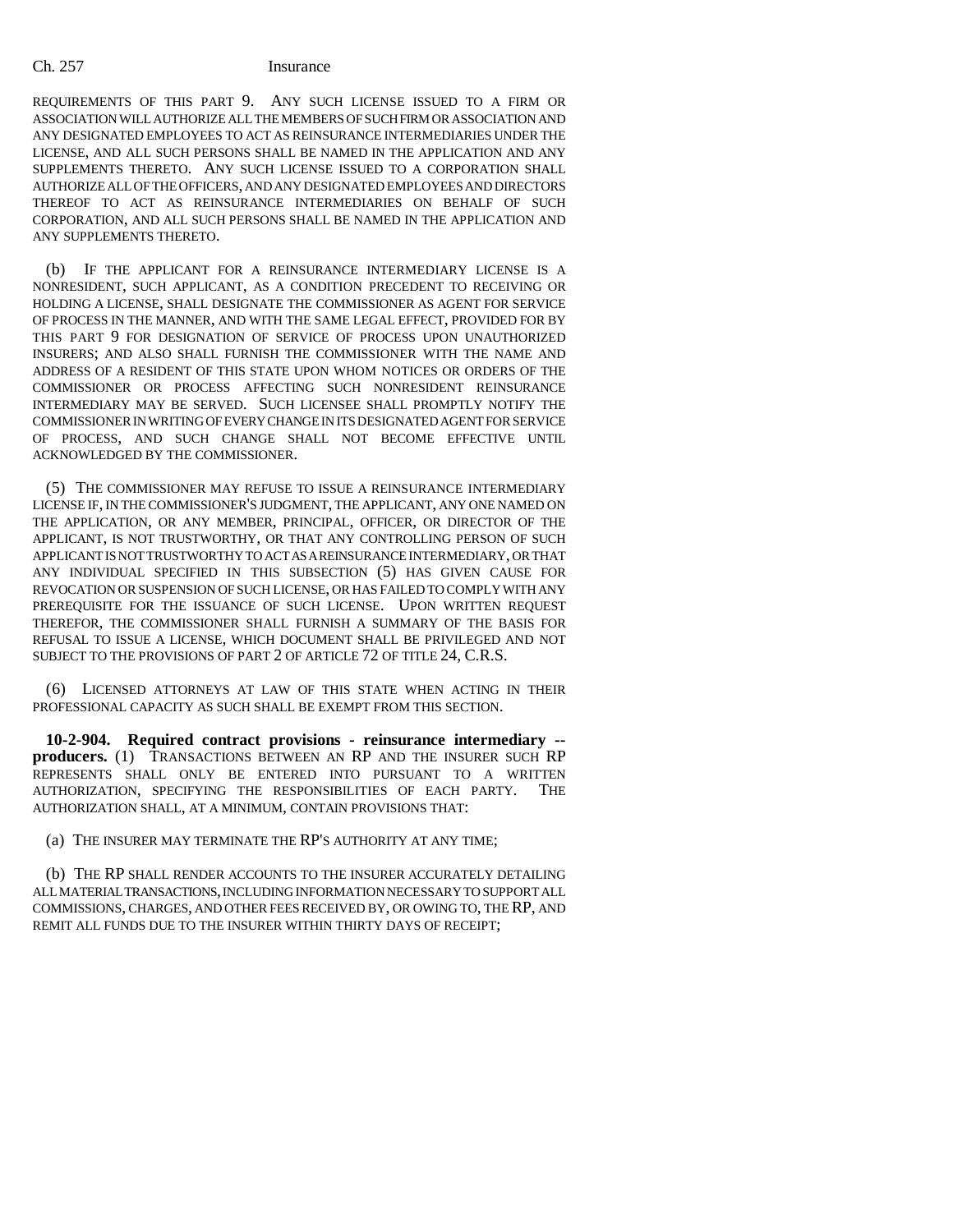(c) ALL FUNDS COLLECTED FOR THE INSURER'S ACCOUNT SHALL BE HELD BY THE RP IN A FIDUCIARY CAPACITY IN A BANK WHICH IS A QUALIFIED UNITED STATES FINANCIAL INSTITUTION;

(d) THE RP SHALL COMPLY WITH SECTION 10-2-905;

(e) THE RP SHALL COMPLY WITH THE WRITTEN STANDARDS ESTABLISHED BY THE INSURER FOR THE CESSION OR RETROCESSION OF ALL RISKS;

(f) THE RP SHALL DISCLOSE TO THE INSURER ANY RELATIONSHIP WITH ANY REINSURER TO WHICH BUSINESS WILL BE CEDED OR RETROCEDED.

**10-2-905. Books and records - reinsurance intermediary -- producers.** (1) FOR AT LEAST TEN YEARS AFTER EXPIRATION OF EACH CONTRACT OF REINSURANCE TRANSACTED BY THE RP, THE RP SHALL KEEP A COMPLETE RECORD FOR EACH TRANSACTION SHOWING:

(a) THE TYPE OF CONTRACT, LIMITS, UNDERWRITING RESTRICTIONS, CLASSES, OR RISKS AND TERRITORY;

(b) THE PERIOD OF COVERAGE, INCLUDING EFFECTIVE AND EXPIRATION DATES, CANCELLATION PROVISIONS, AND NOTICE REQUIRED OF CANCELLATION;

(c) THE REPORTING AND SETTLEMENT REQUIREMENTS OF BALANCES;

(d) THE RATE USED TO COMPUTE THE REINSURANCE PREMIUM;

(e) THE NAMES AND ADDRESSES OF ASSUMING REINSURERS;

(f) THE RATES OF ALL REINSURANCE COMMISSIONS, INCLUDING THE COMMISSIONS ON ANY RETROCESSIONS HANDLED BY THE RP;

(g) RELATED CORRESPONDENCE AND MEMORANDA;

(h) PROOF OF PLACEMENT;

(i) DETAILS REGARDING RETROCESSIONS HANDLED BY THE RP INCLUDING THE IDENTITY OF RETROCESSIONAIRES AND THE PERCENTAGE OF EACH CONTRACT ASSUMED OR CEDED;

(j) FINANCIAL RECORDS, INCLUDING BUT NOT LIMITED TO PREMIUM AND LOSS ACCOUNTS; AND

(k) WHEN THE RP PROCURES A REINSURANCE CONTRACT ON BEHALF OF A LICENSED CEDING INSURER:

(I) DIRECTLY FROM ANY ASSUMING REINSURER, WRITTEN EVIDENCE THAT THE ASSUMING REINSURER HAS AGREED TO ASSUME THE RISK; OR

(II) IF PLACED THROUGH A REPRESENTATIVE OF THE ASSUMING REINSURER, OTHER THAN AN EMPLOYEE, WRITTEN EVIDENCE THAT SUCH REINSURER HAS DELEGATED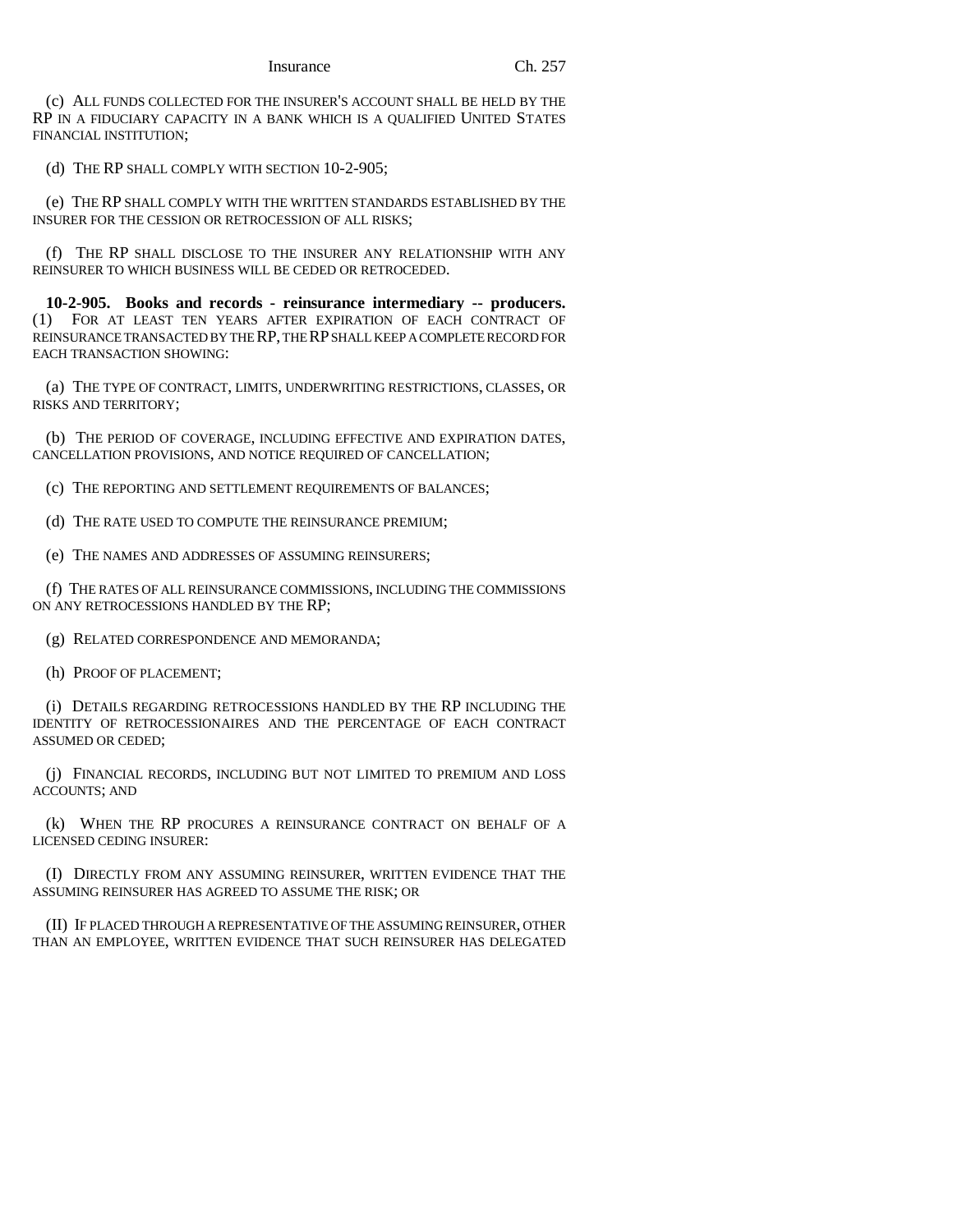BINDING AUTHORITY TO THE REPRESENTATIVE.

(2) THE INSURER SHALL HAVE ACCESS AND THE RIGHT TO COPY AND AUDIT ALL ACCOUNTS AND RECORDS MAINTAINED BY THE RP RELATED TO ITS BUSINESS IN A FORM USABLE BY THE INSURER.

**10-2-906. Duties of insurers utilizing the services of a reinsurance intermediary -- producer.** (1) AN INSURER SHALL NOT ENGAGE THE SERVICES OF ANY PERSON, FIRM, ASSOCIATION, OR CORPORATION TO ACT AS AN RP ON ITS BEHALF UNLESS SUCH PERSON IS LICENSED AS REQUIRED BY SECTION 10-2-903 (1).

(2) AN INSURER MAY NOT EMPLOY AN INDIVIDUAL WHO IS EMPLOYED BY AN RP WITH WHICH IT TRANSACTS BUSINESS, UNLESS SUCH RP IS UNDER COMMON CONTROL WITH THE INSURER AND SUBJECT TO THE PROVISIONS OF PART 8 OF ARTICLE 3 OF THIS TITLE.

(3) THE INSURER SHALL ANNUALLY OBTAIN A COPY OF STATEMENTS OF THE FINANCIAL CONDITION OF EACH RP WITH WHICH IT TRANSACTS BUSINESS.

**10-2-907. Required contract provisions - reinsurance intermediary - managers.** (1) TRANSACTIONS BETWEEN AN RM AND THE REINSURER SUCH RM REPRESENTS SHALL ONLY BE ENTERED INTO PURSUANT TO A WRITTEN CONTRACT, SPECIFYING THE RESPONSIBILITIES OF EACH PARTY, WHICH SHALL BE APPROVED BY THE REINSURER'S BOARD OF DIRECTORS. AT LEAST THIRTY DAYS BEFORE SUCH REINSURER ASSUMES OR CEDES BUSINESS THROUGH SUCH PRODUCER, A TRUE COPY OF THE APPROVED CONTRACT SHALL BE FILED WITH THE COMMISSIONER FOR APPROVAL. THE CONTRACT SHALL, AT A MINIMUM, CONTAIN PROVISIONS THAT INCORPORATE ALL OF THE FOLLOWING:

(a) THE REINSURER MAY TERMINATE THE CONTRACT FOR CAUSE UPON WRITTEN NOTICE TO THE RM. THE REINSURER MAY SUSPEND THE AUTHORITY OF THE RM TO ASSUME OR CEDE BUSINESS DURING THE PENDENCY OF ANY DISPUTE REGARDING THE CAUSE FOR TERMINATION.

(b) THE RM SHALL RENDER ACCOUNTS TO THE REINSURER ACCURATELY DETAILING ALL MATERIAL TRANSACTIONS, INCLUDING INFORMATION NECESSARY TO SUPPORT ALL COMMISSIONS, CHARGES, AND OTHER FEES RECEIVED BY, OR OWING TO, THE RM, AND REMIT ALL FUNDS DUE UNDER THE CONTRACT TO THE REINSURER ON NOT LESS THAN A MONTHLY BASIS.

(c) ALL FUNDS COLLECTED FOR THE REINSURER'S ACCOUNT SHALL BE HELD BY THE RM IN A FIDUCIARY CAPACITY IN A BANK WHICH IS A QUALIFIED UNITED STATES FINANCIAL INSTITUTION AS DEFINED IN SECTION 10-1-102 (9.5). THE RM MAY RETAIN NO MORE THAN THREE MONTHS' ESTIMATED CLAIMS PAYMENTS AND ALLOCATED LOSS ADJUSTMENT EXPENSES. THE RM SHALL MAINTAIN A SEPARATE BANK ACCOUNT FOR EACH REINSURER THAT SUCH RM REPRESENTS.

(d) FOR AT LEAST TEN YEARS AFTER EXPIRATION OF EACH CONTRACT OF REINSURANCE TRANSACTED BY THE RM, THE RM SHALL KEEP A COMPLETE RECORD FOR EACH TRANSACTION SHOWING: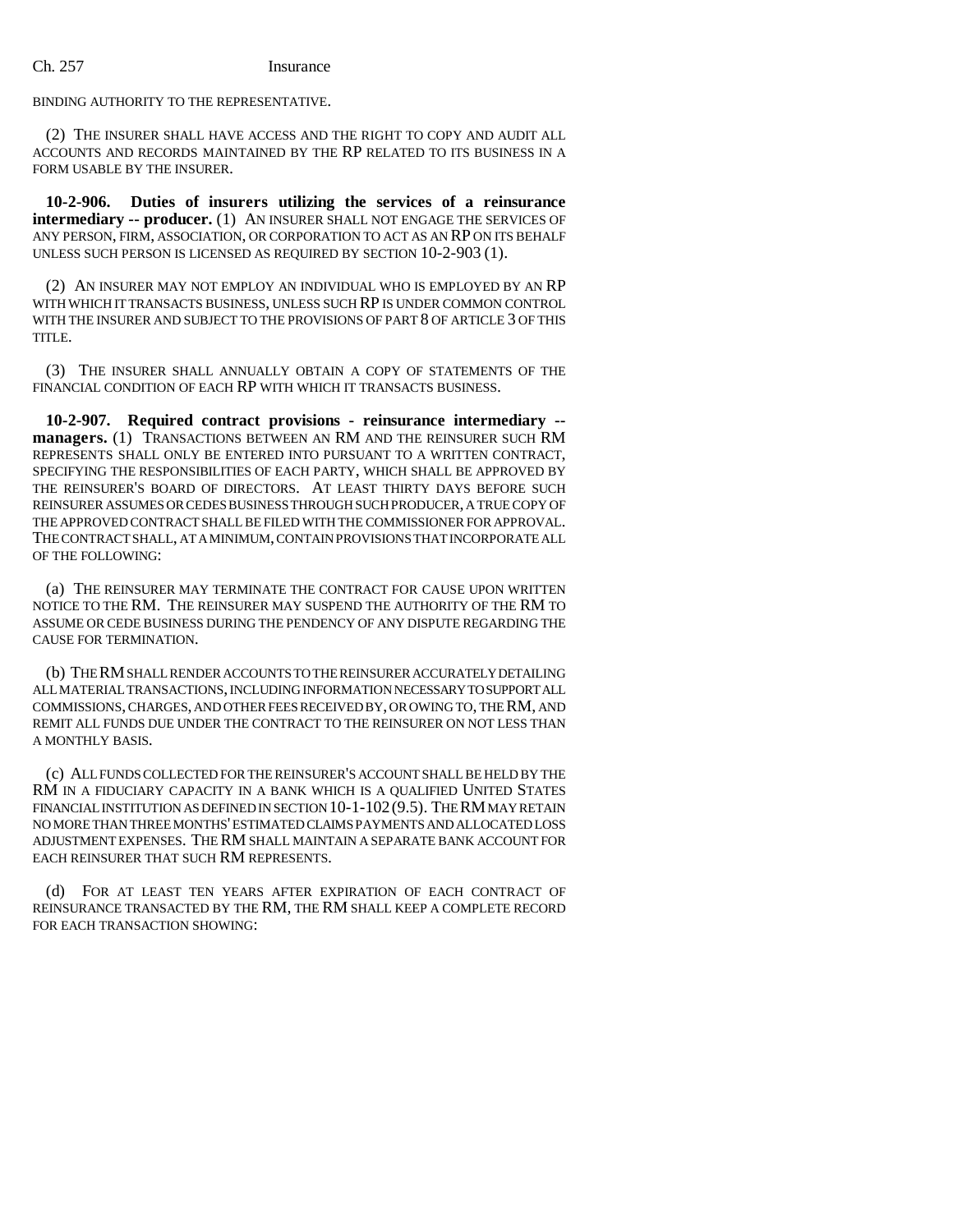(I) THE TYPE OF CONTRACT, LIMITS, UNDERWRITING RESTRICTIONS, CLASSES, OR RISKS AND TERRITORY;

(II) THE PERIOD OF COVERAGE, INCLUDING EFFECTIVE AND EXPIRATION DATES, CANCELLATION PROVISIONS, NOTICE REQUIRED FOR CANCELLATION, AND DISPOSITION OF OUTSTANDING RESERVES ON COVERED RISKS;

(III) THE REPORTING AND SETTLEMENT REQUIREMENTS OF BALANCES;

(IV) THE RATE USED TO COMPUTE THE REINSURANCE PREMIUM;

(V) THE NAMES AND ADDRESSES OF REINSURERS;

(VI) THE RATES OF ALL REINSURANCE COMMISSIONS, INCLUDING THE COMMISSIONS ON ANY RETROCESSIONS HANDLED BY THE RM;

(VII) RELATED CORRESPONDENCE AND MEMORANDA;

(VIII) PROOF OF PLACEMENT;

(IX) DETAILS REGARDING RETROCESSIONS HANDLED BY THE RM, AS PERMITTED BY SECTION 10-2-909 (4), INCLUDING THE IDENTITY OF RETROCESSIONAIRES AND PERCENTAGE OF EACH CONTRACT ASSUMED OR CEDED;

(X) FINANCIAL RECORDS, INCLUDING BUT NOT LIMITED TO PREMIUM AND LOSS ACCOUNTS; AND

(XI) WHEN THE RM PLACES A REINSURANCE CONTRACT ON BEHALF OF A CEDING INSURER:

(A) DIRECTLY FROM ANY ASSUMING REINSURER, WRITTEN EVIDENCE THAT THE ASSUMING REINSURER HAS AGREED TO ASSUME THE RISK; OR

(B) IF PLACED THROUGH A REPRESENTATIVE OF THE ASSUMING REINSURER, OTHER THAN AN EMPLOYEE, WRITTEN EVIDENCE THAT SUCH REINSURER HAS DELEGATED BINDING AUTHORITY TO THE REPRESENTATIVE.

(e) THE REINSURER SHALL HAVE ACCESS AND THE RIGHT TO COPY ALL ACCOUNTS AND RECORDS MAINTAINED BY THE RM RELATED TO SUCH RM'S BUSINESS IN A FORM USABLE BY THE REINSURER.

(f) THE CONTRACT CANNOT BE ASSIGNED IN WHOLE OR IN PART BY THE RM.

(g) THE RM SHALL COMPLY WITH THE WRITTEN UNDERWRITING AND RATING STANDARDS ESTABLISHED BY THE INSURER FOR THE ACCEPTANCE, REJECTION, OR CESSION OF ALL RISKS.

(h) THE CONTRACT SETS FORTH THE RATES, TERMS, AND PURPOSES OF COMMISSIONS, CHARGES, AND OTHER FEES WHICH THE RM MAY LEVY AGAINST THE REINSURER.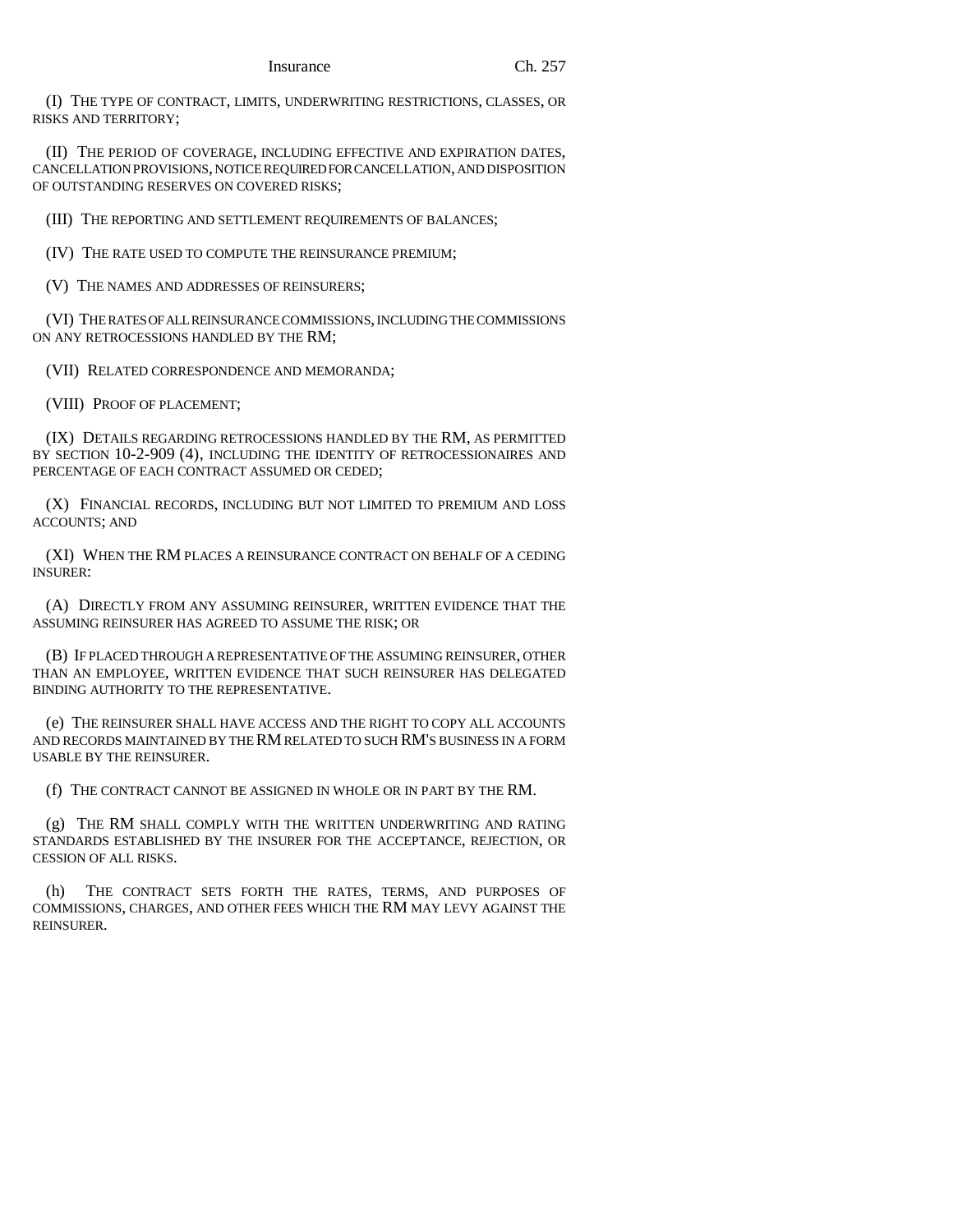(i) (I) IF THE CONTRACT PERMITS THE RM TO SETTLE CLAIMS ON BEHALF OF THE REINSURER, ALL CLAIMS SHALL BE REPORTED TO THE REINSURER IN A TIMELY MANNER.

(II) A COPY OF THE CLAIM FILE SHALL BE SENT TO THE REINSURER AT ITS REQUEST OR AS SOON AS IT BECOMES KNOWN THAT THE CLAIM:

(A) HAS THE POTENTIAL TO EXCEED THE LESSER OF AN AMOUNT DETERMINED BY THE COMMISSIONER OR THE LIMIT SET BY THE REINSURER;

(B) INVOLVES A COVERAGE DISPUTE;

(C) MAY EXCEED THE RM CLAIMS SETTLEMENT AUTHORITY;

(D) IS OPEN FOR MORE THAN SIX MONTHS; OR

(E) IS CLOSED BY PAYMENT OF THE LESSER OF AN AMOUNT SET BY THE COMMISSIONER OR AN AMOUNT SET BY THE REINSURER;

(III) ALL CLAIM FILES SHALL BE THE JOINT PROPERTY OF THE REINSURER AND RM. HOWEVER, UPON AN ORDER OF LIQUIDATION OF THE REINSURER, SUCH FILES SHALL BECOME THE SOLE PROPERTY OF THE REINSURER OR ITS ESTATE; THE RM SHALL HAVE REASONABLE ACCESS TO AND THE RIGHT TO COPY THE FILES ON A TIMELY BASIS;

(IV) ANY SETTLEMENT AUTHORITY GRANTED TO THE RM MAY BE TERMINATED FOR CAUSE UPON THE REINSURER'S WRITTEN NOTICE TO THE RM OR UPON THE TERMINATION OF THE CONTRACT. THE REINSURER MAY SUSPEND THE SETTLEMENT AUTHORITY DURING THE PENDENCY OF THE DISPUTE REGARDING THE CAUSE OF TERMINATION.

(j) IF THE CONTRACT PROVIDES FOR A SHARING OF INTERIM PROFITS BY THE RM, THAT SUCH INTERIM PROFITS WILL NOT BE PAID UNTIL ONE YEAR AFTER THE END OF EACH UNDERWRITING PERIOD FOR PROPERTY BUSINESS AND FIVE YEARS AFTER THE END OF EACH UNDERWRITING PERIOD FOR CASUALTY BUSINESS OR A LATER PERIOD SET BY THE COMMISSIONER FOR SPECIFIED LINES OF INSURANCE AND NOT UNTIL THE ADEQUACY OF RESERVES ON REMAINING CLAIMS HAS BEEN VERIFIED PURSUANT TO SECTION 10-2-909 (3).

(k) THE RM SHALL ANNUALLY PROVIDE THE REINSURER WITH A STATEMENT OF ITS FINANCIAL CONDITION PREPARED BY AN INDEPENDENT CERTIFIED ACCOUNTANT.

(l) THE REINSURER SHALL PERIODICALLY AND AT LEAST SEMIANNUALLY CONDUCT AN ON-SITE REVIEW OF THE UNDERWRITING AND CLAIMS PROCESSING OPERATIONS OF THE RM.

(m) THE RM SHALL DISCLOSE TO THE REINSURER ANY RELATIONSHIP SUCH RM HAS WITH ANY INSURER PRIOR TO CEDING OR ASSUMING ANY BUSINESS WITH SUCH INSURER PURSUANT TO THE CONTRACT.

(n) THE ACTS OF THE RM SHALL BE DEEMED TO BE THE ACTS OF THE REINSURER ON WHOSE BEHALF IT IS ACTING.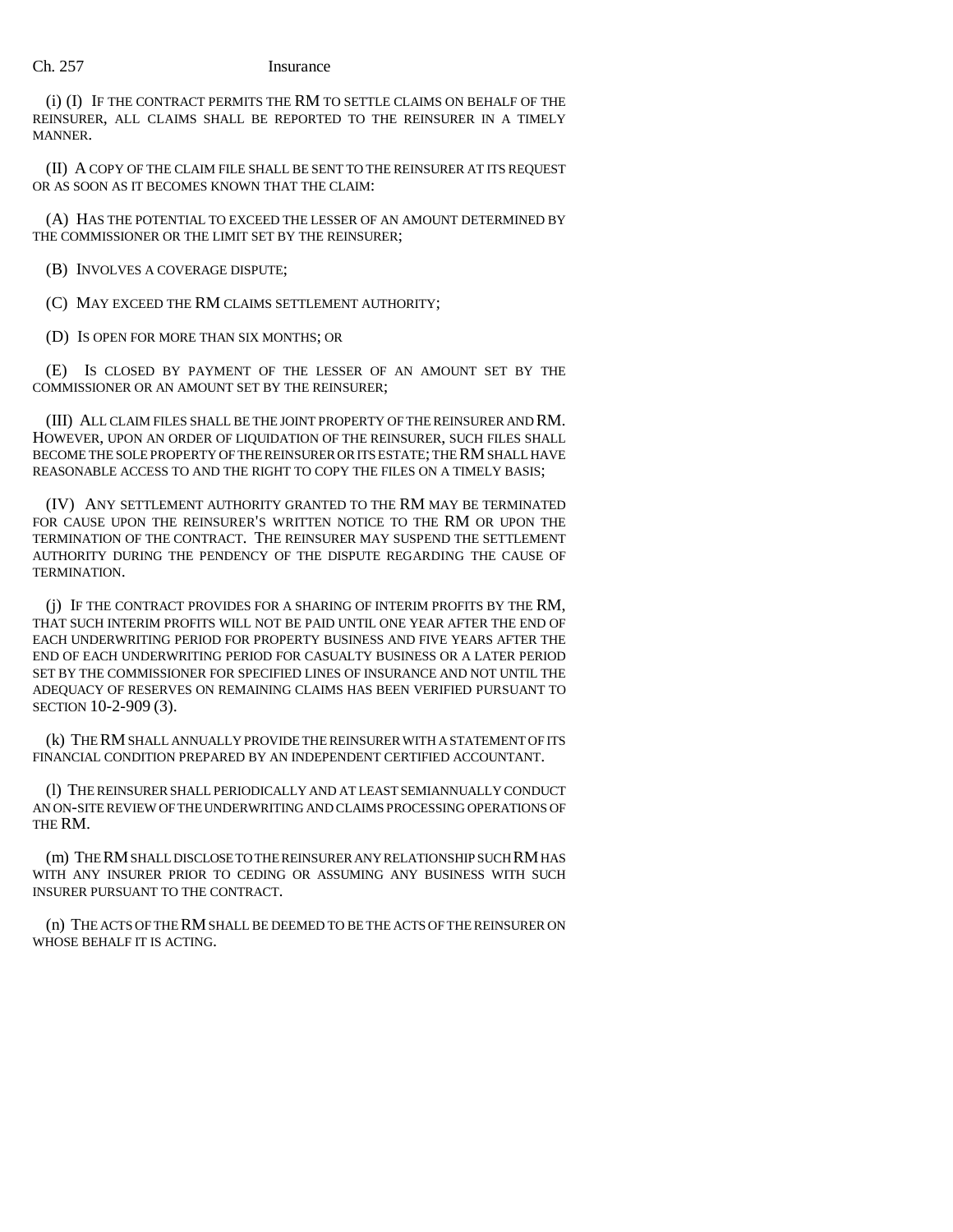**10-2-908. Prohibited acts.** (1) THE RM SHALL NOT:

(a) BIND RETROCESSIONS ON BEHALF OF THE REINSURER; EXCEPT THAT THE RM MAY BIND FACULTATIVE RETROCESSIONS PURSUANT TO OBLIGATORY FACULTATIVE AGREEMENTS IF THE CONTRACT WITH THE REINSURER CONTAINS REINSURANCE UNDERWRITING GUIDELINES FOR SUCH RETROCESSIONS. SUCH GUIDELINES SHALL INCLUDE A LIST OF REINSURERS WITH WHICH SUCH AUTOMATIC AGREEMENTS ARE IN EFFECT, AND FOR EACH SUCH REINSURER, THE COVERAGES AND AMOUNTS OR PERCENTAGES THAT MAY BE REINSURED, AND COMMISSION SCHEDULES.

(b) COMMIT THE REINSURER TO PARTICIPATE IN REINSURANCE SYNDICATES;

(c) APPOINT ANY PRODUCER WITHOUT ASSURING THAT THE PRODUCER IS LAWFULLY LICENSED TO TRANSACT THE TYPE OF REINSURANCE FOR WHICH HE IS APPOINTED;

(d) WITHOUT PRIOR APPROVAL OF THE REINSURER, PAY OR COMMIT THE REINSURER TO PAY A CLAIM, NET OF RETROCESSIONS, THAT EXCEEDS THE LESSER OF AN AMOUNT SPECIFIED BY THE REINSURER OR ONE PERCENT OF THE REINSURER'S POLICYHOLDER'S SURPLUS AS OF DECEMBER 31 OF THE LAST COMPLETE CALENDAR YEAR;

(e) COLLECT ANY PAYMENT FROM A RETROCESSIONAIRE OR COMMIT THE REINSURER TO ANY CLAIM SETTLEMENT WITH A RETROCESSIONAIRE, WITHOUT PRIOR APPROVAL OF THE REINSURER. IF PRIOR APPROVAL IS GIVEN, A REPORT SHALL BE PROMPTLY FORWARDED TO THE REINSURER.

(f) JOINTLY EMPLOY AN INDIVIDUAL WHO IS EMPLOYED BY THE REINSURER;

(g) APPOINT A SUB-RM.

**10-2-909. Duties of reinsurers utilizing the services of a reinsurance intermediary - manager.** (1) A REINSURER SHALL NOT ENGAGE THE SERVICES OF ANY PERSON, FIRM, ASSOCIATION, OR CORPORATION TO ACT AS AN RM ON ITS BEHALF UNLESS SUCH PERSON IS LICENSED AS REQUIRED BY SECTION 10-2-903 (2).

(2) THE REINSURER SHALL ANNUALLY OBTAIN A COPY OF STATEMENTS OF THE FINANCIAL CONDITION OF EACH RM WHICH SUCH REINSURER HAS ENGAGED PREPARED BY AN INDEPENDENT CERTIFIED ACCOUNTANT IN A FORM ACCEPTABLE TO THE COMMISSIONER.

(3) IF AN RM ESTABLISHES LOSS RESERVES, THE REINSURER SHALL ANNUALLY OBTAIN THE OPINION OF AN ACTUARY ATTESTING TO THE ADEQUACY OF LOSS RESERVES ESTABLISHED FOR LOSSES INCURRED AND OUTSTANDING ON BUSINESS PRODUCED BY THE RM. THIS OPINION SHALL BE IN ADDITION TO ANY OTHER REQUIRED LOSS RESERVE CERTIFICATION.

(4) BINDING AUTHORITY FOR ALL RETROCESSIONAL CONTRACTS OR PARTICIPATION IN REINSURANCE SYNDICATES SHALL REST WITH AN OFFICER OF THE REINSURER WHO SHALL NOT BE AFFILIATED WITH THE RM.

(5) WITHIN THIRTY DAYS OF TERMINATION OF A CONTRACT WITH AN RM, THE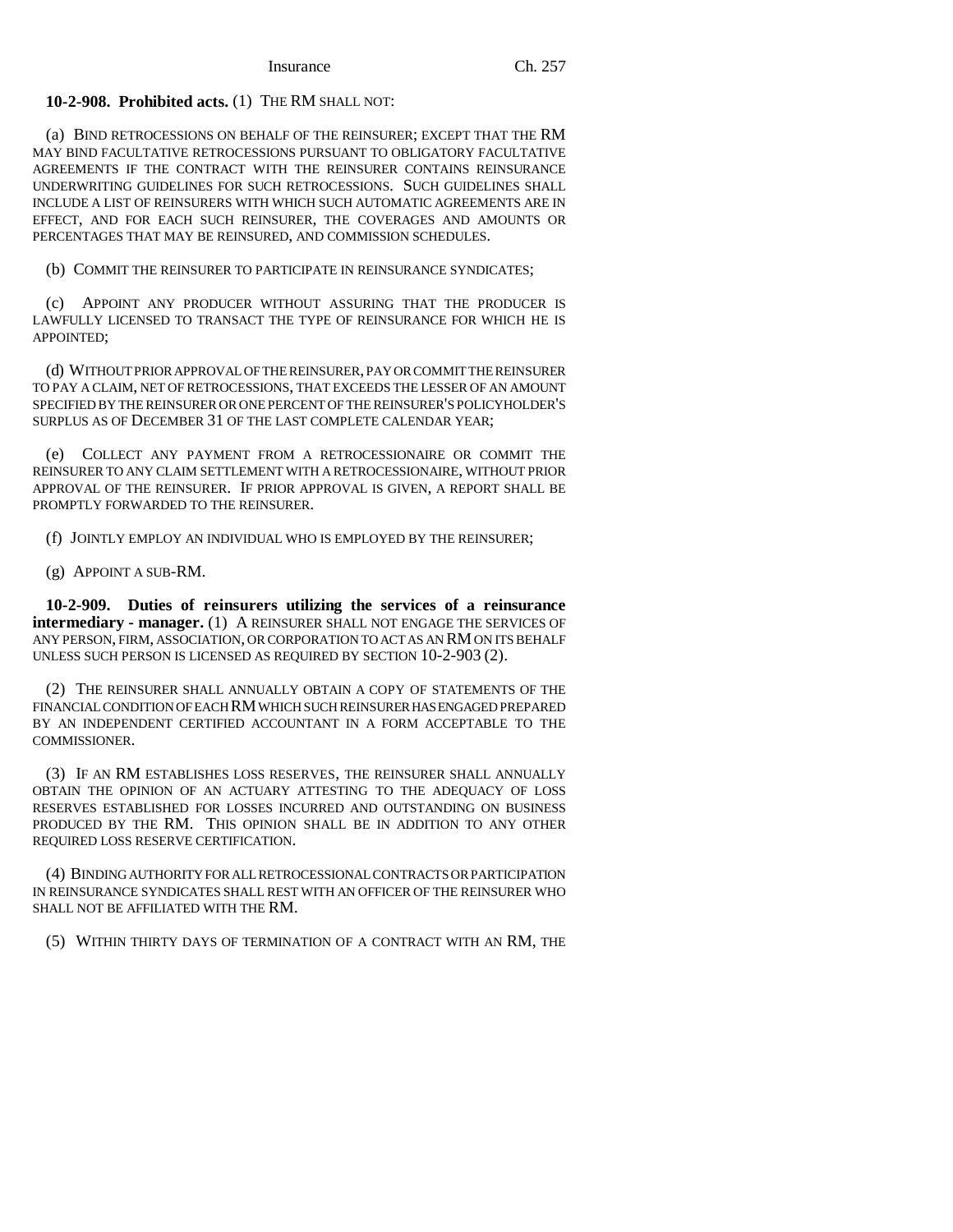REINSURER SHALL PROVIDE WRITTEN NOTIFICATION OF SUCH TERMINATION TO THE COMMISSIONER.

(6) A REINSURER SHALL NOT APPOINT TO ITS BOARD OF DIRECTORS, ANY OFFICER, DIRECTOR, EMPLOYEE, CONTROLLING SHAREHOLDER, OR SUBPRODUCER OF ITS RM. THIS SUBSECTION (6) SHALL NOT APPLY TO RELATIONSHIPS GOVERNED BY PART 8 OF ARTICLE 3 OF THIS TITLE.

**10-2-910. Examination authority.** (1) A REINSURANCE INTERMEDIARY SHALL BE SUBJECT TO EXAMINATION BY THE COMMISSIONER. THE COMMISSIONER SHALL HAVE ACCESS TO ALL BOOKS, BANK ACCOUNTS, AND RECORDS OF THE REINSURANCE INTERMEDIARY IN A FORM USABLE TO THE COMMISSIONER.

(2) AN RM MAY BE EXAMINED AS IF IT WERE THE REINSURER.

**10-2-911. Penalties and liabilities.** (1) A REINSURANCE INTERMEDIARY, INSURER, OR REINSURER FOUND BY THE COMMISSIONER, AFTER A HEARING CONDUCTED IN ACCORDANCE WITH ARTICLE 4 OF TITLE 24, C.R.S., TO BE IN VIOLATION OF ANY PROVISION OF THIS PART 9, SHALL:

(a) FOR EACH SEPARATE VIOLATION, PAY A PENALTY IN AN AMOUNT NOT TO EXCEED FIVE THOUSAND DOLLARS;

(b) BE SUBJECT TO REVOCATION OR SUSPENSION OF ITS LICENSE; AND

(c) IF A VIOLATION WAS COMMITTED BY THE REINSURANCE INTERMEDIARY, SUCH REINSURANCE INTERMEDIARY SHALL MAKE RESTITUTION TO THE INSURER, REINSURER, REHABILITATOR, OR LIQUIDATOR OF THE INSURER OR REINSURER FOR THE NET LOSSES INCURRED BY THE INSURER OR REINSURER ATTRIBUTABLE TO SUCH VIOLATION.

(2) THE DECISION, DETERMINATION, OR ORDER OF THE COMMISSIONER PURSUANT TO SUBSECTION (1) OF THIS SECTION SHALL BE SUBJECT TO JUDICIAL REVIEW BY THE COURT OF APPEALS PURSUANT TO SECTION 24-4-106 (11), C.R.S.

(3) NOTHING CONTAINED IN THIS SECTION SHALL AFFECT THE RIGHT OF THE COMMISSIONER TO IMPOSE ANY OTHER PENALTIES PROVIDED IN THIS TITLE.

(4) NOTHING CONTAINED IN THIS PART 9 IS INTENDED TO OR SHALL IN ANY MANNER LIMIT OR RESTRICT THE RIGHTS OF POLICYHOLDERS, CLAIMANTS, CREDITORS, OR OTHER THIRD PARTIES OR CONFER ANY RIGHTS TO SUCH PERSONS.

**10-2-912. Rules and regulations.** THE COMMISSIONER MAY ADOPT REASONABLE RULES AND REGULATIONS FOR THE IMPLEMENTATION AND ADMINISTRATION OF THE PROVISIONS OF THIS PART 9.

# PART 10 MANAGING GENERAL AGENTS ACT

**10-2-1001. Short title.** THIS PART 10 SHALL BE KNOWN AND MAY BE CITED AS THE "MANAGING GENERAL AGENTS ACT".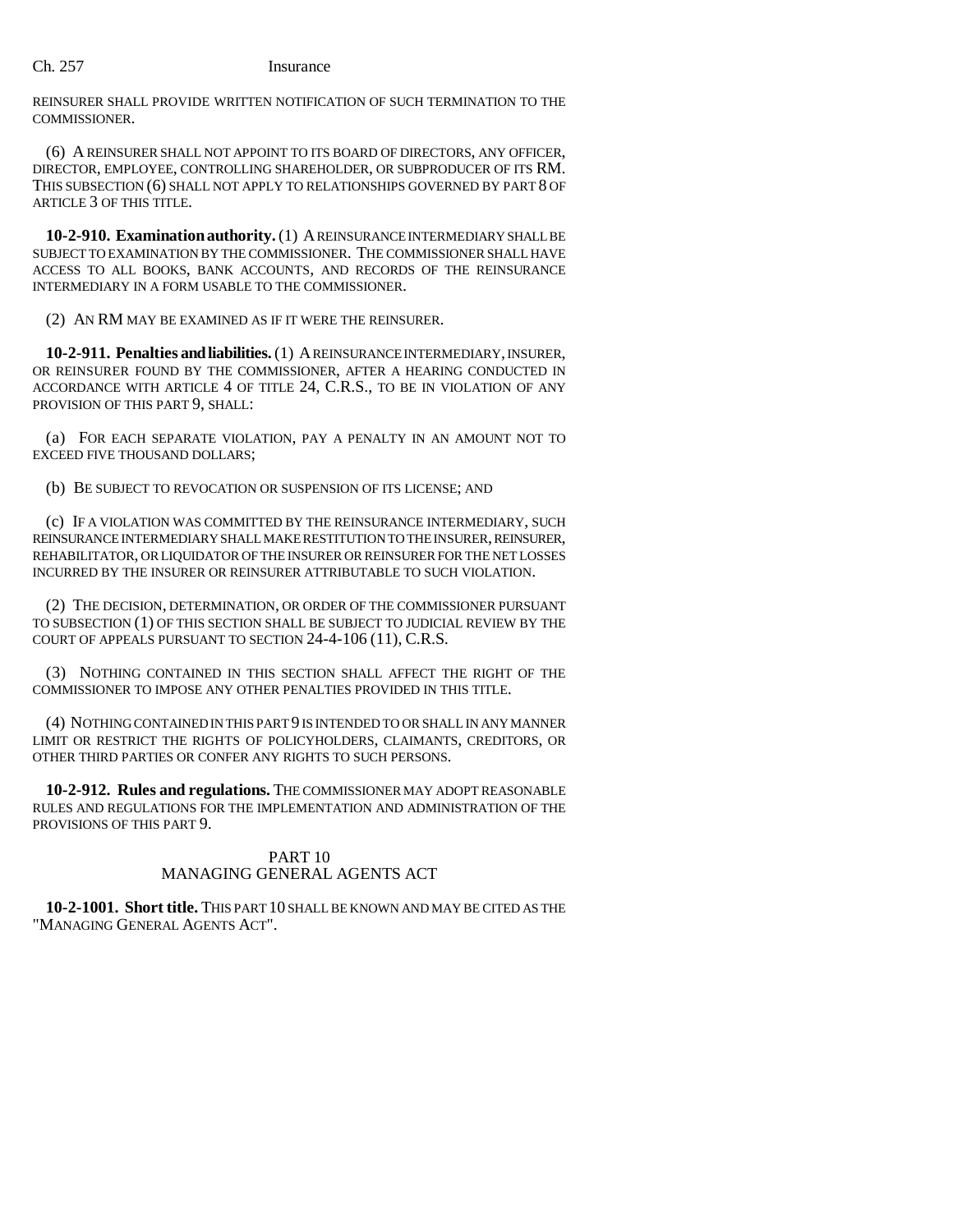**10-2-1002. Definitions.** AS USED IN THIS PART 10, UNLESS THE CONTEXT OTHERWISE REQUIRES:

(1) "INSURER" MEANS ANY PERSON, FIRM, ASSOCIATION, OR CORPORATION DULY LICENSED IN THIS STATE AS AN INSURANCE COMPANY PURSUANT TO THE APPLICABLE PROVISIONS OF THE INSURANCE LAWS.

(2) (a) "MANAGING GENERAL AGENT", REFERRED TO IN THIS PART 10 AS "MGA", MEANS ANY PERSON, FIRM, ASSOCIATION, OR CORPORATION WHO NEGOTIATES AND BINDS CEDING REINSURANCE CONTRACTS ON BEHALF OF AN INSURER OR MANAGES ALL OR PART OF THE INSURANCE BUSINESS OF AN INSURER, INCLUDING THE MANAGEMENT OF A SEPARATE DIVISION, DEPARTMENT, OR UNDERWRITING OFFICE, AND ACTS AS AN AGENT FOR SUCH INSURER WHETHER KNOWN AS A MANAGING GENERAL AGENT, MANAGER, OR OTHER SIMILAR TERM, WHO, WITH OR WITHOUT THE AUTHORITY, EITHER SEPARATELY OR TOGETHER WITH AFFILIATES, PRODUCES, DIRECTLY OR INDIRECTLY, AND UNDERWRITES AN AMOUNT OF GROSS DIRECT WRITTEN PREMIUM EQUAL TO OR MORE THAN FIVE PERCENT OF THE POLICYHOLDER SURPLUS AS REPORTED IN THE LAST ANNUAL STATEMENT OF THE INSURER IN ANY ONE QUARTER OR YEAR TOGETHER WITH ONE OR BOTH OF THE FOLLOWING:

(I) ADJUSTS OR PAYS CLAIMS IN EXCESS OF AN AMOUNT DETERMINED BY THE COMMISSIONER; OR

(II) NEGOTIATES REINSURANCE ON BEHALF OF THE INSURER.

(b) NOTWITHSTANDING THE PROVISIONS OF PARAGRAPH (a) OF THIS SUBSECTION (2), THE FOLLOWING PERSONS SHALL NOT BE CONSIDERED AN MGA FOR THE PURPOSES OF THIS PART 10:

(I) AN EMPLOYEE OF THE INSURER;

(II) A UNITED STATES MANAGER OF THE UNITED STATES BRANCH OF AN ALIEN INSURER;

(III) AN UNDERWRITING MANAGER WHO, PURSUANT TO CONTRACT, MANAGES ALL THE INSURANCE OPERATIONS OF THE INSURER AND WHO IS UNDER COMMON CONTROL WITH THE INSURER SUBJECT TO THE PROVISIONS OF PART 8 OF ARTICLE 3 OF THIS TITLE AND WHOSE COMPENSATION IS NOT BASED ON THE VOLUME OF PREMIUMS WRITTEN;

(IV) THE ATTORNEY-IN-FACT AUTHORIZED BY AND ACTING FOR THE SUBSCRIBERS OF A RECIPROCAL INSURER OR INTERINSURANCE EXCHANGE UNDER POWERS OF ATTORNEY.

(3) "UNDERWRITE" MEANS THE AUTHORITY TO ACCEPT OR REJECT RISK ON BEHALF OF THE INSURER.

**10-2-1003. Licensure.** (1) NO PERSON, FIRM, ASSOCIATION, OR CORPORATION SHALL ACT IN THE CAPACITY OF AN MGA WITH RESPECT TO RISKS LOCATED IN THIS STATE FOR AN INSURER LICENSED IN THIS STATE UNLESS SUCH PERSON IS A LICENSED PRODUCER IN THIS STATE.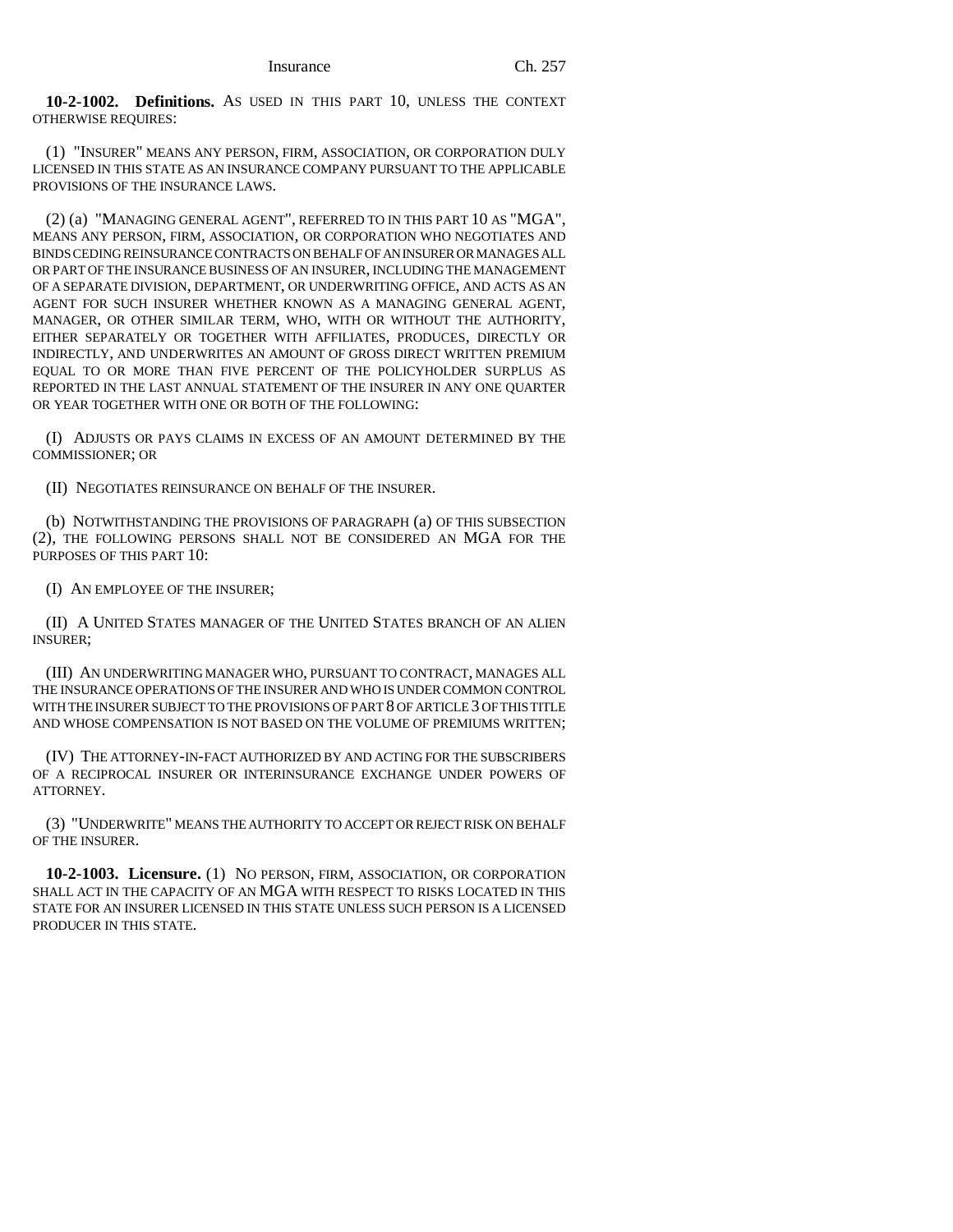(2) NO PERSON, FIRM, ASSOCIATION, OR CORPORATION SHALL ACT IN THE CAPACITY OF AN MGA REPRESENTING AN INSURER DOMICILED IN THIS STATE WITH RESPECT TO RISKS LOCATED OUTSIDE THIS STATE UNLESS SUCH PERSON IS LICENSED AS A PRODUCER IN THIS STATE (SUCH LICENSE MAY BE A NONRESIDENT LICENSE) PURSUANT TO THE PROVISIONS OF THIS PART 10.

(3) THE COMMISSIONER MAY REQUIRE A BOND IN AN AMOUNT ACCEPTABLE TO THE COMMISSIONER FOR THE PROTECTION OF THE INSURER.

(4) THE COMMISSIONER MAY REQUIRE THE MGA TO MAINTAIN AN ERRORS AND OMISSIONS POLICY.

**10-2-1004. Required contract provisions.** (1) NO PERSON, FIRM, ASSOCIATION, OR CORPORATION ACTING IN THE CAPACITY OF AN MGA SHALL PLACE BUSINESS WITH AN INSURER UNLESS THERE IS IN FORCE A WRITTEN CONTRACT BETWEEN THE PARTIES WHICH SETS FORTH THE RESPONSIBILITIES OF EACH PARTY AND WHERE BOTH PARTIES SHARE RESPONSIBILITY FOR A PARTICULAR FUNCTION, WHICH SPECIFIES THE DIVISION OF SUCH RESPONSIBILITIES, AND WHICH CONTAINS THE FOLLOWING MINIMUM PROVISIONS:

(a) THE INSURER MAY TERMINATE THE CONTRACT FOR CAUSE UPON WRITTEN NOTICE TO THE MGA. THE INSURER MAY SUSPEND THE UNDERWRITING AUTHORITY OF THE MGA DURING THE PENDENCY OF ANY DISPUTE REGARDING THE CAUSE FOR TERMINATION.

(b) THE MGA SHALL RENDER ACCOUNTS TO THE INSURER DETAILING ALL TRANSACTIONS AND REMIT ALL FUNDS DUE UNDER THE CONTRACT TO THE INSURER ON NOT LESS THAN A MONTHLY BASIS.

(c) ALL FUNDS COLLECTED FOR THE INSURER'S ACCOUNT SHALL BE HELD BY THE MGA IN A FIDUCIARY CAPACITY IN A BANK WHICH IS A MEMBER OF THE FEDERAL RESERVE SYSTEM. THIS ACCOUNT SHALL BE USED FOR ALL PAYMENTS ON BEHALF OF THE INSURER. THE MGA MAY RETAIN NO MORE THAN THREE MONTHS' ESTIMATED CLAIMS PAYMENTS AND ALLOCATED LOSS ADJUSTMENT EXPENSES.

(d) SEPARATE RECORDS OF BUSINESS WRITTEN BY THE MGA SHALL BE MAINTAINED. THE INSURER SHALL HAVE ACCESS AND RIGHT TO COPY ALL ACCOUNTS AND RECORDS RELATED TO ITS BUSINESS IN A FORM USABLE BY THE INSURER, AND THE COMMISSIONER SHALL HAVE ACCESS TO ALL BOOKS, BANK ACCOUNTS, AND RECORDS OF THE MGA IN A FORM USABLE TO THE COMMISSIONER. SUCH RECORDS SHALL BE RETAINED FOR A PERIOD OF FIVE YEARS COMMENCING NO LATER THAN THE EFFECTIVE DATE OF THE LAST FINANCIAL EXAMINATION OF THE INSURER.

(e) THE CONTRACT MAY NOT BE ASSIGNED IN WHOLE OR PART BY THE MGA.

(f) (I) APPROPRIATE UNDERWRITING GUIDELINES WHICH SHALL INCLUDE:

(A) THE MAXIMUM ANNUAL PREMIUM VOLUME;

(B) THE BASIS OF THE RATES TO BE CHARGED;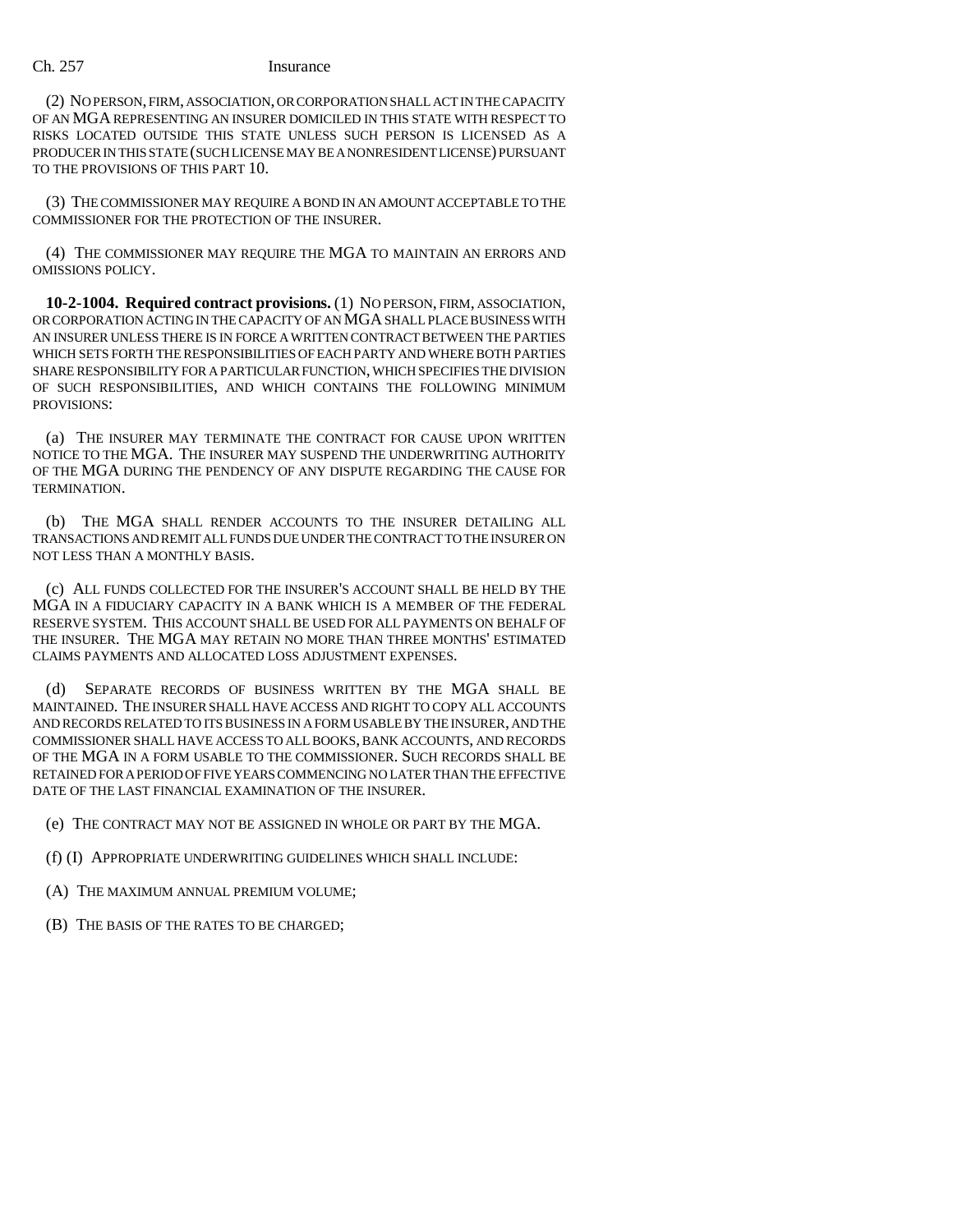(C) THE TYPES OF RISKS WHICH MAY BE WRITTEN;

(D) MAXIMUM LIMITS OF LIABILITY;

(E) APPLICABLE EXCLUSIONS;

(F) TERRITORIAL LIMITATIONS;

(G) POLICY CANCELLATION PROVISIONS; AND

(H) THE MAXIMUM POLICY PERIOD.

(II) THE INSURER SHALL HAVE THE RIGHT TO CANCEL OR NONRENEW ANY POLICY OF INSURANCE SUBJECT TO THE APPLICABLE LAWS AND REGULATIONS [CONCERNING THE CANCELLATION AND NONRENEWAL OF INSURANCE POLICIES].

(g) (I) IF THE CONTRACT PERMITS THE MGA TO SETTLE CLAIMS ON BEHALF OF THE INSURER, ALL CLAIMS SHALL BE REPORTED TO THE COMPANY IN A TIMELY MANNER.

(II) A COPY OF THE CLAIM FILE SHALL BE SENT TO THE INSURER AT ITS REQUEST OR AS SOON AS IT BECOMES KNOWN THAT THE CLAIM:

(A) HAS THE POTENTIAL TO EXCEED AN AMOUNT DETERMINED BY THE COMMISSIONER OR EXCEEDS THE LIMIT SET BY THE COMPANY, WHICHEVER IS LESS;

(B) INVOLVES A COVERAGE DISPUTE;

(C) MAY EXCEED THE MGA'S CLAIMS SETTLEMENT AUTHORITY;

(D) IS OPEN FOR MORE THAN SIX MONTHS; OR

(E) IS CLOSED BY PAYMENT OF AN AMOUNT SET BY THE COMMISSIONER OR AN AMOUNT SET BY THE COMPANY, WHICHEVER IS LESS;

(III) ALL CLAIM FILES SHALL BE THE JOINT PROPERTY OF THE INSURER AND THE MGA; HOWEVER, UPON AN ORDER OF LIQUIDATION OF THE INSURER, SUCH FILES SHALL BECOME THE SOLE PROPERTY OF THE INSURER OR ITS ESTATE. THE MGA SHALL HAVE REASONABLE ACCESS TO AND THE RIGHT TO COPY THE FILES ON A TIMELY BASIS.

(IV) ANY SETTLEMENT AUTHORITY GRANTED TO THE MGA MAY BE TERMINATED FOR CAUSE UPON THE INSURER'S WRITTEN NOTICE TO THE MGA OR UPON THE TERMINATION OF THE CONTRACT. THE INSURER MAY SUSPEND THE SETTLEMENT AUTHORITY DURING THE PENDENCY OF ANY DISPUTE REGARDING THE CAUSE FOR TERMINATION.

(h) WHERE ELECTRONIC CLAIMS FILES ARE IN EXISTENCE, THE CONTRACT MUST ADDRESS THE TIMELY TRANSMISSION OF THE DATA;

(i) IF THE CONTRACT PROVIDES FOR A SHARING OF INTERIM PROFITS BY THE MGA, AND THE MGA HAS THE AUTHORITY TO DETERMINE THE AMOUNT OF THE INTERIM PROFITS BY ESTABLISHING LOSS RESERVES OR CONTROLLING CLAIM PAYMENTS, OR IN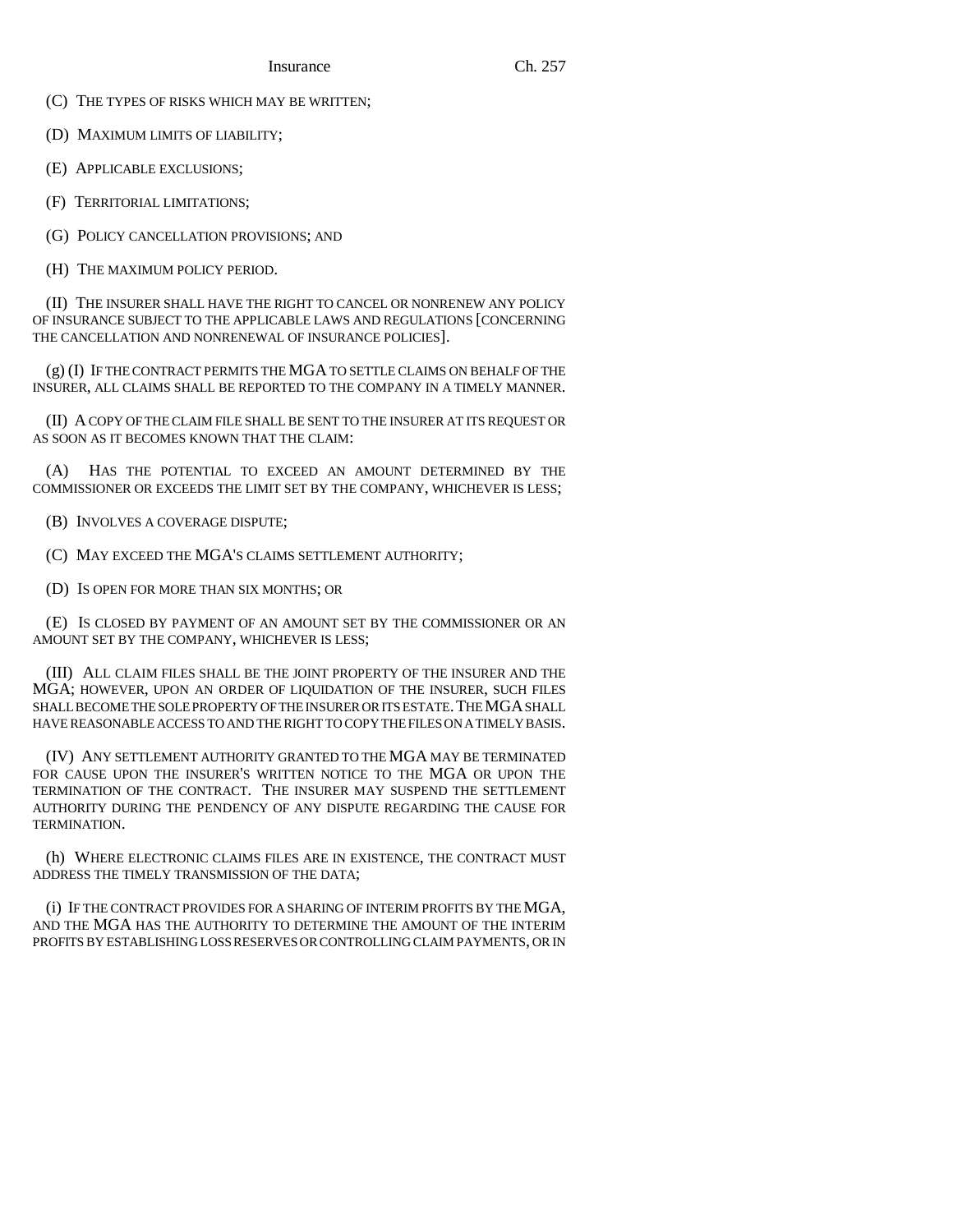ANY OTHER MANNER, INTERIM PROFITS SHALL NOT BE PAID TO THE MGA UNTIL ONE YEAR AFTER THEY ARE EARNED FOR PROPERTY INSURANCE BUSINESS AND FIVE YEARS AFTER THEY ARE EARNED ON CASUALTY BUSINESS AND NOT UNTIL THE PROFITS HAVE BEEN VERIFIED PURSUANT TO SECTION 10-2-1005.

(2) THE MGA SHALL NOT:

(a) BIND REINSURANCE OR RETROCESSIONS ON BEHALF OF THE INSURER; EXCEPT THAT THE MGA MAY BIND FACULTATIVE REINSURANCE CONTRACTS PURSUANT TO OBLIGATORY FACULTATIVE AGREEMENTS IF THE CONTRACT WITH THE INSURER CONTAINS REINSURANCE UNDERWRITING GUIDELINES INCLUDING, FOR BOTH REINSURANCE ASSUMED AND CEDED, A LIST OF REINSURERS WITH WHICH SUCH AUTOMATIC AGREEMENTS ARE IN EFFECT, THE COVERAGES AND AMOUNTS OR PERCENTAGES THAT MAY BE REINSURED, AND COMMISSION SCHEDULES;

(b) COMMIT THE INSURER TO PARTICIPATE IN INSURANCE OR REINSURANCE SYNDICATES;

(c) APPOINT ANY PRODUCER WITHOUT ASSURING THAT THE PRODUCER IS LAWFULLY LICENSED TO TRANSACT THE TYPE OF INSURANCE FOR WHICH SUCH PRODUCER IS APPOINTED;

(d) WITHOUT PRIOR APPROVAL OF THE INSURER, PAY OR COMMIT THE INSURER TO PAY A CLAIM OVER A SPECIFIED AMOUNT, NET OF REINSURANCE, WHICH SHALL NOT EXCEED ONE PERCENT OF THE INSURER'S POLICYHOLDER'S SURPLUS AS OF DECEMBER 31 OF THE LAST COMPLETED CALENDAR YEAR;

(e) COLLECT ANY PAYMENT FROM A REINSURER OR COMMIT THE INSURER TO ANY CLAIM SETTLEMENT WITH A REINSURER, WITHOUT PRIOR APPROVAL OF THE INSURER. IF PRIOR APPROVAL IS GIVEN, A REPORT SHALL BE PROMPTLY FORWARDED TO THE INSURER.

(f) PERMIT ITS SUBPRODUCER TO SERVE ON THE INSURER'S BOARD OF DIRECTORS;

(g) JOINTLY EMPLOY AN INDIVIDUAL WHO IS EMPLOYED WITH THE INSURER;

(h) APPOINT A SUB-MGA.

**10-2-1005. Duties of insurers.** (1) THE INSURER SHALL HAVE ON FILE AN INDEPENDENT FINANCIAL EXAMINATION, IN A FORM ACCEPTABLE TO THE COMMISSIONER, OF EACH MGA WITH WHICH IT HAS DONE BUSINESS.

(2) IF AN MGA ESTABLISHES LOSS RESERVES, THE INSURER SHALL ANNUALLY OBTAIN THE OPINION OF AN ACTUARY ATTESTING TO THE ADEQUACY OF LOSS RESERVES ESTABLISHED FOR LOSSES INCURRED AND OUTSTANDING ON BUSINESS PRODUCED BY THE MGA. THIS IS IN ADDITION TO ANY OTHER REQUIRED LOSS RESERVE CERTIFICATION.

(3) THE INSURER SHALL PERIODICALLY AND AT LEAST SEMIANNUALLY CONDUCT AN ON-SITE REVIEW OF THE UNDERWRITING AND CLAIMS PROCESSING OPERATIONS OF THE MGA.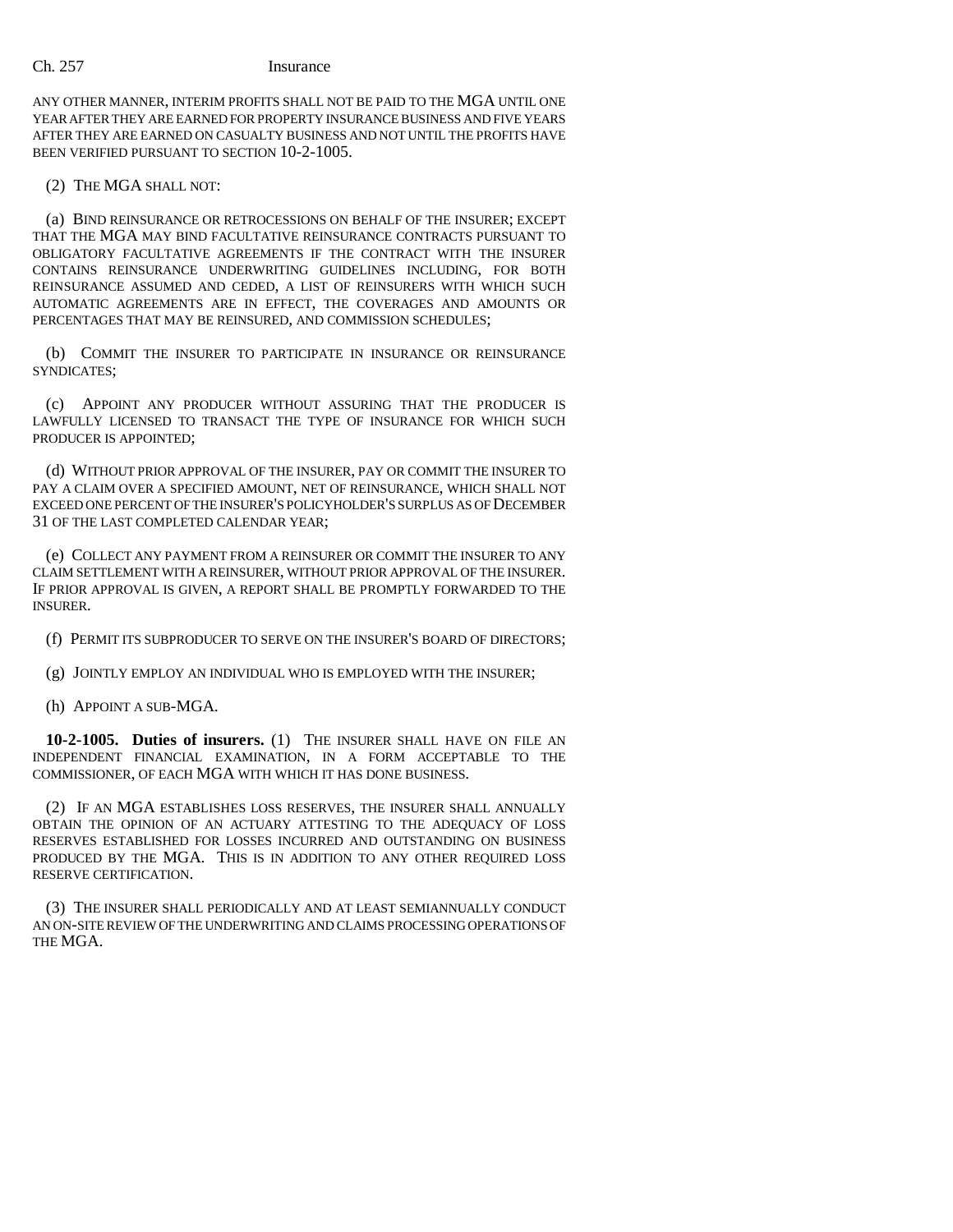(4) BINDING AUTHORITY FOR ALL REINSURANCE CONTRACTS OR PARTICIPATION IN INSURANCE OR REINSURANCE SYNDICATES SHALL REST WITH AN OFFICER OF THE INSURER, WHO SHALL NOT BE AFFILIATED WITH THE MGA.

(5) WITHIN THIRTY DAYS OF ENTERING INTO OR TERMINATION OF A CONTRACT WITH AN MGA, THE INSURER SHALL PROVIDE WRITTEN NOTIFICATION OF SUCH APPOINTMENT OR TERMINATION TO THE COMMISSIONER. NOTICES OF APPOINTMENT OF AN MGA SHALL INCLUDE A STATEMENT OF DUTIES WHICH THE APPLICANT IS EXPECTED TO PERFORM ON BEHALF OF THE INSURER, THE LINES OF INSURANCE FOR WHICH THE APPLICANT IS TO BE AUTHORIZED TO ACT, AND ANY OTHER INFORMATION THE COMMISSIONER MAY REQUEST.

(6) AN INSURER SHALL REVIEW ITS BOOKS AND RECORDS EACH QUARTER TO DETERMINE IF ANY PRODUCER HAS BECOME AN MGA AS DEFINED IN SECTION 10-2-1002 (2). IF THE INSURER DETERMINES THAT A PRODUCER HAS BECOME AN MGA PURSUANT TO SECTION 10-2-1002 (2), THE INSURER SHALL PROMPTLY NOTIFY THE PRODUCER AND THE COMMISSIONER OF SUCH DETERMINATION AND THE INSURER AND PRODUCER SHALL FULLY COMPLY WITH THE PROVISIONS OF THIS PART 10 WITHIN THIRTY DAYS.

(7) AN INSURER SHALL NOT APPOINT TO ITS BOARD OF DIRECTORS AN OFFICER, DIRECTOR, EMPLOYEE, SUBPRODUCER, OR CONTROLLING SHAREHOLDER OF ITS MGA'S. THIS SUBSECTION (7) SHALL NOT APPLY TO RELATIONSHIPS GOVERNED BY PART 8 OF ARTICLE 3 OF THIS TITLE.

**10-2-1006. Examination authority.** THE ACTS OF THE MGA ARE CONSIDERED TO BE THE ACTS OF THE INSURER ON WHOSE BEHALF THE MGA IS ACTING. AN MGA MAY BE EXAMINED AS IF SAID MGA WERE THE INSURER.

**10-2-1007. Penalties and liabilities.** (1) IF THE COMMISSIONER FINDS, AFTER A HEARING CONDUCTED IN ACCORDANCE WITH ARTICLE 4 OF TITLE 24, C.R.S., THAT ANY PERSON HAS VIOLATED ANY PROVISION OF THIS PART 10, THE COMMISSIONER MAY ORDER:

(a) FOR EACH SEPARATE VIOLATION, A PENALTY IN AN AMOUNT NOT TO EXCEED FIVE THOUSAND DOLLARS;

(b) REVOCATION OR SUSPENSION OF THE PRODUCER'S LICENSE; AND

(c) THE MGA TO REIMBURSE THE INSURER, THE REHABILITATOR, OR LIQUIDATOR OF THE INSURER FOR ANY LOSSES INCURRED BY THE INSURER CAUSED BY A VIOLATION OF THIS PART 10 COMMITTED BY THE MGA.

(2) THE DECISION, DETERMINATION, OR ORDER OF THE COMMISSIONER PURSUANT TO SUBSECTION (1) OF THIS SECTION SHALL BE SUBJECT TO JUDICIAL REVIEW BY THE COURT OF APPEALS PURSUANT TO SECTION 24-4-106 (11), C.R.S.

(3) NOTHING CONTAINED IN THIS SECTION SHALL AFFECT THE RIGHT OF THE COMMISSIONER TO IMPOSE ANY OTHER PENALTIES PROVIDED FOR IN THIS TITLE.

(4) NOTHING CONTAINED IN THIS PART 10 IS INTENDED TO OR SHALL IN ANY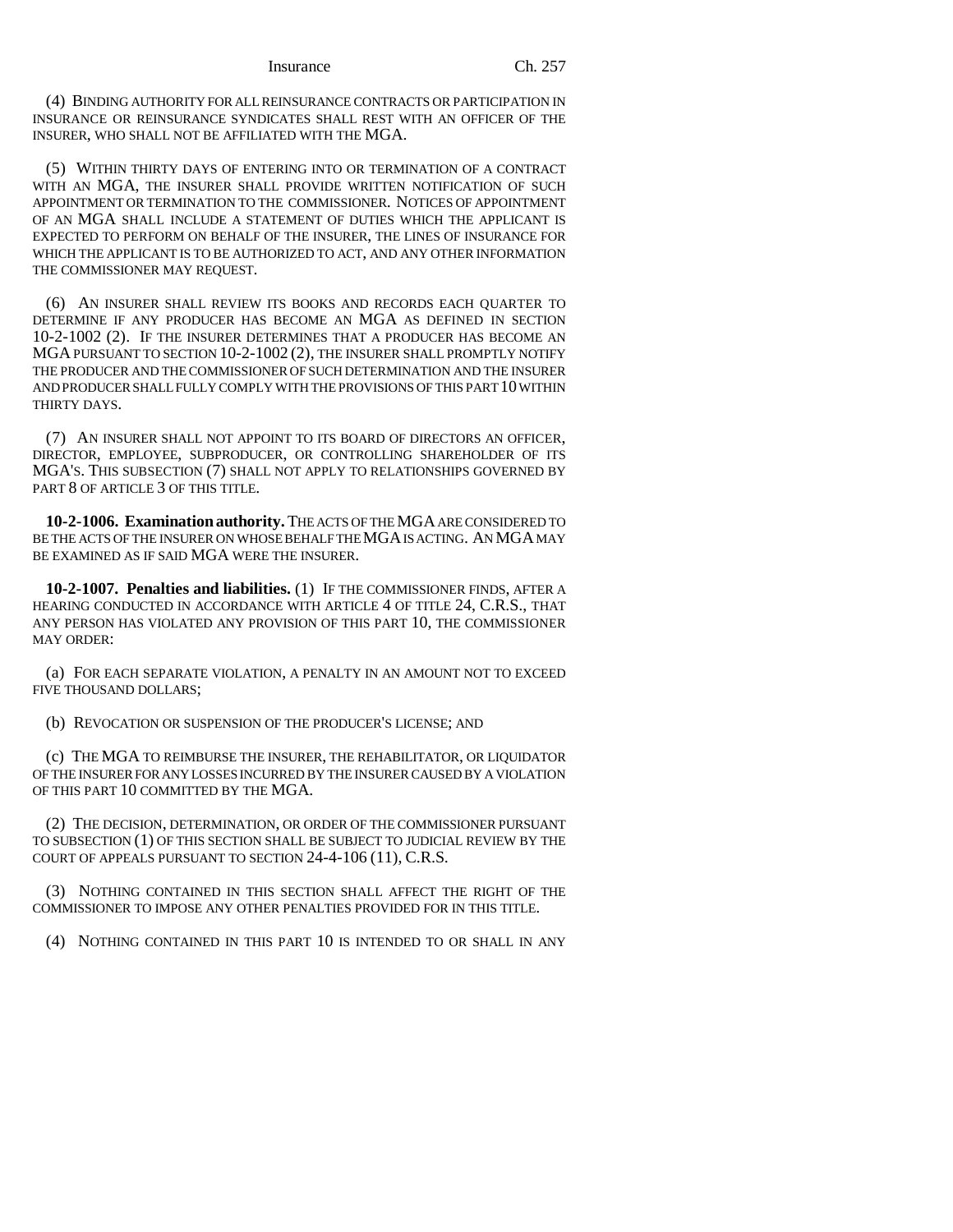MANNER LIMIT OR RESTRICT THE RIGHTS OF POLICYHOLDERS, CLAIMANTS, AND AUDITORS.

**10-2-1008. Rules and regulations.** THE COMMISSIONER MAY ADOPT REASONABLE RULES AND REGULATIONS FOR THE IMPLEMENTATION AND ADMINISTRATION OF THE PROVISIONS OF THIS PART 10.

# PART 11 EFFECTIVE DATE - APPLICABILITY

**10-2-1101. Effective date - applicability.** THIS ARTICLE SHALL TAKE EFFECT JANUARY 1, 1995. INSURANCE AGENT AND BROKER LICENSES ISSUED PURSUANT TO PART 2 OF THIS ARTICLE PRIOR TO SAID DATE SHALL EXPIRE AT SUCH TIME AS THE COMMISSIONER SHALL DETERMINE BY RULE PROMULGATED UNDER THE AUTHORITY OF THIS ACT. THE HOLDERS OF SUCH LICENSES MAY OBTAIN COMPARABLE LICENSES UNDER THIS ACT BY COMPLYING WITH THE RULES PROMULGATED BY THE COMMISSIONER UNDER THE AUTHORITY OF THIS ACT.

**SECTION 2.** 2-3-1203 (3) (d) (I.5), (3) (k.5), and (3) (l), Colorado Revised Statutes, 1980 Repl. Vol., as amended, are amended to read:

**2-3-1203. Sunset review of advisory committees.** (3) The following dates are the dates for which the statutory authorization for the designated advisory committees is scheduled for repeal:

(d) July 1, 1991:

(I.5) The advisory committee concerning basic requirements for training and certification in the area of property and casualty insurance, appointed pursuant to section  $10-2-207$   $(17)$ , C.R.S.;

(k.5) January 1, 1999: The insurance continuing education advisory committee, appointed pursuant to section 10-2-207.5 (7), C.R.S.

(l) July 1, 1999:

(I) The Colorado natural areas council, an advisory council to the board of parks and outdoor recreation, appointed pursuant to section 33-33-106, C.R.S.;

(II) THE INSURANCE CONTINUING EDUCATION ADVISORY COMMITTEE, APPOINTED PURSUANT TO SECTION 10-2-301, C.R.S.

**SECTION 3.** 10-1-103 (3), Colorado Revised Statutes, 1987 Repl. Vol., as amended, is amended to read:

**10-1-103. Division of insurance - subject to termination - repeal of article.** (3) All direct and indirect expenditures of the division shall be paid from the division of insurance cash fund, which fund is hereby created in the state treasury. All fees collected pursuant to sections  $8-44-204$  (7), C.R.S.,  $8-44-205$  (6), C.R.S.,  $\frac{10-2-110}{2}$ , 10-2-207, 10-2-413, 10-3-108, 10-3-207, 10-12-106, 10-15-112, 10-16-110 (1) and (2), 10-16-111 (1), 10-16-503, 12-7-104, C.R.S., 24-10-115.5 (5), C.R.S., and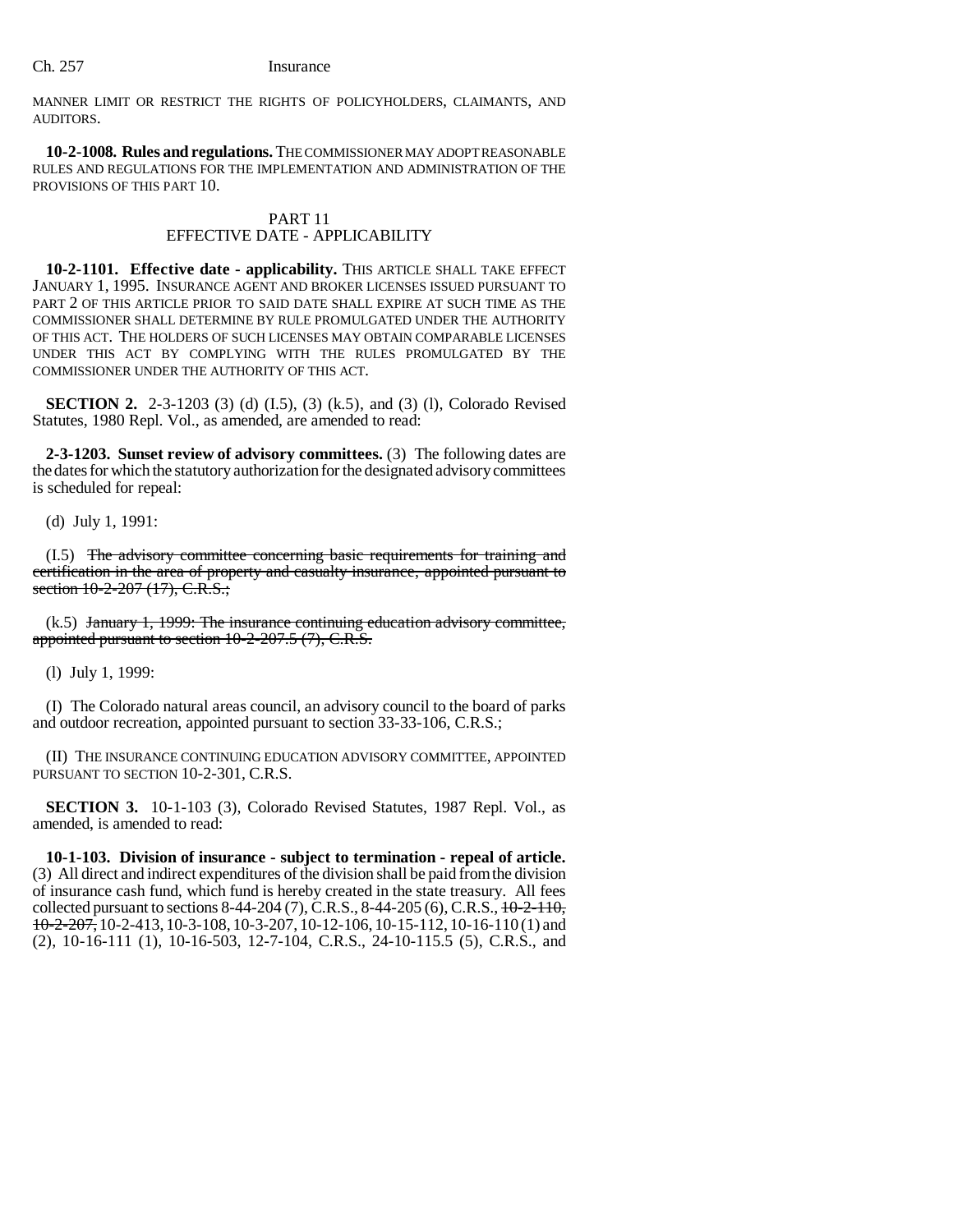Insurance Ch. 257

29-13-102 (5), C.R.S., and all taxes collected pursuant to section 10-3-209 (4) designated for the division of insurance, shall be transmitted to the state treasurer, who shall credit the same to the division of insurance cash fund. All moneys credited to the division of insurance cash fund shall be used as provided in this section, shall not be deposited in, or transferred to, the general fund of the state or to any other fund, and shall be subject to annual appropriation by the general assembly for the purposes authorized in this title and as otherwise authorized by law. In accordance with section 24-36-114, C.R.S., all interest derived from the deposit and investment of moneys in the fund shall be credited to the general fund.

**SECTION 4.** 10-1-108 (4), Colorado Revised Statutes, 1987 Repl. Vol., is amended to read:

**10-1-108. Duties of commissioner - reports - publications - disposition of funds.** (4) It is the duty of the commissioner to examine all requests and applications for licenses to be issued under the authority of  $part 2$  PART 4 of article 2 of this title, and he is authorized to refuse to issue any such licenses until he is satisfied of the qualifications and general fitness of the applicant in accordance with the requirements of the insurance laws.

**SECTION 5.** 10-1-123, Colorado Revised Statutes, 1987 Repl. Vol., is amended to read:

**10-1-123. Insurance vending machines prohibited.** No policy or contract of insurance of any kind shall be sold or dispensed through any mechanical device or vending machine, but this section shall not be construed as to prevent the use of office machines of any type by an insurance company. Insurance shall be sold only by  $\alpha n$ agent or by a broker AN INSURANCE PRODUCER, as defined in part 2 PART 1 of article 2 of this title.

**SECTION 6.** 10-3-1104 (1)(s), Colorado Revised Statutes, 1987 Repl. Vol., as amended, is amended to read:

**10-3-1104. Unfair methods of competition and unfair or deceptive acts or practices.** (1) The following are defined as unfair methods of competition and unfair or deceptive acts or practices in the business of insurance:

(s) Certifying pursuant to section 10-16-107.2 or issuing, soliciting, or using a policy form, endorsement, or rider that does not comply with statutory mandates. Such solicitation or certification shall be subject to the sanctions described in sections 10-2-212, 10-2-213, 10-2-704, 10-2-801, 10-2-804, 10-3-1107, 10-3-1108, and 10-3-1109.

**SECTION 7.** 10-11-116 (1)(a), Colorado Revised Statutes, 1987 Repl. Vol., is amended to read:

**10-11-116. Title insurance agents licensed.** (1) (a) Title insurance agents shall be licensed in the manner provided for agents of insurance companies INSURANCE PRODUCERS in part 2 PART 4 of article 2 of this title, except as otherwise provided in this section.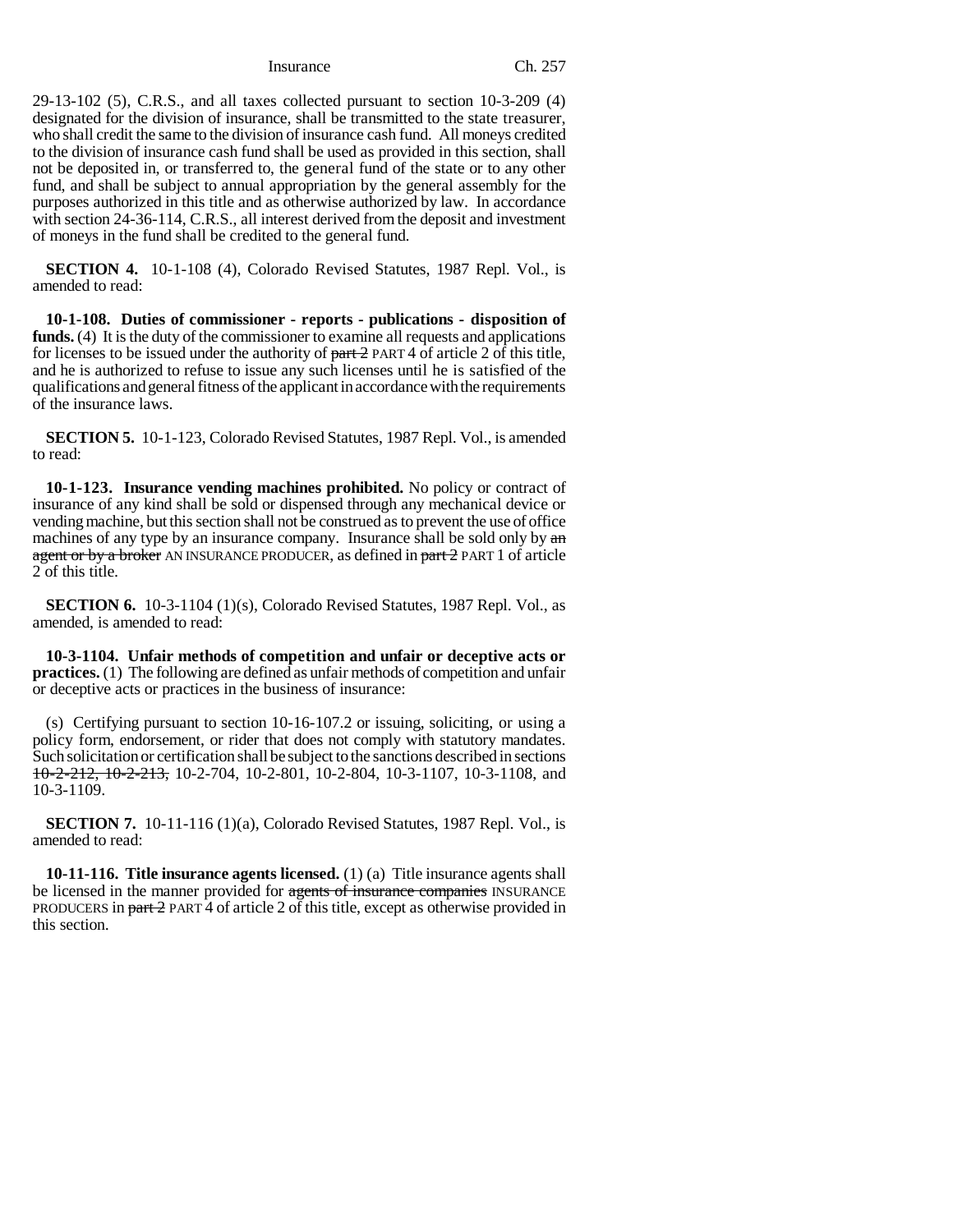**SECTION 8.** 10-14-116 (2), Colorado Revised Statutes, 1987 Repl. Vol., is amended to read:

**10-14-116. Annual license and licensing of agents.** (2) Any person who is authorized by a fraternal benefit society to act in the solicitation, negotiation, or procurement of insurance shall be governed by the applicable provisions of  $part 2$ PART 4 of article 2 of this title.

**SECTION 9.** 11-6-101 (2), Colorado Revised Statutes, 1987 Repl. Vol., is amended to read:

**11-6-101. Branch banks and practices prohibited - facilities defined.** (2) No bank shall directly or indirectly engage in trade or commerce; but any bank, located and doing business in any community the population of which does not exceed five thousand inhabitants, as shown by the last preceding federal census, may, pursuant to federal law, under such rules and regulations as may be prescribed by the banking board and subject to regulations promulgated by the commissioner of insurance concerning the sale of insurance by banks as provided in section  $10-2-221$ , 10-2-601, C.R.S., act as the agent for any fire, life, or other insurance company authorized to do business in this state by soliciting and selling insurance and collecting premiums on policies issued by such company. For services so rendered, such bank may receive such fees or commissions as may be agreed upon between the bank and the insurance company for which it may act as agent; except that no such bank shall in any case assume or guarantee the payment by its principal of any premium on insurance policies issued through its agency; and except that the bank shall not be held responsible for the truth of any statement made by an assured in filing his application for insurance.

**SECTION 10.** 11-35-101 (1), Colorado Revised Statutes, 1987 Repl. Vol., as amended, is amended to read:

**11-35-101. Alternatives to surety bonds permitted - requirements.** (1) The requirement of a surety bond as a condition to licensure or authority to conduct business or perform duties in this state provided in sections  $10-2-104$  (1) (g),  $10-2-111$  (1) and (3),  $10-2-207$  (8) (a) and (8) (b) (II), 10-2-408, 12-6-111, 12-6-112, 12-6-112.2, 12-11-101 (1) (d), 12-11-104, 12-11-106, 12-14-124 (1), 12-53-103 (2) (e) (I), 12-59-115 (1), 12-60-112 (2) and (2.5) (b), 33-4-101 (1), 33-12-104 (1), 35-33-403 (3), 35-55-104 (1), 37-91-107 (2) and (3), 38-29-119 (2), 38-39-102 (3) (b), 39-21-105 (4), 39-27-104 (2) (a), (2.5) (a), and (2.5) (b), 39-27-204 (4) (a), (4.5), and (6), 39-28-105 (1), 42-6-113 (2), and 42-7-301 (6), C.R.S., may be satisfied by a savings account or deposit in or a certificate of deposit issued by a state or national bank doing business in this state or by a savings account or deposit in or a certificate of deposit issued by a state or federal savings and loan association doing business in this state. Such savings account, deposit, or certificate of deposit shall be in the amount specified by statute, if any, and shall be assigned to the appropriate state agency for the use of the people of the state of Colorado. The aggregate liability of the bank or savings and loan association shall in no event exceed the amount of the deposit. For the purposes of the sections referred to in this section, "bond" includes the savings account, deposit, or certificate of deposit authorized by this section.